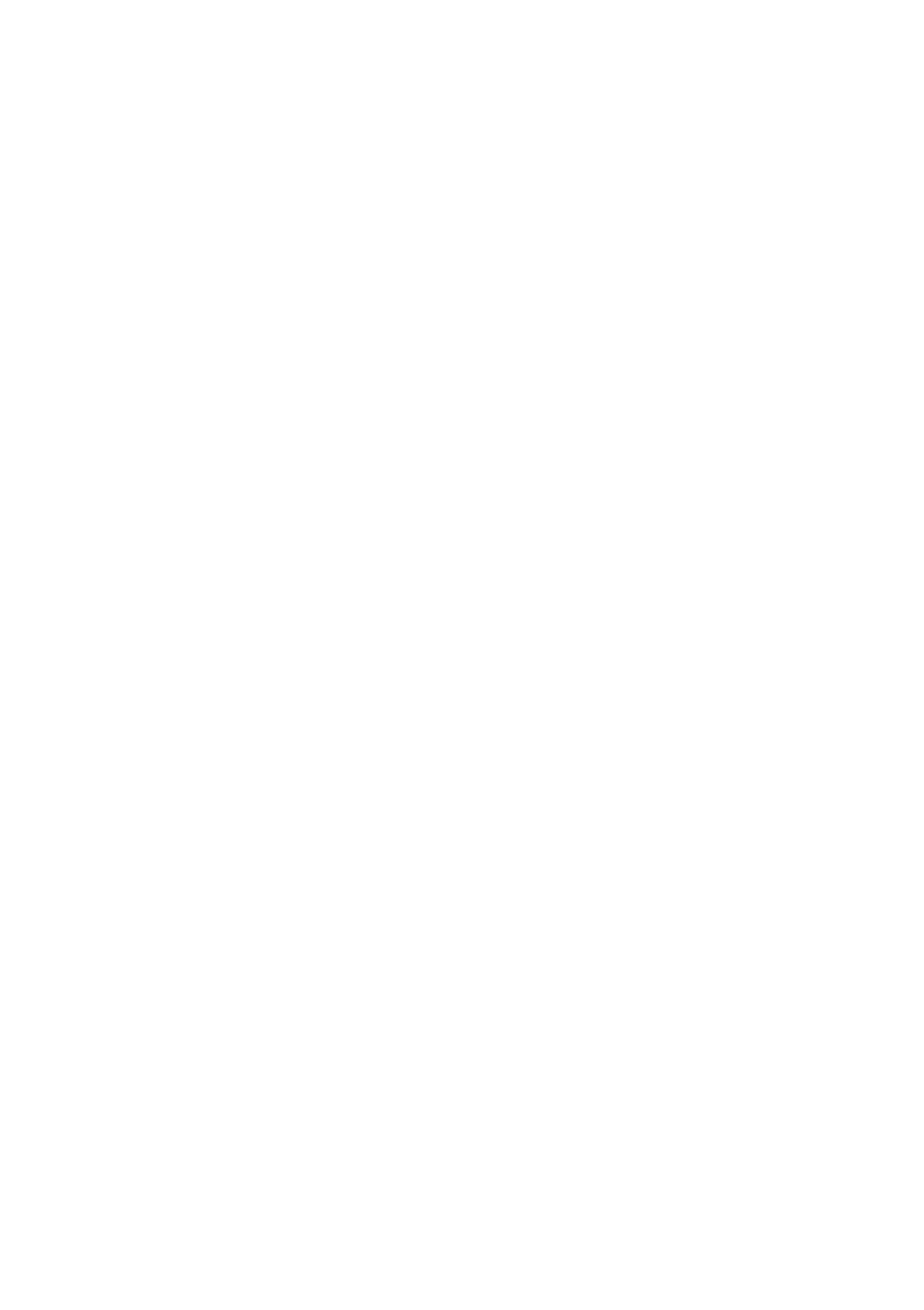# **Table of Contents**

| Unaudited Consolidated Statements of Comprehensive Income  22 - 24 |
|--------------------------------------------------------------------|
| Unaudited Consolidated Statements of Financial Position  25 - 27   |
| Unaudited Consolidated Statements of Changes in Equity  28 - 29    |
|                                                                    |
| Notes to the Unaudited Consolidated Financial Statements  33 - 69  |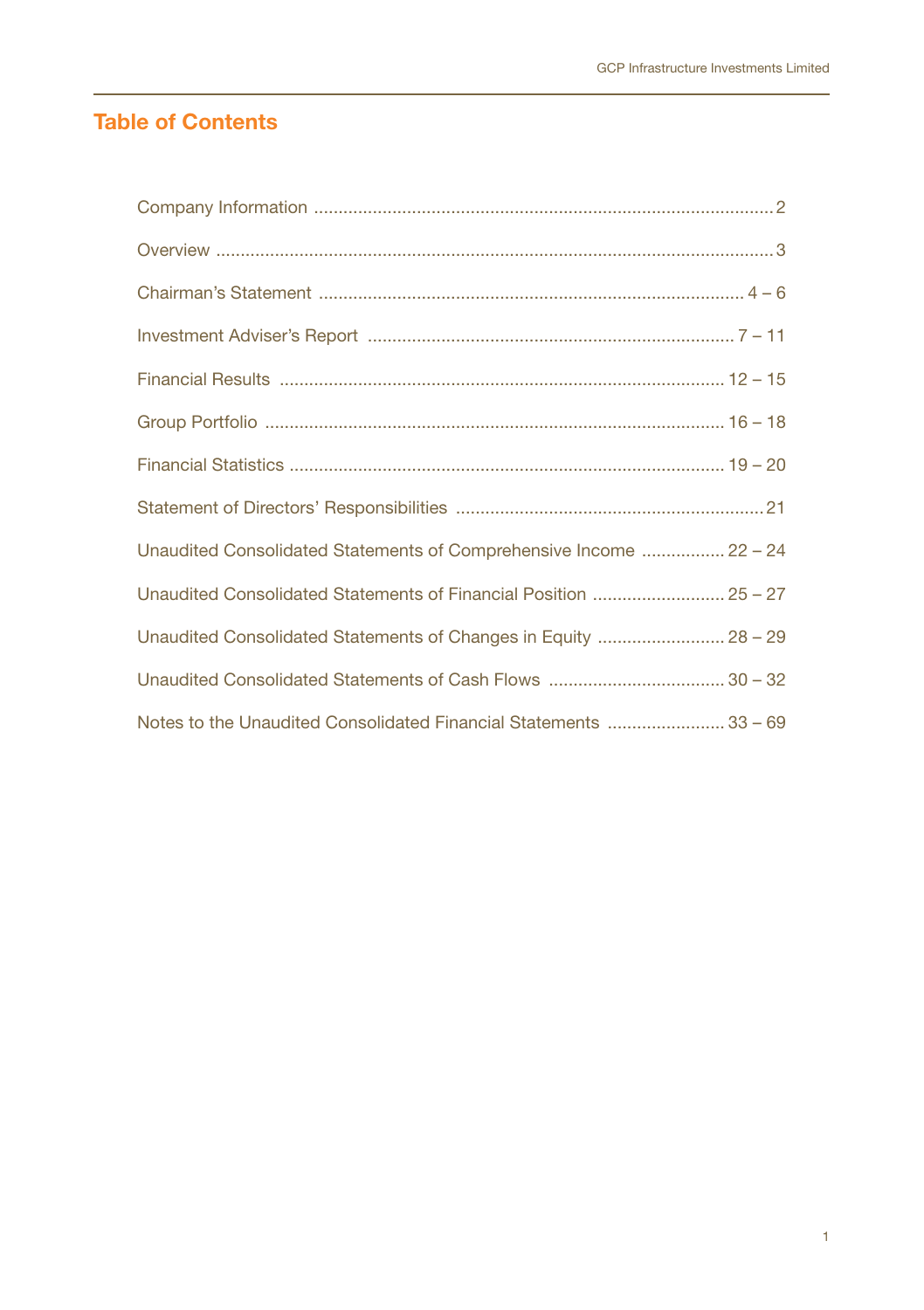# **Company Information**

#### The Company

GCP Infrastructure Investments Limited 12 Castle Street St. Helier Jersey JE2 3RT

#### **Directors**

Mr. Ian Reeves CBE Mr. Trevor Hunt Mr. David Pirouet

#### Investment Adviser

Gravis Capital Partners LLP\* 53/54 Grosvenor Street London W1K 3HU

## Financial Adviser & Broker

Oriel Securities Limited\* 150 Cheapside London EC2V 6ET

#### Independent Auditors

Ernst & Young LLP Liberation House Castle Street St. Helier Jersey JE1 1EY

#### Operational Bankers

Lloyds TSB Offshore Limited 9 Broad Street St. Helier Jersey JE4 8NG

Royal Bank of Scotland International Limited 71 Bath Street St. Helier Jersey JE4 8PJ

#### Custodian

Capita Trust Company (Jersey) Limited 12 Castle Street St. Helier Jersey JE2 3RT

#### Administrator, Secretary & Registered

Office of the Company Capita Financial Administrators (Jersey) Limited 12 Castle Street St. Helier Jersey JE2 3RT

#### **Registrars**

Capita Registrars (Jersey) Limited 12 Castle Street St. Helier Jersey JE2 3RT

#### Advisers on Jersey Law

Carey Olsen 47 Esplanade St. Helier Jersey JE1 0BD

#### Advisers on UK Law

Berwin Leighton Paisner LLP Adelaide House London Bridge London EC4R 9HA

## Valuation Agent

Mazars LLP Tower Bridge House St. Katherine's Way London E1W 1DD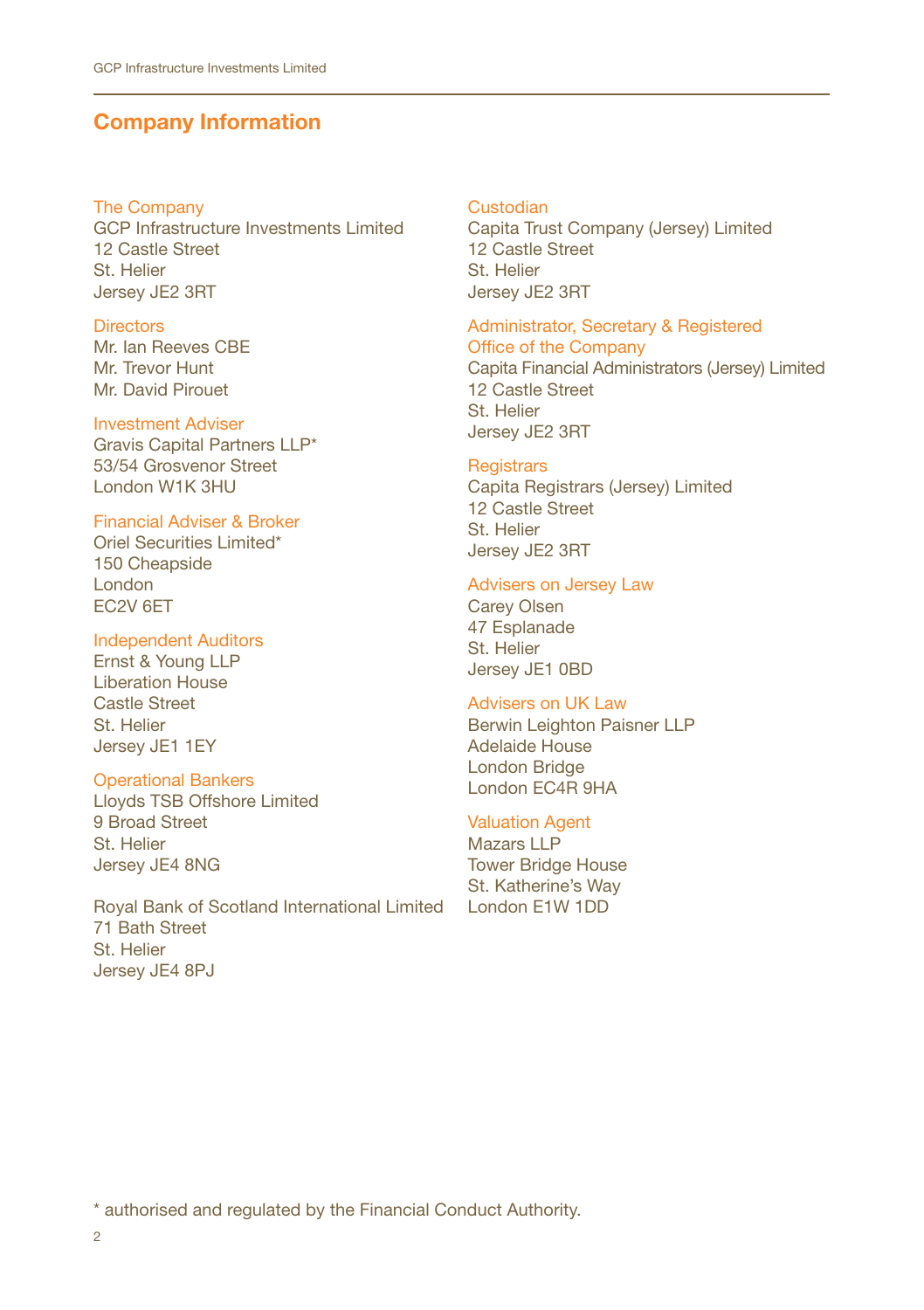### **Overview** For the period 1 October 2012 to 31 March 2013

- Successful capital raise in October 2012 of £144.4 million (the "C Share Issue"), with £132.3 million raised through the Placing and Offer for Subscription of Ordinary C Shares ("C Shares") and £12.1 million raised through the arrangement for switching
- C Shares and new Ordinary Shares admitted to the Official List and to trading on the London Stock Exchange's main market for listed securities on 17 October 2012
- Investment of substantially all of the proceeds from the C Share Issue in GCP Infrastructure Fund Limited (the "Master Fund") C Shares (the "Master Fund C Shares")
- Company holding 90.02% of issued share capital in the Master Fund as at 31 March 2013; together, the Company and the Master Fund form the "Group"
- Investments made by the Master Fund totalling £73.8 million during the six month period from 1 October 2012 to 31 March 2013 (the "period")
- Further investments of £55.6 million made by the Master Fund post period end, triggering conversion of C Shares into Ordinary Shares which were admitted to the Official List and to trading on the London Stock Exchange's main market for listed securities on 17 April 2013
- Completion of investments currently in late stage due diligence expected to result in the Master Fund being substantially fully invested
- Third party valuation of the Master Fund's investment portfolio of £233.5 million as at 31 March 2013, of which the Company's share totalled £210.0 million
- Master Fund investment portfolio performing in line with expectation, with underlying infrastructure assets reporting no material operational issues
- Net asset value ("NAV") of 101.96 pence per Company Ordinary Share and 98.64 pence per C Share as at 28 March 2013\*
- Total comprehensive income for the period of £6.4 million
- Declaration of interim dividend on 17 May 2013 of 3.8 pence per Ordinary Share for the six month period from 1 October 2012 to 31 March 2013

<sup>\*</sup> The NAV referred to in the Half Yearly Financial Report is calculated in accordance with the prospectus and reconciliation to the NAV per the financial statements, prepared in accordance with IFRS, is provided in note 21.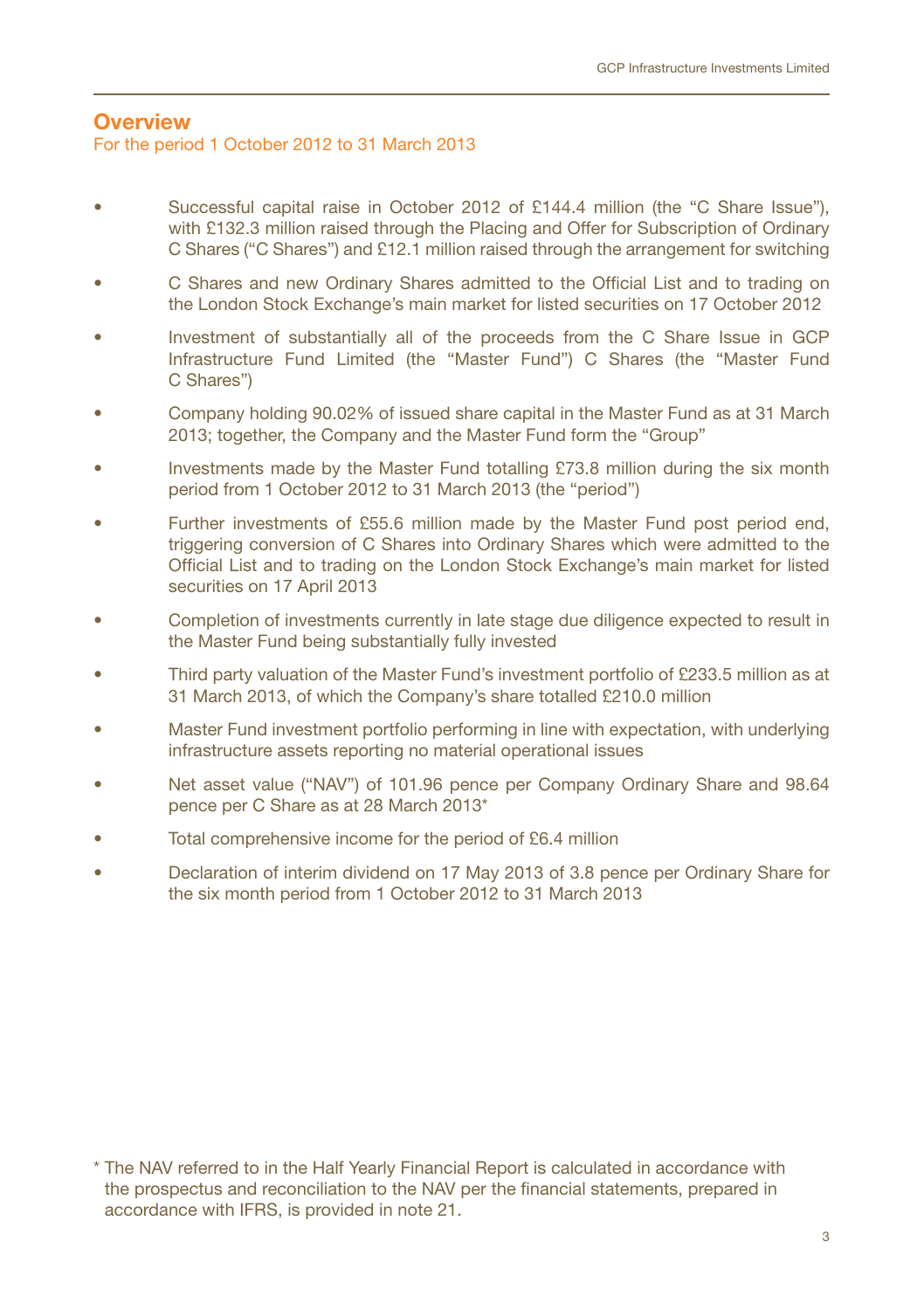## **Chairman's Statement**

For the period 1 October 2012 to 31 March 2013

#### Introduction

We were delighted to raise £144.4 million in October's C Share fundraise, more than doubling the size of the Company. The significant participation in the fundraise by both new and existing investors was a demonstration of confidence in the Company and the quality of the Company's investment proposition. The capital raised has been deployed in a portfolio of highly attractive investments in both the Private Finance Initiative ("PFI") and renewable energy sectors, allowing conversion of the C Shares into Ordinary Shares within the predicted timeframe.

The ongoing lack of availability of debt for UK infrastructure projects, predominantly resulting from the banks' continuing retreat from the sector, has meant that the Master Fund's offering of long-term debt remains a highly sought after product. The Investment Adviser continues to see a steady flow of investment opportunities and is confident of building a significant pipeline over the coming months.

#### Group update

Substantially all of the capital raised by the Company through the 2012 C Share Issue was invested, via the Master Fund, in a variety of infrastructure debt investments. The Master Fund made investments totalling £73.8 million during the period, and a further £55.6 million post period end triggering the conversion of the C Shares to Ordinary Shares. The Investment Adviser is actively progressing a pipeline of opportunities.

The Group's investment portfolio as at 31 March 2013 consisted of 28 infrastructure loans with a value of £233.5 million secured against the cash flows of a wide variety of PFI and renewable energy projects. The Board remains confident that the contracts that govern the cash flows associated with these projects will be honoured and the payments due under the Group's investments paid in full.

The infrastructure projects that underpin the Group's investment portfolio are all performing as expected with no material operating issues.

#### Market overview and target investments

During the period, the Government brought the curtain down on the oft-maligned Private Finance Initiative ("PFI"). The announcement ending PFI was not a surprise but the structure of the proposed replacement, Private Finance 2 ("PF2"), was eagerly anticipated. Generally PF2 is similar to PFI with a few key tweaks that attempt to remedy some of the more unpopular characteristics of PFI. The perceived lack of transparency and public sector control is to be addressed by the requirement for public sector equity ownership and corresponding board representation; facilities management contracts are to be made far more flexible; and procurement times are to be strictly limited to reduce costs.

In his Autumn Statement the Rt. Hon. George Osborne MP, the Chancellor of the Exchequer, refreshed the National Infrastructure Plan pipeline of infrastructure assets to be built over the next decade, revealing a funding requirement of c.£150 billion from the private sector. Whether or not this is achievable will be primarily determined by how infrastructure investors, particularly the debt investors, react to PF2. The Government continues to place considerable hope in the involvement of the pension fund industry but to date the lack of new PF2 procured projects mean there are few clear indications as to the likely success or otherwise of PF2.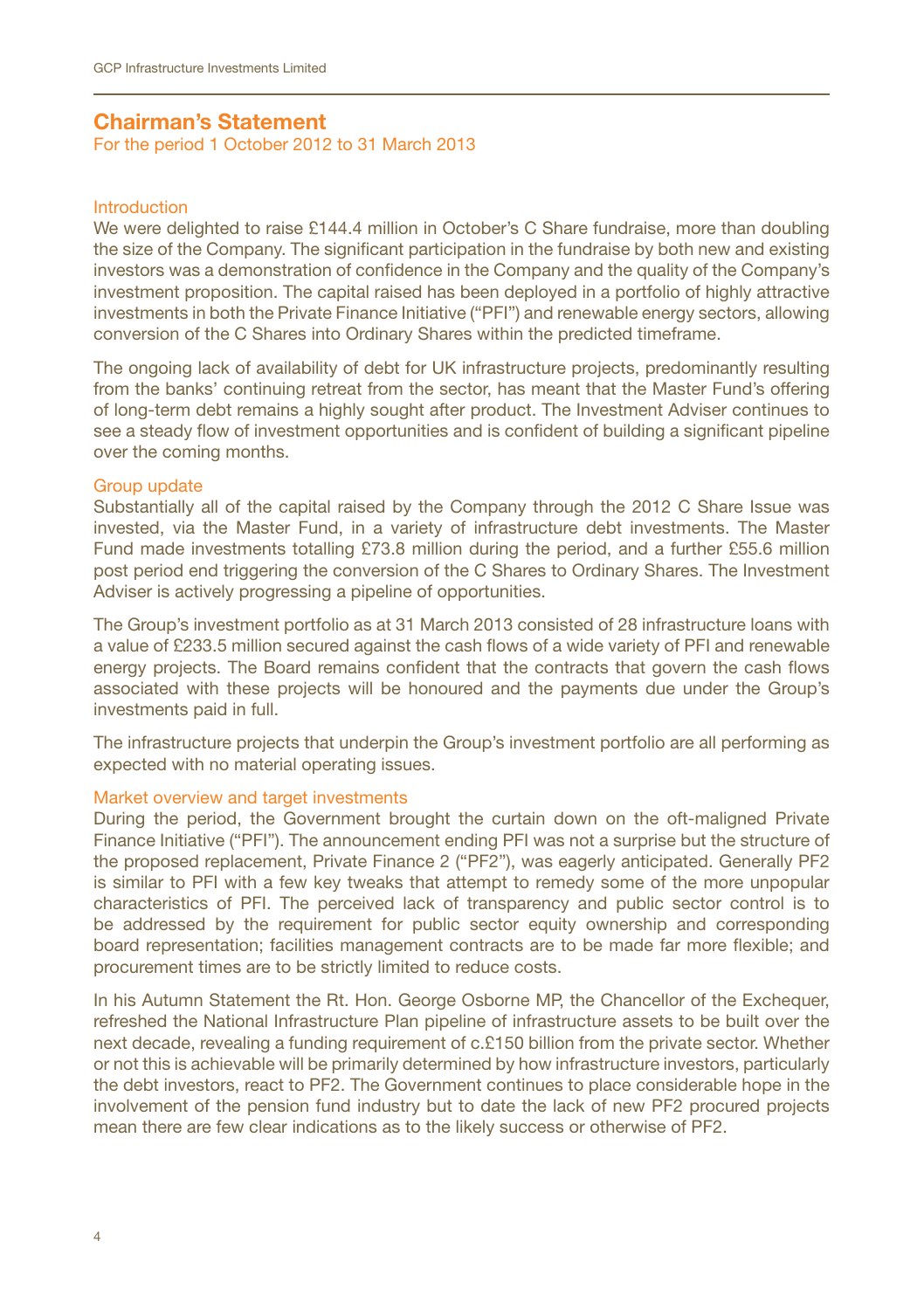From the perspective of the Master Fund, projects procured under PF2 would represent potential investment opportunities, although such opportunities seem unlikely to emerge in the immediate future. There does remain, however, an active secondary market in the approximately £50 billion of projects that have reached financial close under PFI. The pricing of secondary PFI assets has, in the Investment Adviser's view, been firming markedly over the last six months or so, particularly on larger transactions. Whilst some smaller, off-market deals remain attractive, the general reduction in yields available in the secondary PFI market has meant that the Master Fund has sought to deploy a significant proportion of its capital in senior debt investments in the renewable energy sector where more attractive risk-adjusted returns are achievable.

The renewable energy sector has grown significantly in the last few years. The world-wide concerns in relation to both the limited nature of many traditional energy sources such as oil, gas and coal, and the impact that the use of such sources has upon the environment has resulted in a substantial political will to encourage the take-up of renewable energy as a proportion of total energy use on a global level. Significantly for the UK the European Union's Renewable Energy Directive has set binding targets on member states to produce a pre-agreed proportion of energy consumption from renewable sources by 2020.

In the UK, a variety of incentives have been introduced by the government in order to increase the development of renewable energy generation, such as the Feed-in Tariff ("FIT"), the Renewable Heat Incentive ("RHI") and the Renewables Obligation ("RO") scheme. Projects generating such subsidy cash flows offer investors exposure to long-dated, public sectorbacked, inflation linked cash flows. By carefully selecting projects with limited technological risk and a robust contractual framework, investors can also benefit from predictable and dependable returns. Crucially from a credit perspective, the Master Fund is seeking to make investments in renewable energy projects as the senior secured creditor, and this brings an additional level of security and control over the project cash flows.

#### **Gearing**

The Master Fund's unsecured revolving credit facility (the "RBSI Facility") held with Royal Bank of Scotland International Limited ("RBSI") expired on 11 November 2012. The RBSI Facility was a revolving credit facility of £7 million which could be used to finance investments by the Master Fund. The facility has remained undrawn during the accounting period. Discussions are ongoing with RBSI to re-document the RBSI Facility in due course.

#### Financial Results

On a consolidated International Financial Reporting Standards ("IFRS") basis, the total comprehensive income for the period was £6.4 million.

#### **Dividends**

The Company paid a dividend of 3.8 pence per Ordinary Share for the six month period from 1 April 2012 to 30 September 2012. The Company declared on 17 May 2013 a dividend of 3.8 pence per Ordinary Share for the six month period from 1 October 2012 to 31 March 2013.

#### NAV and share price

The Company's share price has traded at a premium to net asset value throughout the period. The Company's share price and net asset value per Ordinary share as at the last business day prior to the period end, being 28 March 2013 was 114.00 pence per share and 101.96 pence per share respectively. The Company's share price and net asset value per C Share as at 28 March 2013 was 106.63 pence per share and 98.64 pence per share respectively.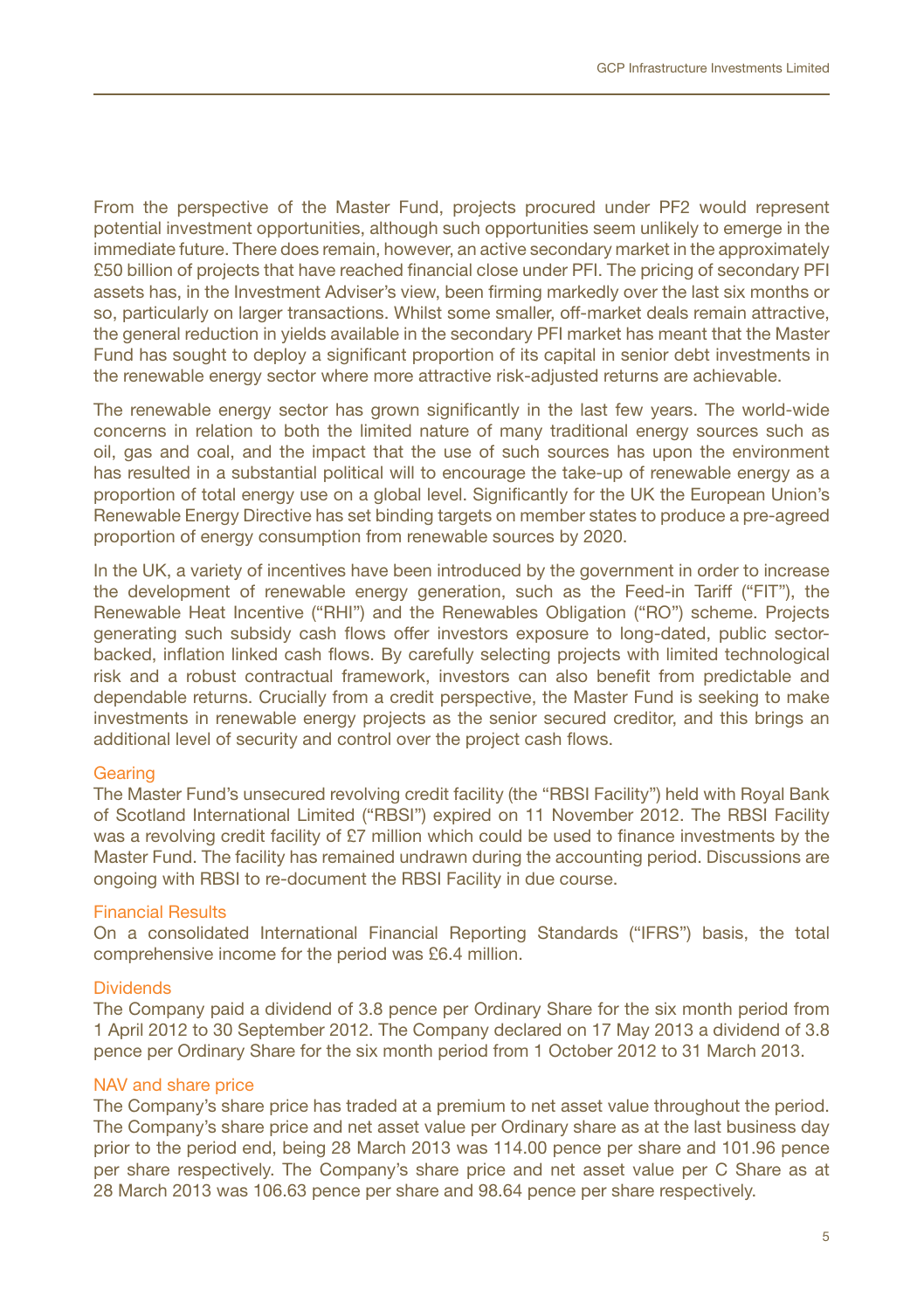## **Chairman's Statement** *(continued)*

For the period 1 October 2012 to 31 March 2013

### Principal Risks and Uncertainties

The Board believes that the principal risks and uncertainties have not changed since the publication of the Company's Prospectus on 18 September 2012, or the publication of the Annual Report for the year ended 30 September 2012. A detailed explanation of the risks can be found on pages 26 to 27 of the 2012 Annual Report which is available on the Company's website at gcpuk.com.

Mr. Ian Reeves CBE Chairman 24 May 2013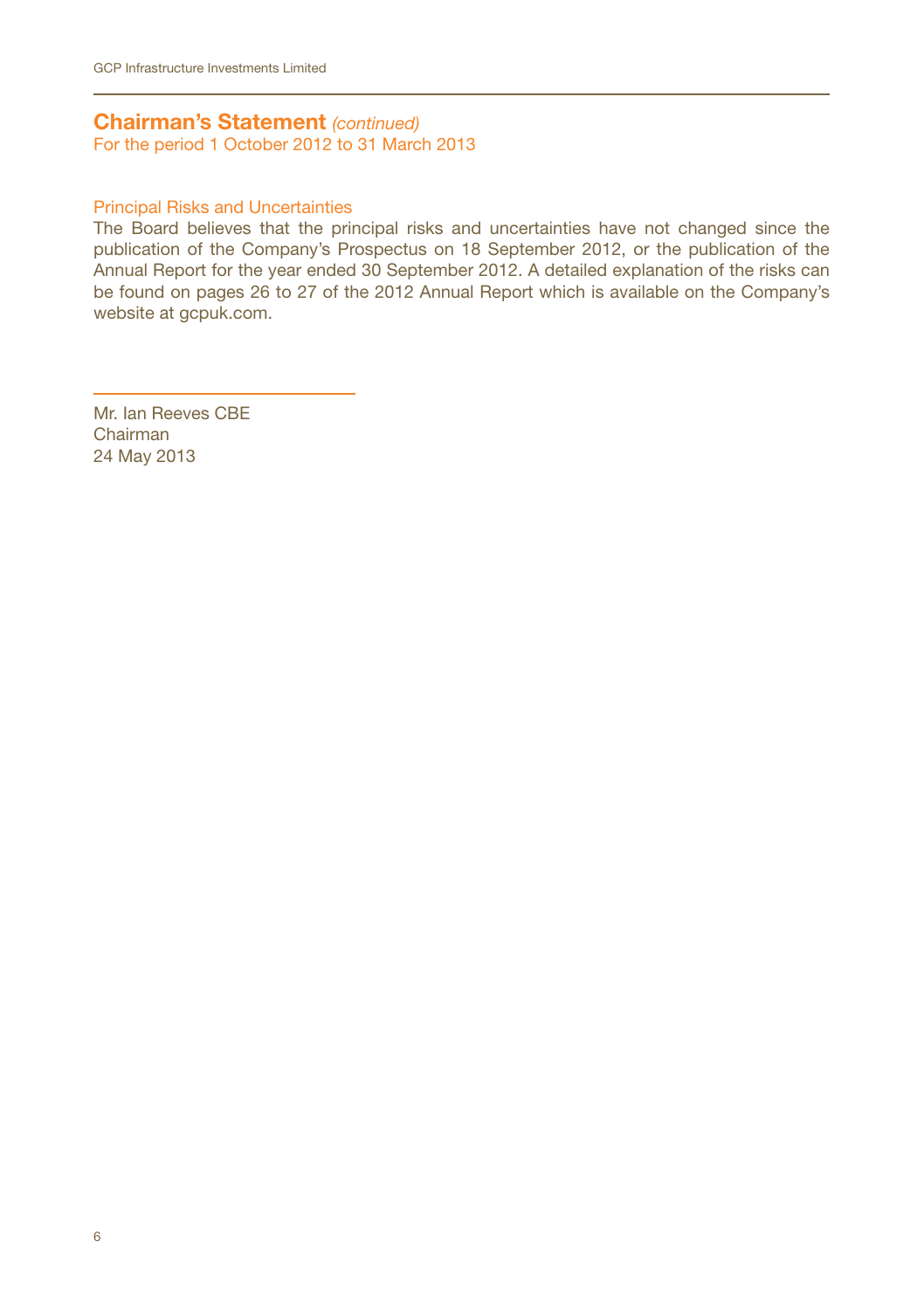## **Investment Adviser's Report**

For the period 1 October 2012 to 31 March 2013

### The Group's Investment Strategy

The Company's investment objectives are to provide its Shareholders with regular, sustained, long-term distributions and to preserve the capital value of its investment assets over the long term, by generating exposure to subordinated PFI debt and related and/or similar assets. The Company's investment objectives are in line with the investment objectives of the Master Fund. The Company achieves its investment objectives by investing substantially all of its capital in ordinary redeemable income shares of the Master Fund.

The Master Fund primarily targets infrastructure investments after the design and build phases have been completed and the assets are operational, although it may also consider, up to an absolute maximum of 25% of its total assets (at the time the relevant investment is made), investments in infrastructure assets that are either backed by regulated utility cash flows or are in construction. Full details of the Company and Master Fund's investments objective and policy are included on page 22 of the 2012 Annual Report.

#### Market Updates

## i) Private Finance 2

In his autumn statement on 5 December 2012, the Rt. Hon. George Osborne MP, the Chancellor of the Exchequer, outlined the government's vision for the future of UK infrastructure in the form of Private Finance 2 ("PF2"), the long-awaited replacement for PFI. PF2 is, as expected, substantially based on PFI with a few significant changes.

On the financing side, projects will be less geared, capped at an expected 80% gearing compared to the c.90% gearing for PFI deals. The much larger equity capital is to be provided by three distinct sources: developer equity, public sector equity (up to 49%), and so called "third party equity". The third party equity will be procured through funding competitions in an attempt to attract long term institutional investors. The provision of public sector equity will come with project company board representation, and is an attempt to align the interests of the public and private sectors and to ensure the public sector has greater visibility of, and control over, project performance.

Two of the most vehemently criticised aspects of PFI, the inflexibility of operational maintenance contracts and the cost and time associated with procurement, have also been addressed directly. The government is introducing flexible soft facilities management contracts, meaning the public sector will be able to change service providers at any point during the PF2 contract and choose cheaper options. The government has also stated that procurement times for PF2 deals can last no longer than 18 months.

Since the announcement of the proposed structure of PF2, there have been very few further developments regarding specific projects, and as such it is difficult to gauge the market's reaction to PF2. It will be crucial that the private sector debt and equity markets get comfortable with the new structure given the enormous private sector funding requirement for the UK's proposed infrastructure development pipeline. The updated National Infrastructure Plan outlined the government's aim to raise £150 billion from the private sector, the majority of which would be debt finance. The high capital cost of infrastructure assets means they are best financed by long dated debt, and it remains the case that there are currently relatively few providers of long-dated debt.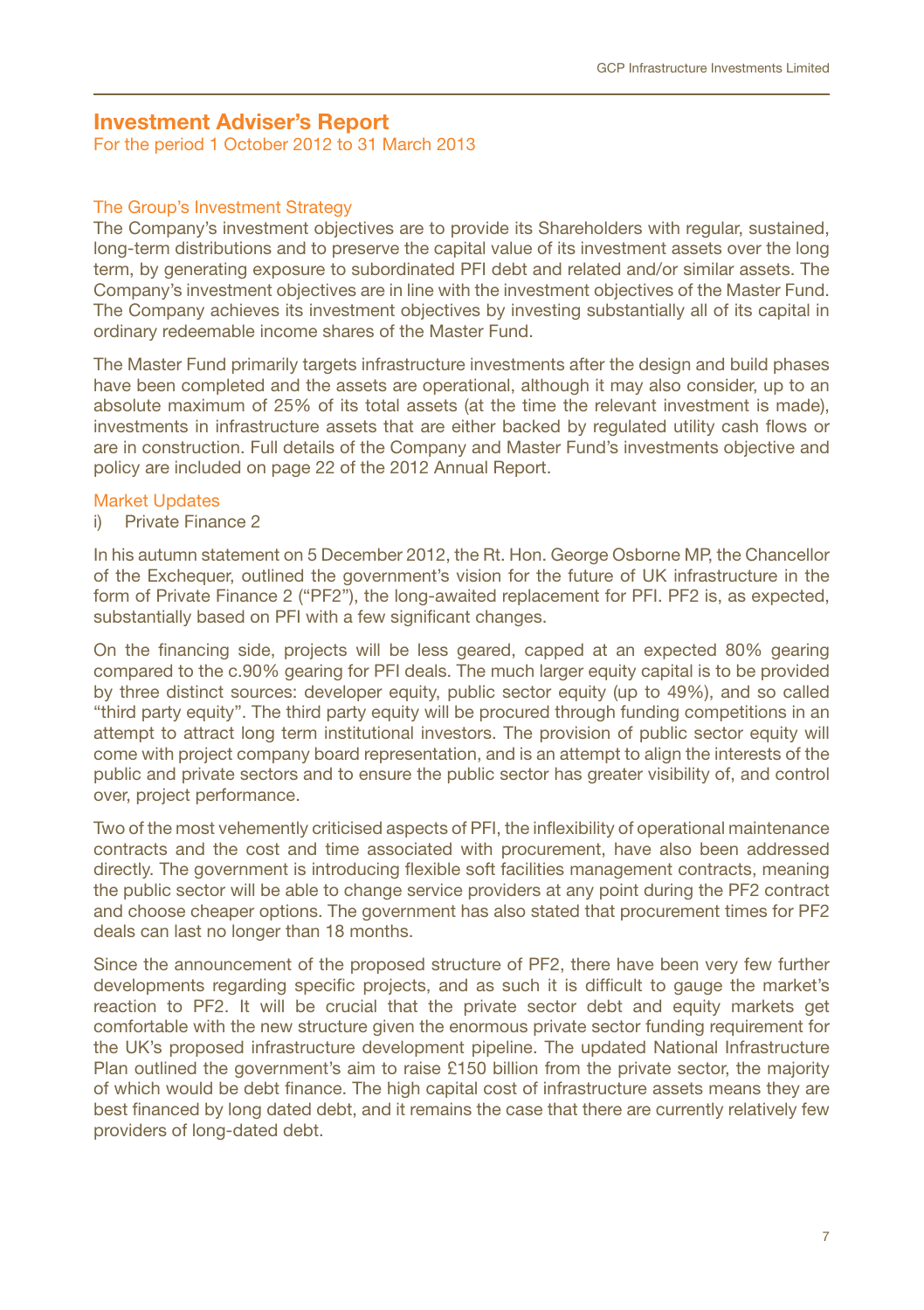## **Investment Adviser's Report** *(continued)*

For the period 1 October 2012 to 31 March 2013

Banks continue to retreat from long-term lending due to Basel II / III and concerns regarding their own liquidity. Although we have seen rumblings of life from monoline insurers, there have been very few new issues in the bond markets, and the involvement of pension funds and insurers is hampered by impending regulation in the form of Solvency II. Those entities that are lending, including a few of the Japanese and German banks and some insurers and pension funds, are more focused on larger value transactions. There have been a number of announcements with regards to potential debt funds, but none are yet particularly active participants in the market.

It is the pension funds in particular that the government has turned to in the hope that they will play a key role in funding the planned infrastructure expenditure. It was announced in September 2012 that seven pension funds had given soft commitments to the government to allocate approximately £2 billion to a platform to invest in UK infrastructure projects, although it remains unclear at what stage in the development of an infrastructure asset the pension funds will invest, and whether they will provide debt or equity.

As such it very much remains to be seen who will emerge as the primary providers of debt funding for the proposed pipeline of infrastructure assets.

ii) Renewable energy

In the UK, a variety of incentives have been introduced by the government in order to increase the country's use of renewable energy, including the FIT, the RHI and the Renewable Obligation scheme (through Renewable Obligation Certificates "ROCs").

The primary generation methodologies attracting payments of FITs are generally smaller scale systems and include solar photovoltaic systems, anaerobic digestion systems and small onshore wind sites. ROCs tend to be more targeted at larger scale generators such as energyfrom-waste (where electricity is generated from the combustion or gasification of waste) and large onshore or all offshore wind farms. RHI is focused on biomass, heat pump, solar thermal and biomethane projects.

Projects generating such subsidy cash flows offer investors exposure to long-dated, public sector-backed, inflation linked cash flows. The key consideration in any renewable energy investment is the security and dependability of the underlying government subsidy cash flows, whether it is the FIT generated by Solar PV panels, or ROCs generated by a biomass plant. Our technical due diligence focuses on the maturity of the technology and other key operational risks inherent in the project.

#### Current Investment Focus and Pipeline

We are currently exploring a variety of investment options in line with the Master Fund's investment policy and return requirements. The continuing shortage of long dated debt providers, particularly for smaller scale infrastructure projects, means that the Master Fund's offering of long dated, fixed interest, debt financing remains, in our view, an attractive option for many holders and developers of infrastructure assets.

The pricing of secondary PFI assets has, in our view, increased materially in recent months and as a consequence we have been looking to make a greater proportion of our investments in the renewable energy sector. Significantly from a credit perspective, the investments that have been made to date by the Master Fund, and the majority of the investments in the pipeline, are senior debt investments.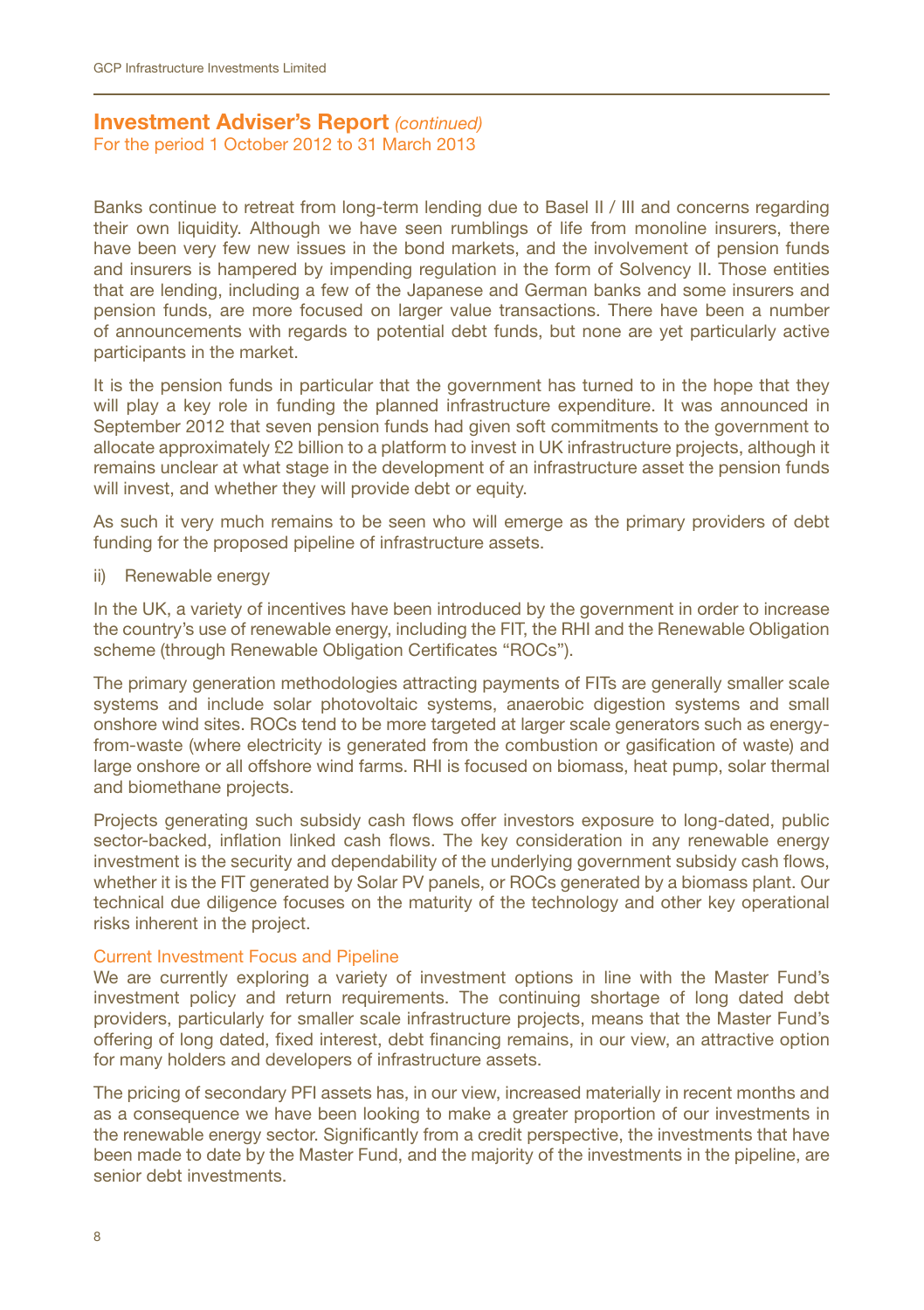We are currently in detailed due diligence on a wide variety of projects in the renewable energy sector that are supported by government subsidies in one form or another, including solar PV installations, anaerobic digestion plants, woodchip boilers and onshore wind installations.

We are also looking at a number of smaller PFI deals in the healthcare and education sectors. We will monitor developments with regard to investment opportunities arising under PF2, but do not anticipate completing any such investments in the near term.

#### Portfolio Overview

## i) Acquisitions

During the period the Master Fund made the following investments totalling £73.8 million:

A series of loan notes with an aggregate value of £37.1 million, an interest rate of c.9.3% p.a. annual equivalent plus one-half of the amount by which RPI exceeds 3% in any single year, and a term of c.20 years. The notes are secured on a senior basis against a portfolio of domestic solar photovoltaic installations eligible for payments under the FIT scheme.

Two tranches of loan notes with an aggregate value of £30.0 million, an interest rate of c.10.1% p.a. annual equivalent plus one-half of the amount by which RPI exceeds 3% in any single year, and a term of c.13 years. The proceeds from the issue of the notes are being used to make a series of loans secured on a senior basis against a portfolio of small scale anaerobic digestion plants all (or substantially all) of which are expected to be located in Northern Ireland. All payments of both principal and interest in relation to the loan notes are expected to be serviced from income arising from the Northern Ireland Renewables Obligation Certificates generated by the operation of the plants.

A loan note with a value of £2.4 million, an interest rate of 9.2% p.a. annual equivalent and a term of c.14 years. The loan note is secured on a subordinated basis against the cash flows associated with an operational blue light (emergency services) PFI asset in England.

A loan note with a value of c.£4.3 million, an interest rate of c.8.9% p.a. annual equivalent and a term of c.24 years. The loan note is secured on a subordinated basis against the cash flows arising from an operational accommodation PFI asset in England.

After the period end, the Master Fund made the following investments totalling £55.6 million triggering the conversion of the C Shares to Ordinary Shares in April 2013:

A loan note with a value of £5.0 million, an interest rate of 9.1% p.a. annual equivalent, and a term of c.16 years. The proceeds from the issue of the loan note are being used to make a loan secured on a senior basis against a single site, two turbine, 6.8MW wind farm in England. All payments of both principal and interest in relation to the loan note are expected to be serviced from income arising from the ROCs generated by the operation of the wind farm and from the sale of electricity.

A loan note with a value of £11.3 million, an interest rate of c.11% p.a. annual equivalent plus one-half of the amount by which RPI exceeds 3% in any single year, and a term of c.18 years. The proceeds from the issue of the loan note are being used to make a loan secured on a senior basis against a portfolio of commercial biomass boilers. All payments of both principal and interest in relation to the loan note are expected to be serviced from income arising from the use of the boilers in the form of payments under the RHI.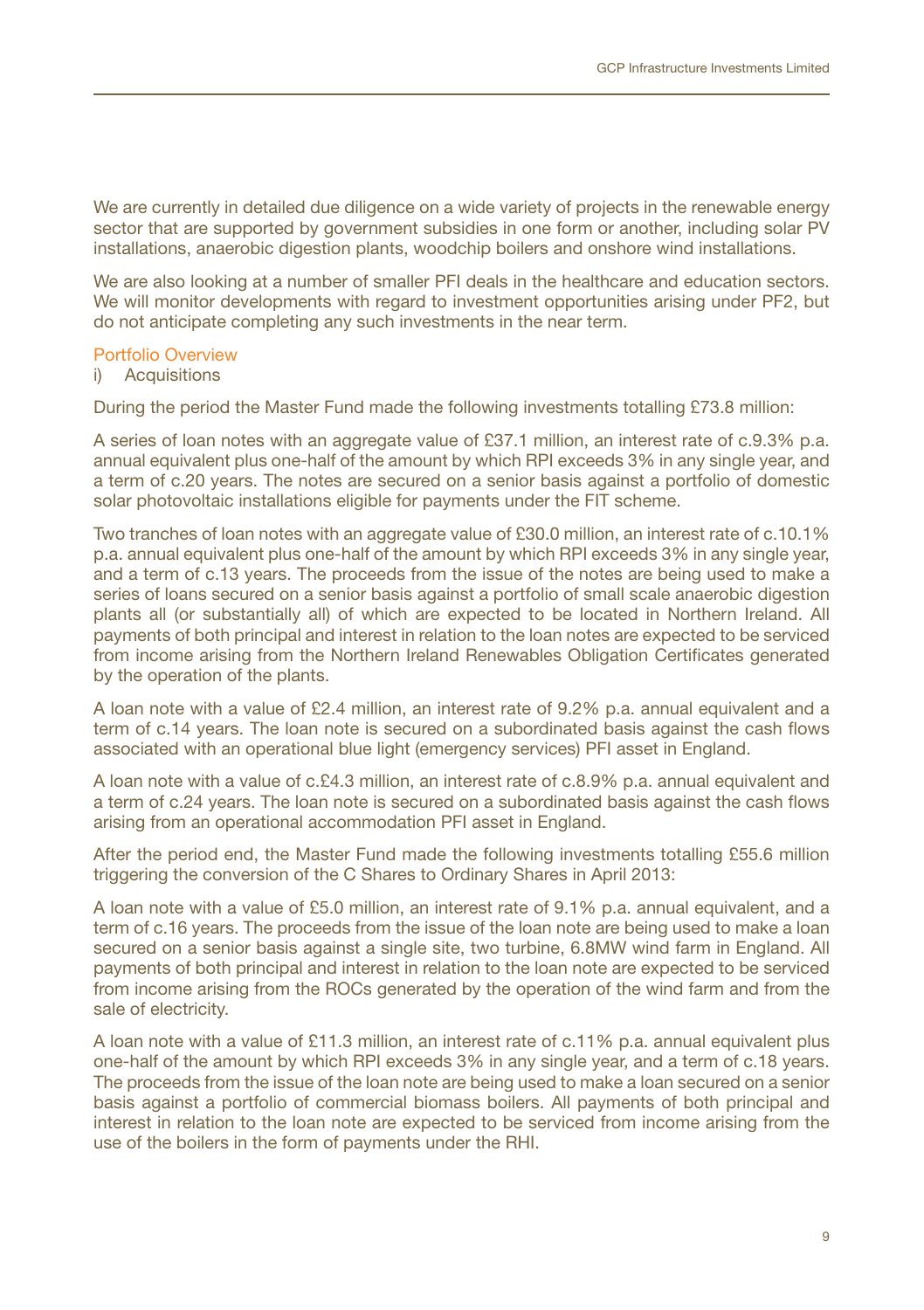# **Investment Adviser's Report** *(continued)*

For the period 1 October 2012 to 31 March 2013

A series of loan notes with a value of £26.0 million, an interest rate of c.10.5% p.a. annual equivalent plus one-half of the amount by which RPI exceeds 3% in any single year, and a term of c.18 years. The proceeds from the issue of the loan note are being used to make a series of loans secured on a senior basis against a portfolio of commercial biomass boilers. All payments of both principal and interest in relation to the loan notes are expected to be serviced from income arising from the use of the boilers in the form of payments under the RHI.

A loan note with a value of £4.1 million, an interest rate of c.9.0% p.a. annual equivalent and a term of c.27 years. The loan note is secured on a subordinated basis against the cash flows arising from a number of healthcare PFI and LIFT (Local Improvement Finance Trust) assets in England.

A series of loan notes with an aggregate value of £9.2 million, an interest rate of c. 9.3% p.a. annual equivalent plus one-half of the amount by which RPI exceeds 3% in any single year, and a term of c. 20 years. The notes are secured on a senior basis against a portfolio of domestic solar photovoltaic installations eligible for payments under the FIT scheme.

#### ii) Portfolio Exposure

As at 31 March 2013, the Group's investment portfolio consists of 28 infrastructure loans (the "Loans"). The Loans have all been made against the performance of a number of availability based UK PFI projects and renewable energy projects (the "Projects").

48% of the Loans are senior loans and 40% are subordinated loans, with the remaining 12% being senior loan guarantees. 35% of the Loans are exposed to FIT cash flows, 19% to the education PFI sector, 16% to the healthcare PFI sector, 13% to ROC cash flows, 6% to the leisure PFI sector, 6% to accommodation PFI assets and the remainder to a variety of PFI projects. The weighted average annualised yield and expected remaining term of the Loans is 9.7% and twenty years respectively. The valuation of the Loans is £233.5 million (based on a valuation carried out by Mazars LLP, the Valuation Agent, as at 31 March 2013) and reflects a weighted average discount rate across the portfolio of Loans of c.9.6%; the Company's exposure to the Loans is £201.0m.

### iii) Performance

None of the Projects have reported any material operational performance issues during the period.

#### Valuation and Discount rates

An independent third party valuation is carried out on a monthly basis by the Valuation Agent, Mazars LLP. The valuation principles used by the Valuation Agent are based on a discounted cash flow methodology. A fair value for each asset acquired by the Master Fund is calculated by applying a discount rate (determined by the Valuation Agent) to the cash flow expected to arise from each such asset.

The Valuation Agent determines the discount rate that it believes the market would reasonably apply to each investment taking, inter alia, the following into account:

- Sterling interest rates
- movements of comparable credit markets
- general infrastructure market activity and investor sentiment
- changes to the economic, legal, taxation or regulatory environment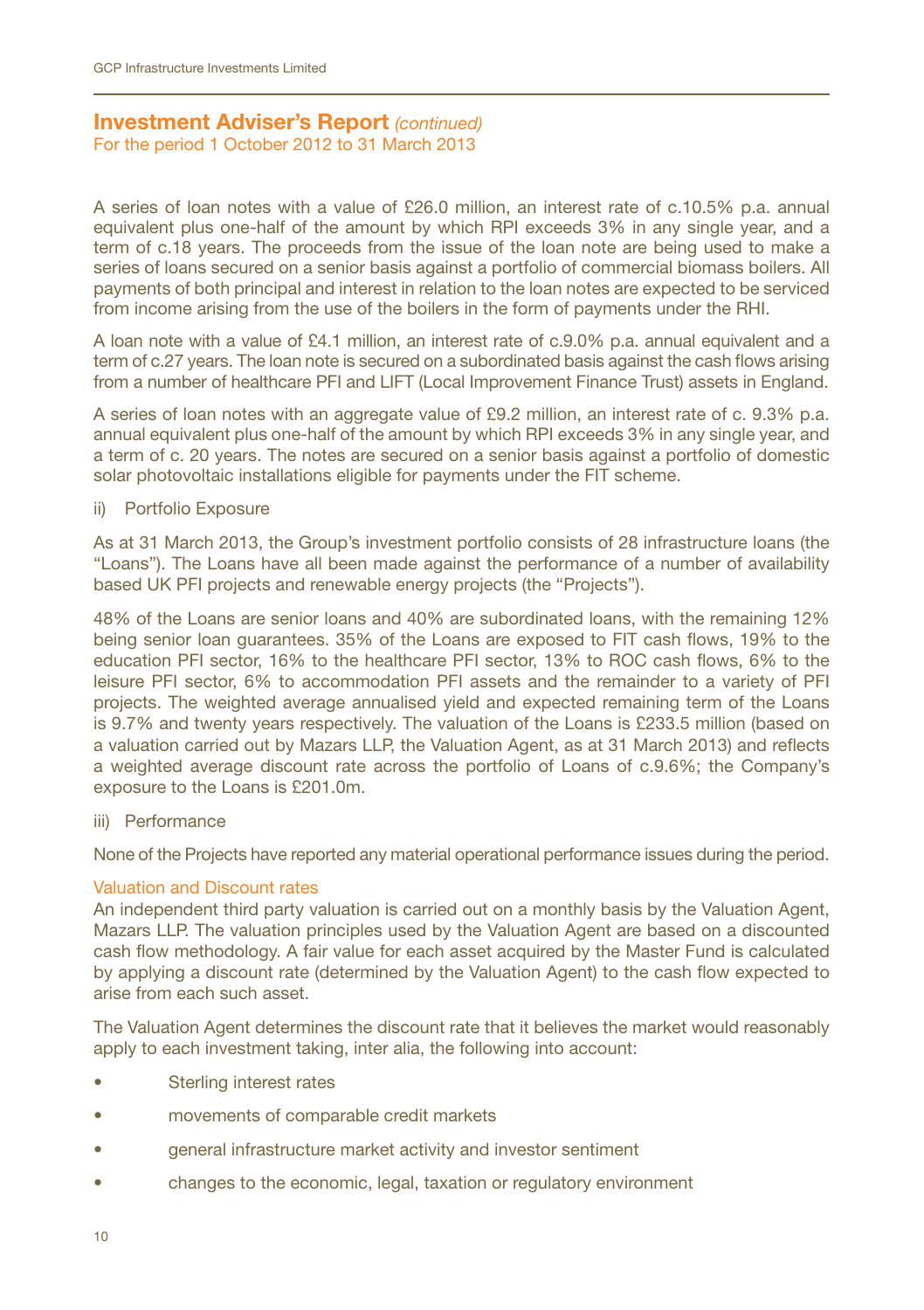The Valuation Agent exercises its judgement in assessing the expected future cash flows from each investment. Given that the investments of the Master Fund will be fixed income debt instruments (in some cases with elements of inflation protection), the focus of the Valuation Agent is on assessing the likelihood of any interruptions to the debt service payments, in light of the operational performance of the underlying asset.

The valuation of the Master Fund's investment portfolio as at 31 March 2013 was £233.5 million. The discount rates used by the Valuation Agent to value the Company's investments ranging between 8.7% and 10.9%, with a weighted average discount rate across the portfolio of 9.6%.

Gravis Capital Partners LLP Investment Adviser 24 May 2013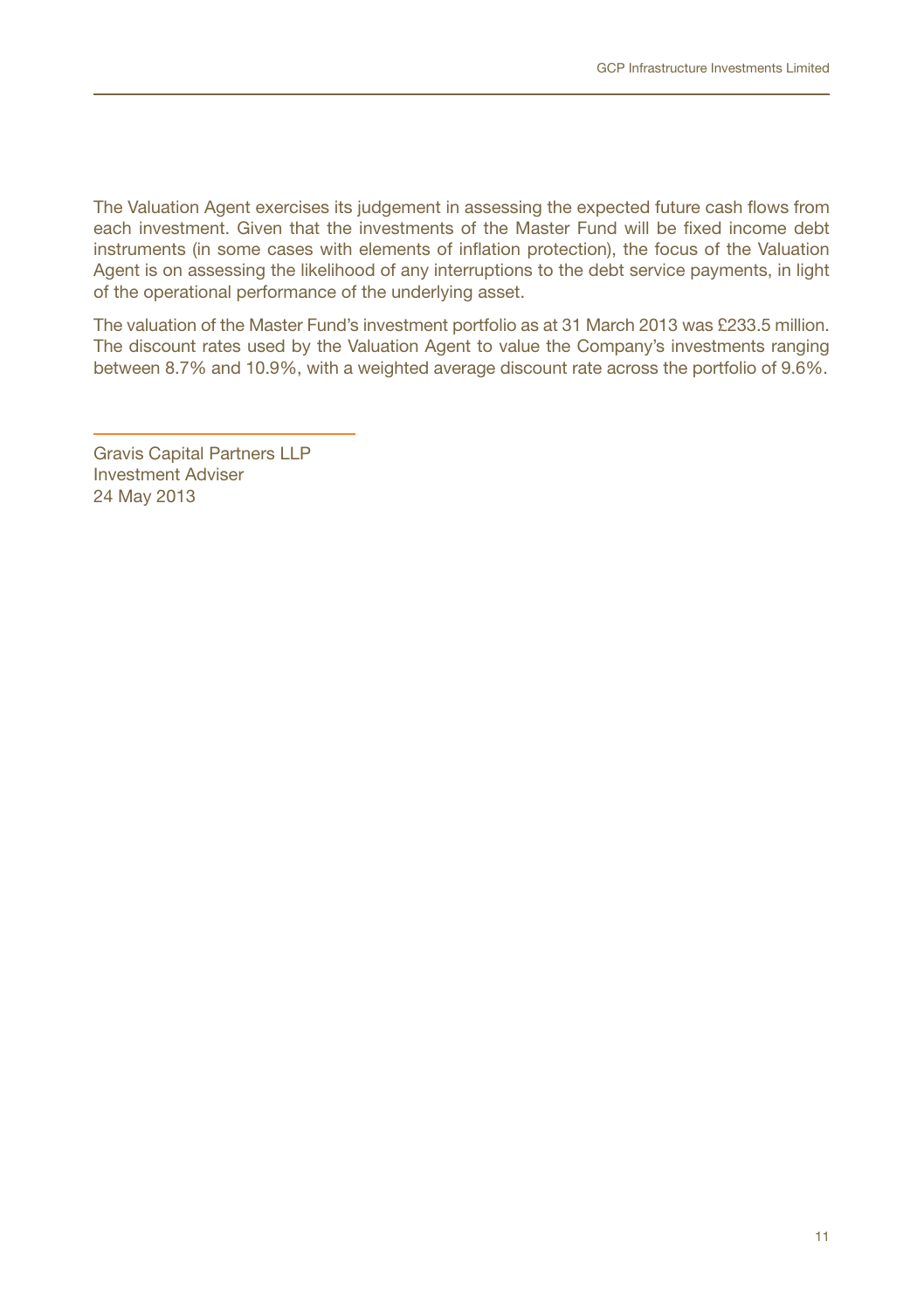## **Financial Results**

For the period 1 October 2012 to 31 March 2013

#### **Accounting**

In order to provide shareholders with further information regarding the Company's financial position, the results for the period have been presented on an investment basis in addition to the IFRS requirement to present the performance of the Group on a consolidated basis.

By showing unaudited Company results and the consolidation adjustments this increases transparency in respect of the Company's capacity for investment and ability to make distributions.

This financial information is unaudited but is provided to give additional guidance in combination with consideration of the primary Financial Statements.

## Income and costs

## Unaudited Summary Income Statement

|                                         | Period 1 October 2012 to 31 March 2013 |                                                  | Period 1 October 2011 to 31 March 2012 |                            |                                                  |                   |
|-----------------------------------------|----------------------------------------|--------------------------------------------------|----------------------------------------|----------------------------|--------------------------------------------------|-------------------|
|                                         | Investment<br><b>Basis</b>             | <b>Consolidation Consolidated</b><br>adjustments | <b>IFRS Basis</b>                      | Investment<br><b>Basis</b> | <b>Consolidation Consolidated</b><br>adjustments | <b>IFRS Basis</b> |
| Income                                  | £                                      | £                                                | £                                      | £                          | £                                                | £                 |
| Deposit<br>interest income              | 20,110                                 | 300,282                                          | 320,392                                | 11,088                     | 132,996                                          | 144,084           |
| Fair value                              |                                        |                                                  |                                        |                            |                                                  |                   |
| movements                               | 8,792,575                              | 2,334,811                                        | 11,127,386                             | 3,143,636                  | 836,070                                          | 3,979,706         |
|                                         | 8,812,685                              | 2,635,093                                        | 11,447,778                             | 3,154,724                  | 969,066                                          | 4,123,790         |
| <b>Expense</b>                          |                                        |                                                  |                                        |                            |                                                  |                   |
| General<br>expenses                     | (217, 275)                             | (1, 314, 773)                                    | (1,532,048)                            | (181, 309)                 | (824, 025)                                       | (1,005,334)       |
| One off<br>transaction                  |                                        |                                                  |                                        |                            |                                                  |                   |
| costs                                   | (2,220,000)                            | (49, 334)                                        | (2, 269, 334)                          | (1,320,000)                | (17, 150)                                        | (1, 337, 150)     |
|                                         | (2,437,275)                            | (1, 364, 107)                                    | (3,801,382)                            | (1,501,309)                | (841, 175)                                       | (2,342,484)       |
| <b>Total operating</b><br>profit before |                                        |                                                  |                                        |                            |                                                  |                   |
| finance costs                           | 6,375,410                              | 1,270,986                                        | 7,646,396                              | 1,653,415                  | 127,891                                          | 1,781,306         |
| <b>Finance costs</b>                    |                                        | (1,262,071)                                      | (1,262,071)                            |                            | (119, 255)                                       | (119, 255)        |
| Profit for the<br>period                | 6,375,410                              | 8,915                                            | 6,384,325                              | 1,653,415                  | 8,636                                            | 1,662,051         |

On an investment basis, profit for the period was £6.4 million (31 March 2012: £1.7 million), with the increase attributable to fair value movements of £8.8 million (31 March 2012: £3.1 million) generated from a significantly increased asset base of £265.5 million (30 September 2012: £121.7 million) due to successful capital raises, and the resulting investment in the Master Fund which generated an increase in share value arising from the additional loan interest received by the Master Fund.

In January 2013, the Valuation Agent reduced the discount rates used to value six of the Master Fund's subordinated PFI debt investments that are allocated to the Master Fund's Ordinary Share Class. The reduction was driven by recent pricing on comparable market transactions. The reduction in the discount rates resulted in a 1.1% increase in the net asset value of the Ordinary Share Class as at close of business on 31 January 2013, and reduced the weighted average discount rate used to value the investments of the Master Fund's Ordinary Share Class from 9.6% to 9.5%.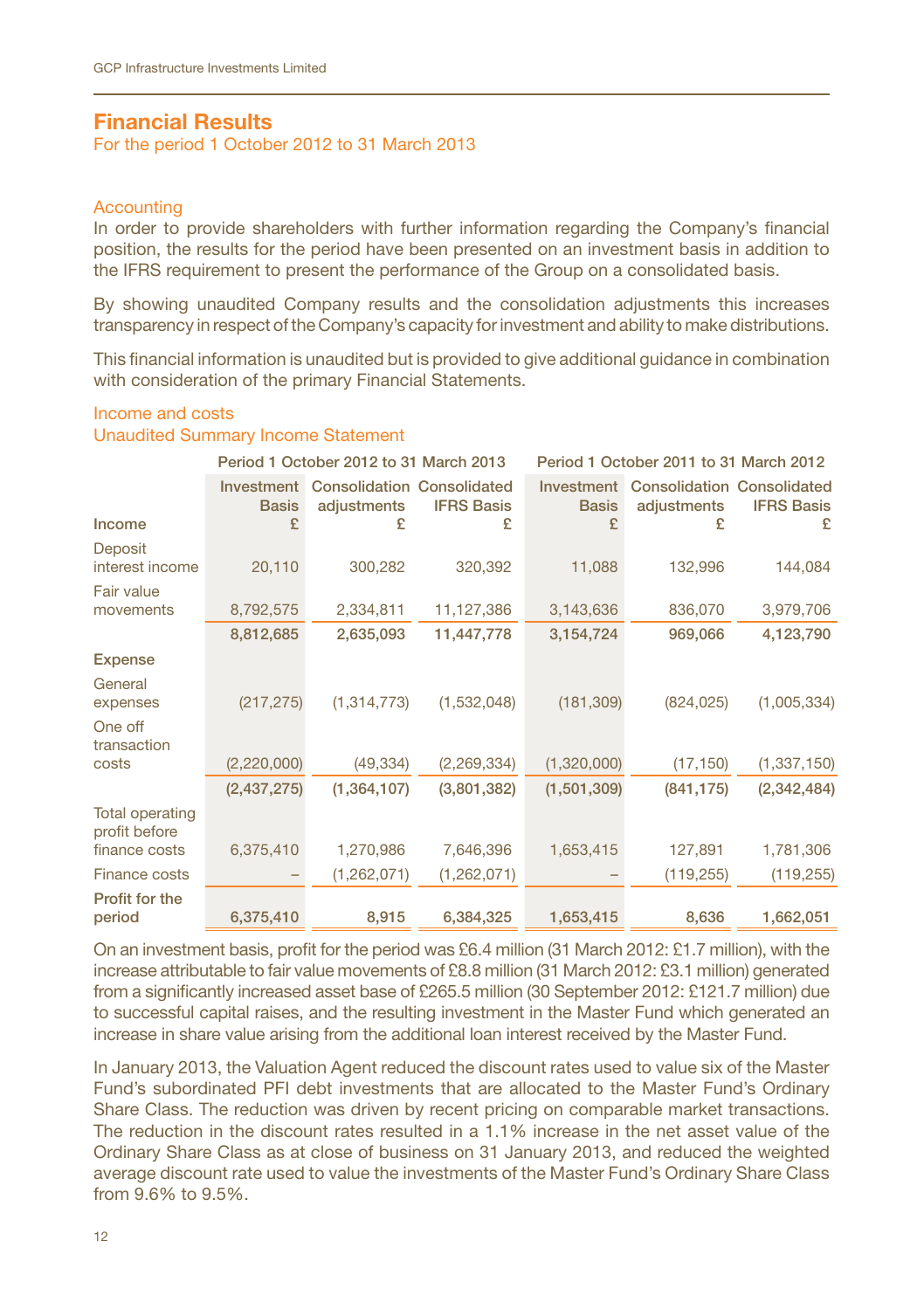One off transaction costs during the period relate entirely to the C Share issue by the Company and corresponding placing fees, legal fees and administration costs.

The Group has no borrowings and therefore no finance costs were incurred during the period.

# Financial Position

Unaudited Summary Statement of Financial Position

|                                                | As at 31 March 2013             |                                                       |                        | As at 30 September 2012         |                                                       |                        |
|------------------------------------------------|---------------------------------|-------------------------------------------------------|------------------------|---------------------------------|-------------------------------------------------------|------------------------|
| <b>Assets</b>                                  | Investment<br><b>Basis</b><br>£ | <b>Consolidation Consolidated</b><br>adjustments<br>£ | <b>IFRS Basis</b><br>£ | Investment<br><b>Basis</b><br>£ | <b>Consolidation Consolidated</b><br>adjustments<br>£ | <b>IFRS Basis</b><br>£ |
| Cash and cash<br>equivalents                   | 566,098                         | 65.939.137                                            | 66,505,235             | 189,444                         | 9,402,380                                             | 9,591,824              |
| Other<br>receivables<br>and                    |                                 |                                                       |                        |                                 |                                                       |                        |
| prepayments<br>Investments at                  | 38,946                          | 2,249,663                                             | 2,288,609              | 28,303                          | 2,363,729                                             | 2,392,032              |
| fair value                                     | 265,518,155                     | (32,008,166)                                          | 233,509,989            | 121,669,811                     | 35,400,617                                            | 157,070,428            |
| <b>Total Assets</b>                            | 266,123,199                     | 36.180.634                                            | 302,303,833            | 121,887,558                     | 47.166.726                                            | 169,054,284            |
| Liabilities                                    |                                 |                                                       |                        |                                 |                                                       |                        |
| Payables<br>and accrued<br>expenses            | (89, 244)                       | (3,222,908)                                           | (3,312,152)            | (64, 786)                       | (3,013,879)                                           | (3,078,665)            |
| Liability to C<br>Share fund                   | (130, 530, 736)                 |                                                       | (130, 530, 736)        |                                 |                                                       |                        |
| Non controlling<br>interests                   |                                 | (32,998,961)                                          | (32,998,961)           |                                 | (44, 202, 998)                                        | (44, 202, 998)         |
| <b>Total Liabilities</b>                       | (130,619,980)                   | (36, 221, 869)                                        | (166, 841, 849)        | (64, 786)                       | (47, 216, 877)                                        | (47, 281, 663)         |
| Net assets<br>attributable to<br>owners of the |                                 |                                                       |                        |                                 |                                                       |                        |
| Company                                        | 135,503,219                     | (41, 235)                                             | 135,461,984            | 121,822,772                     | (50, 151)                                             | 121,772,621            |

On an investment basis, investments at fair value were £265.5 million at 31 March 2013 (30 September 2012: £121.7 million). This represents an increase during the period of £143.8 million or 118%, again predominantly due to the C Share capital raised and the corresponding investment into the Master Fund.

The C Shares have been treated as a liability, which is explained in further detail in note 2.3 (m).

Post period end, the Directors determined that the Calculation Time (as defined in the C Share Issue prospectus) for the conversion of C Shares into Ordinary Shares was 9 April 2013, the Conversion Ratio was announced on 16 April 2013 and dealings in new Ordinary Shares commenced on 17 April 2013. On the basis of the Conversion Ratio, 127,603,350 new Ordinary Shares were admitted to the Official List.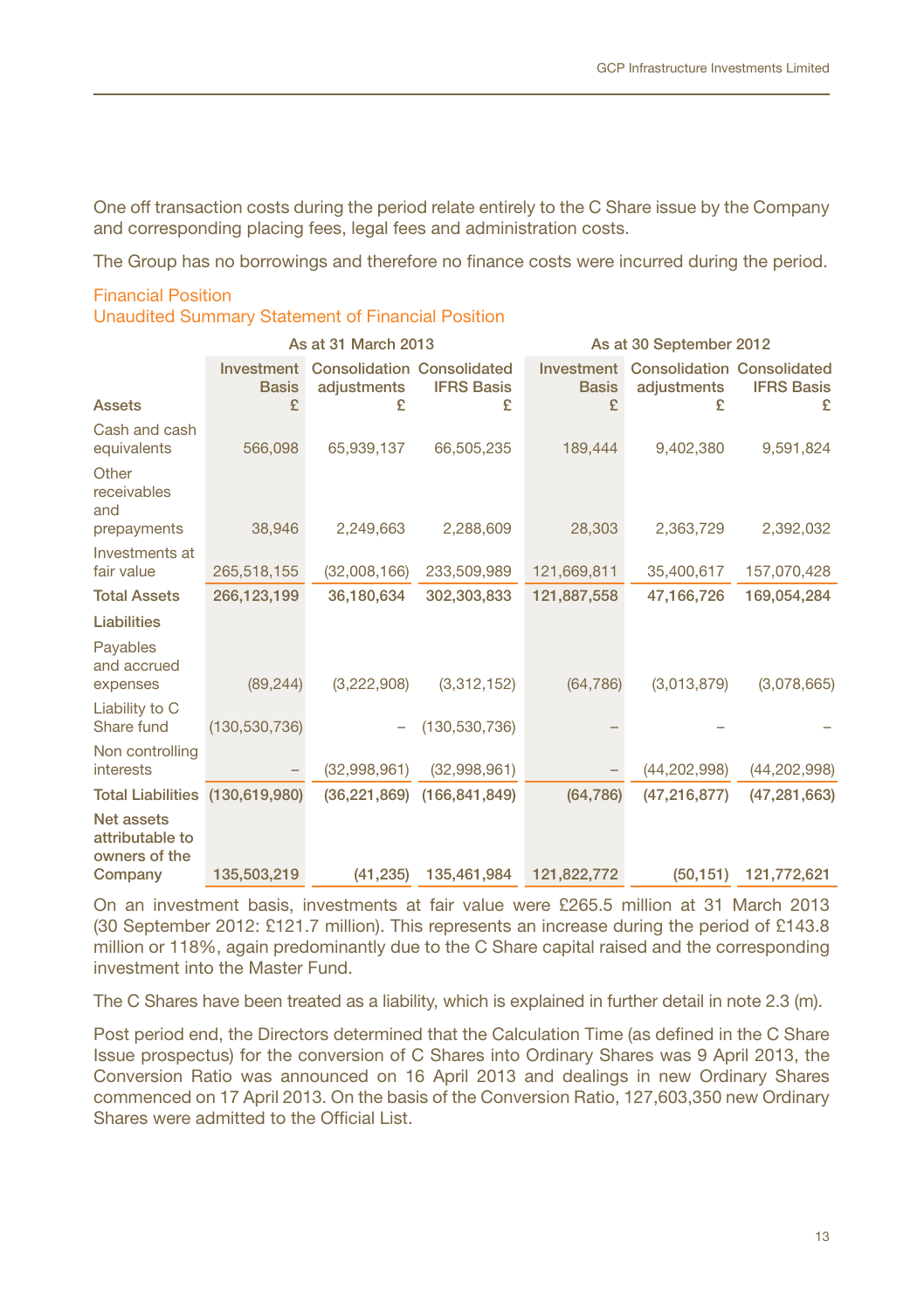## **Financial Results** *(continued)*

For the period 1 October 2012 to 31 March 2013

Post period end the Master Fund announced an interim dividend of 4.05 pence per Ordinary Redeemable Income Share. The dividend was received by the Company on 15 May 2013. In 2012, a final dividend was announced by the Master Fund on 25 October 2012 (i.e. post year end), this was subsequently received by the Company on 15 November 2012.

On 17 May 2013 the Company announced an interim dividend of 3.8 pence per Ordinary Share.

The cash balance is maintained solely to cover general running expenses incurred by the Company.

#### Cash Flow Analysis Unaudited Summary Cash Flow

|                                                                 |                 | Period 1 October 2012 to 31 March 2013                           |                           | Period 1 October 2011 to 31 March 2012 |                                                                  |                        |
|-----------------------------------------------------------------|-----------------|------------------------------------------------------------------|---------------------------|----------------------------------------|------------------------------------------------------------------|------------------------|
|                                                                 | Basis<br>£      | <b>Investment</b> Consolidation Consolidated<br>adjustments<br>£ | <b>IFRS Basis</b><br>£    | <b>Basis</b><br>£                      | <b>Investment</b> Consolidation Consolidated<br>adjustments<br>£ | <b>IFRS Basis</b><br>£ |
| Net cash flow from<br>operating activities                      | 2,766,166       | 1,018,897                                                        | 3,785,063                 | 95,490                                 | 1,485,336                                                        | 1,580,826              |
| Cash flows from<br>investing activities                         |                 |                                                                  |                           |                                        |                                                                  |                        |
| Purchase of financial<br>assets                                 | (141, 994, 550) | 68,178,000                                                       | (73,816,550) (65,917,657) |                                        | 26,946,107                                                       | (38, 971, 550)         |
| Capital repayments on<br>financial assets                       |                 | 187,631                                                          | 187,631                   |                                        |                                                                  |                        |
| Cash flows from<br>financing activities                         |                 |                                                                  |                           |                                        |                                                                  |                        |
| Proceeds from issue of<br>share capital                         | 144,408,546     |                                                                  | 144,408,546               | 67,354,624                             |                                                                  | 67,354,624             |
| Interest bearing loans<br>and borrowings                        |                 |                                                                  |                           |                                        | 7,000,000                                                        | 7,000,000              |
| Distributions paid                                              | (4,803,508)     |                                                                  | (4,803,508)               | (1,319,880)                            |                                                                  | (1,319,880)            |
| Net (repayment to)/<br>payment from non<br>controlling Interest |                 | (12, 128, 835)                                                   | (12, 128, 835)            |                                        | 551,091                                                          | 551,091                |
| Distributions paid to<br><b>NCI</b>                             |                 | (628, 498)                                                       | (628, 498)                |                                        |                                                                  |                        |
| Finance costs paid                                              |                 | (90, 438)                                                        | (90, 438)                 |                                        | (146, 581)                                                       | (146, 581)             |
| Net cash flow from<br>financing activities                      | 139,605,038     | (12, 847, 771)                                                   | 126,757,267               | 66,034,744                             | 7,404,510                                                        | 73,439,254             |
| Net increase in cash<br>and cash equivalents                    | 376,654         | 56,536,757                                                       | 56,913,411                | 212,577                                | 35,835,953                                                       | 36,048,530             |
| Cash and cash<br>equivalents at<br>beginning of the period      | 189,444         | 9,402,380                                                        | 9,591,824                 | 407,098                                | 8,813,304                                                        | 9,220,402              |
| Cash and cash<br>equivalents at end of                          |                 |                                                                  |                           |                                        |                                                                  |                        |
| the period                                                      | 566,098         | 65,939,137                                                       | 66,505,235                | 619,675                                | 44,649,257                                                       | 45,268,932             |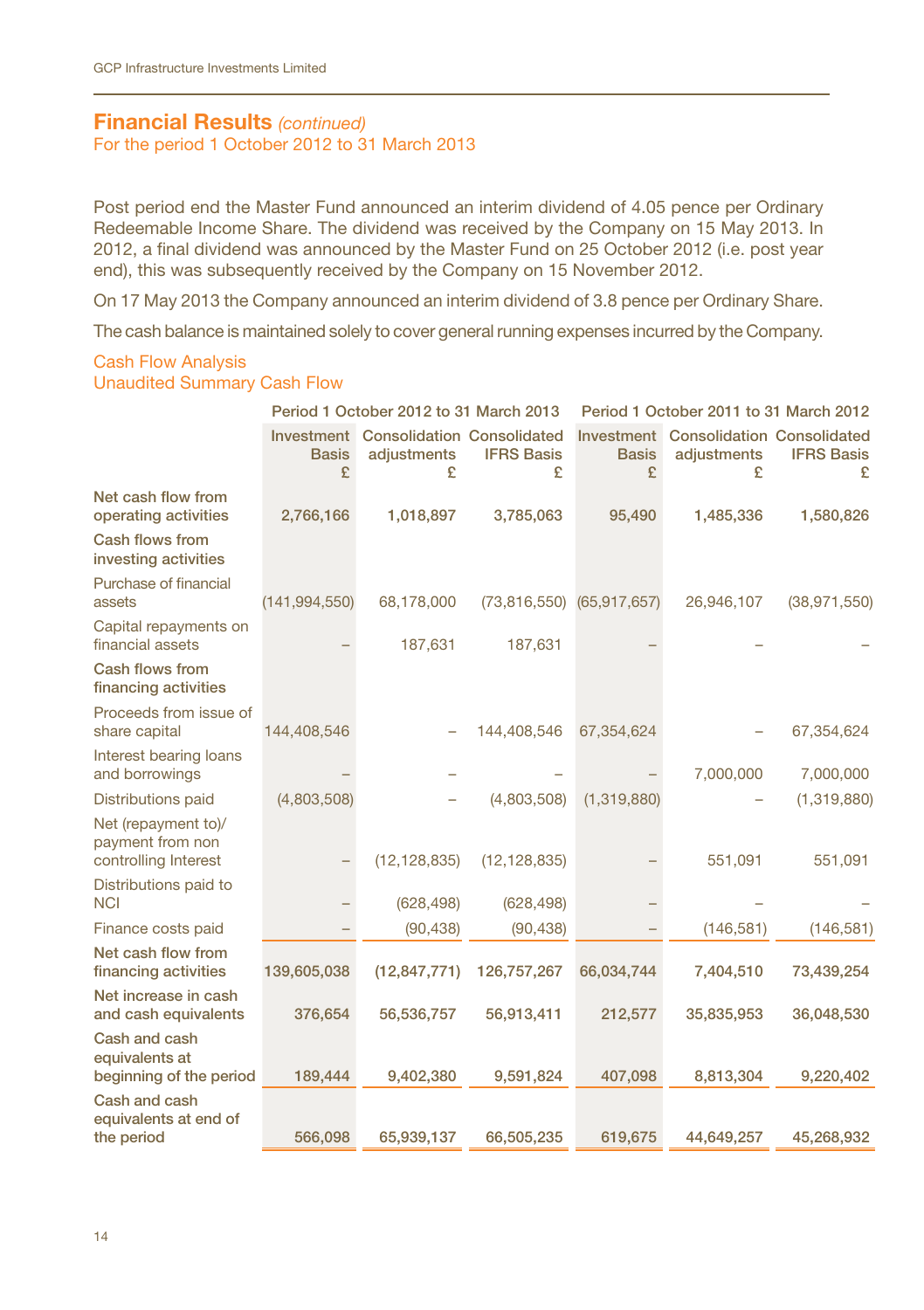On an investment basis the net cash at 31 March 2013 was £0.6 million (31 March 2012: £0.6 million). The relatively low cash balance requirements allows the Company to maximise investment in the Master Fund and therefore utilise the purchase of financial assets for the Group.

Cash inflows during the period related to the successful C Share capital raise of £144.4 million in October 2012.

Purchase of financial assets of £141.9 million (31 March 2012: £65.9 million) relates exclusively to the purchase of the Ordinary Redeemable Income Share capital of the Master Fund, in line with the Company's investment strategy. At 31 March 2013, the Company held 90.02% of the issued share capital of the Master Fund (31 March 2012: 77.55%).

Distributions paid increased to £4.8 million during the period (31 March 2012: £1.3 million) and included an offer of scrip dividend alternative in lieu of cash of £0.2 million. The total dividend paid by the company during the period was 3.8 pence per Ordinary Share (31 March 2012: 3.7 pence per Ordinary Share).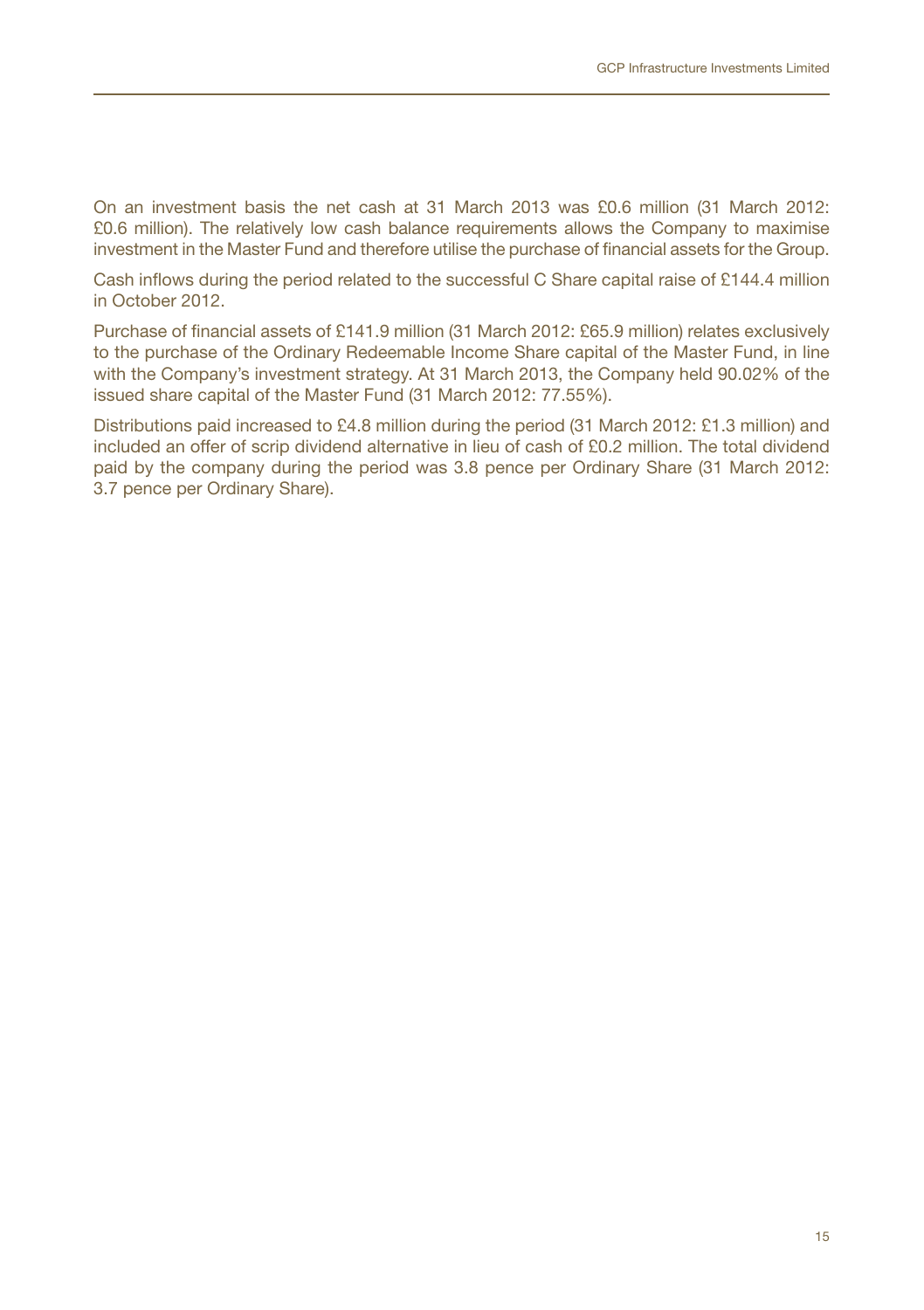## **Group Portfolio** As at 31 March 2013

|                                           |                                                   |                             |           |                    | Annualised | <b>Expected</b> |
|-------------------------------------------|---------------------------------------------------|-----------------------------|-----------|--------------------|------------|-----------------|
|                                           |                                                   |                             | $%$ of    | Value <sup>1</sup> | vield      | Remaining       |
| Asset                                     | Asset type                                        | Sector                      | Portfolio | E(m)               | (%)        | Term (yrs)      |
|                                           |                                                   | Renewable                   |           |                    |            |                 |
| <b>GCP Biomass 1</b>                      | Subordinated Ioan                                 | Obligation<br>Certificates  | 12.8      | 30.0               | 10.9       | 13              |
| GCP Rooftop Solar 4                       | Senior Ioan                                       | Feed-in tariff              | 9.0       | 21.0               | 9.3        | 20              |
| <b>GCP Rooftop Solar 2</b>                | Senior Ioan                                       | Feed-in tariff              | 7.0       | 16.4               | 9.3        | 24              |
| <b>GCP Commercial Solar 1 Senior Ioan</b> |                                                   | Feed-in tariff              | 6.3       | 14.7               | 9.5        | 24              |
| GEM <sub>1</sub>                          | Senior Ioan quarantee Various UK PFI <sup>2</sup> |                             | 6.1       | 14.3               | 9.8        | 7               |
| GEM <sub>2</sub>                          | Senior loan guarantee Various UK PFI <sup>3</sup> |                             | 5.9       | 13.7               | 9.8        | 14              |
| GCP Rooftop Solar 1                       | Senior Ioan                                       | Feed-in tariff              | 5.7       | 13.3               | 9.3        | 23              |
| <b>Civic PFI</b>                          | Subordinated loan                                 | Education                   | 5.1       | 11.8               | 9.3        | 17              |
| <b>GCP Healthcare 1C</b>                  | Subordinated loan                                 | Various UK PFI <sup>4</sup> | 4.9       | 11.4               | 9.6        | 26              |
| <b>Education PFI</b>                      | Subordinated loan                                 | Education                   | 4.7       | 10.9               | 9.2        | 23              |
| <b>GCP Rooftop Solar 3B</b>               | Senior Ioan                                       | Feed-in tariff              | 4.4       | 10.3               | 9.3        | 19              |
| <b>GCP Healthcare 1B</b>                  | Subordinated Ioan                                 | Healthcare                  | 3.6       | 8.4                | 9.6        | 20              |
| <b>GCP Healthcare 1A</b>                  | Subordinated Ioan                                 | Healthcare                  | 3.5       | 8.1                | 9.6        | 27              |
| <b>GCP Rooftop Solar 3</b>                | Senior Ioan                                       | Feed-in tariff              | 2.7       | 6.3                | 9.3        | 24              |
| <b>LIIL Amber Valley</b>                  | Subordinated Ioan                                 | Leisure                     | 1.9       | 4.5                | 10.5       | 26              |
| 13 Other Investments                      |                                                   |                             | 16.4      | 38.4               | 9.6        | 24              |
| Total                                     |                                                   |                             | 100.0     | 233.5              | 9.7        | 20              |

<sup>1</sup> Valuation Agent's valuation as at 31 March 2013

<sup>2</sup> 1 leisure, 1 street lighting, 1 housing, 1 health and 10 education PFI projects

<sup>3</sup> 1 leisure, 2 emergency services, 1 custodial, 1 accommodation, 3 health and 12 education PFI projects

4 1 healthcare and 2 accommodation PFI projects

| <b>Total Exposure by Sector</b>          | £           | $\%$  |
|------------------------------------------|-------------|-------|
| Feed-in tariff                           | 82.044.562  | 35.1  |
| <b>Education PFI</b>                     | 43,453,510  | 18.6  |
| <b>Healthcare PFI</b>                    | 38,015,027  | 16.3  |
| <b>Renewable Obligation Certificates</b> | 29,988,031  | 12.8  |
| Leisure PFI                              | 13,509,806  | 5.8   |
| Accommodation PFI                        | 13,368,343  | 5.7   |
| Various UK PFI                           | 13.130.710  | 5.7   |
| Total                                    | 233,509,989 | 100.0 |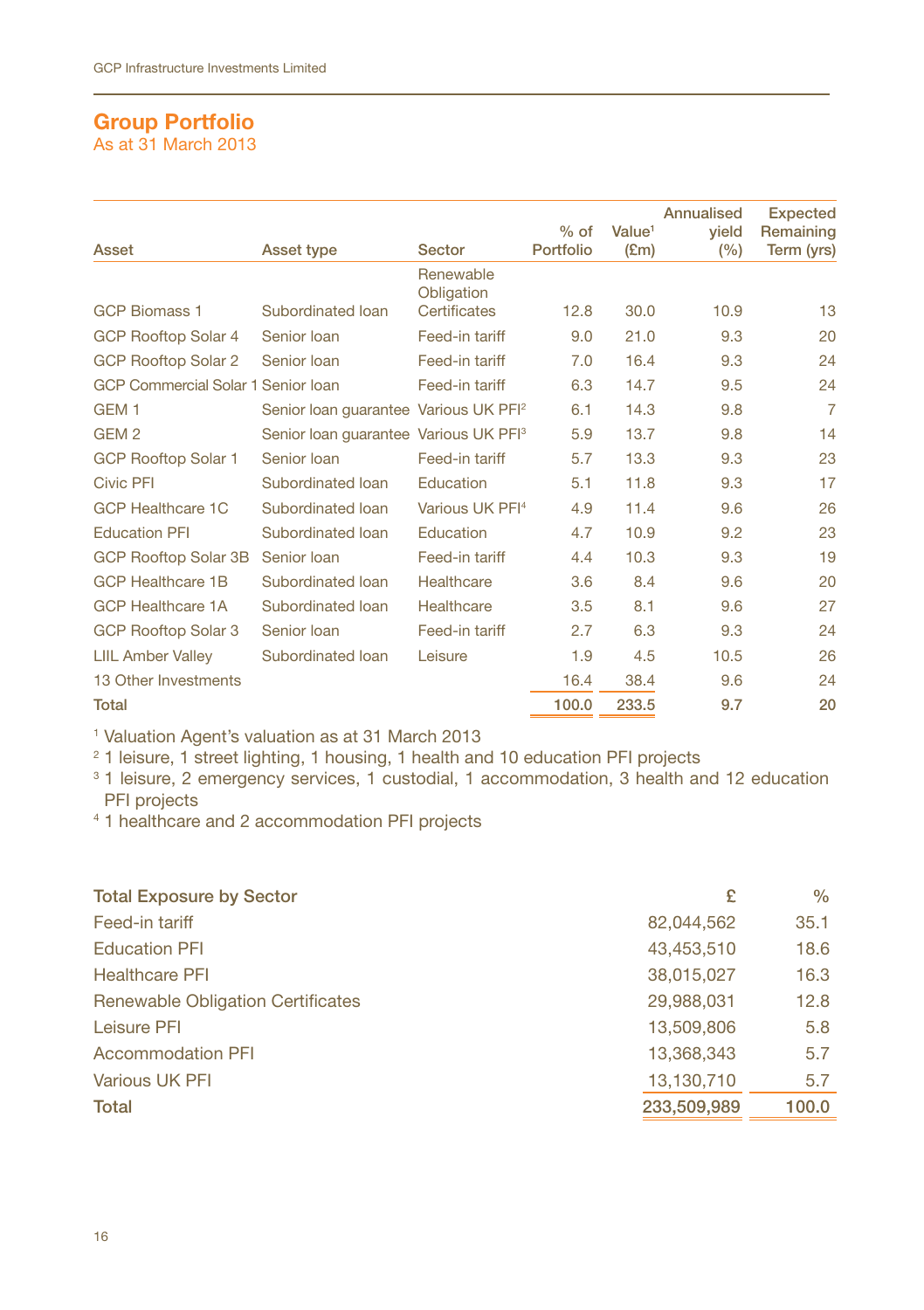| <b>Top Ten Exposures by Project Counterparty</b>                             | £           | $\frac{0}{0}$ |
|------------------------------------------------------------------------------|-------------|---------------|
| Department of Energy and Climate Change (E.ON Energy Limited)                | 67,338,596  | 28.8          |
| Department of Energy and Climate Change (Power NI)                           | 29,988,031  | 12.8          |
| Department of Energy and Climate Change (Smartest Energy Limited) 14,705,966 |             | 6.3           |
| Slough Borough Council                                                       | 10,859,890  | 4.7           |
| <b>Leeds City Council</b>                                                    | 9,467,154   | 4.1           |
| The Highland Council                                                         | 8,424,726   | 3.6           |
| South London Healthcare NHS Trust                                            | 8,409,632   | 3.6           |
| NHS Greater Glasgow and Clyde                                                | 8,066,194   | 3.5           |
| <b>Hertfordshire County Council</b>                                          | 4,917,651   | 2.1           |
| Amber Valley Borough Council                                                 | 4,540,438   | 1.9           |
| 40 other Project Counterparties with individual exposure <£4.5m              | 66,791,711  | 28.6          |
| <b>Total</b>                                                                 | 233,509,989 | 100.0         |
|                                                                              |             |               |
| Top Ten Exposures by Investment Type                                         | £           | $\frac{0}{0}$ |
| Senior Loans                                                                 | 112,032,593 | 48.0          |
| <b>Subordinated Loans</b>                                                    | 93,487,888  | 40.0          |
| <b>Senior Loan Guarantees</b>                                                | 27,989,508  | 12.0          |
| <b>Total</b>                                                                 | 233,509,989 | 100.0         |
| Top Ten Exposures by Facilities Manager                                      | £           | $\frac{0}{0}$ |
| A Shade Greener Limited                                                      | 67,338,596  | 28.8          |
| Agrikomp UK Limited                                                          | 29,988,031  | 12.8          |
| <b>Grosvenor Facilities Management</b>                                       | 14,823,824  | 6.3           |
| <b>Smarter Energy Solutions Limited</b>                                      | 14,705,966  | 6.3           |
| <b>Pinnacle FM Limited</b>                                                   | 13,312,255  | 5.7           |
| Mitie PFI Limited                                                            | 9,789,627   | 4.2           |
| <b>GE Medical Systems Limited</b>                                            | 8,409,632   | 3.6           |
| <b>Parsons Brinckerhoff Limited</b>                                          | 8,066,194   | 3.5           |
| <b>EMCOR Facilities Services Limited</b>                                     | 6,149,707   | 2.6           |
| <b>Lovell Respond Limited</b>                                                | 5,688,247   | 2.4           |
| 28 other Facilities Managers with individual exposure < £5.0m                | 55,237,910  | 23.8          |
| <b>Total</b>                                                                 | 233,509,989 | 100.0         |
|                                                                              |             |               |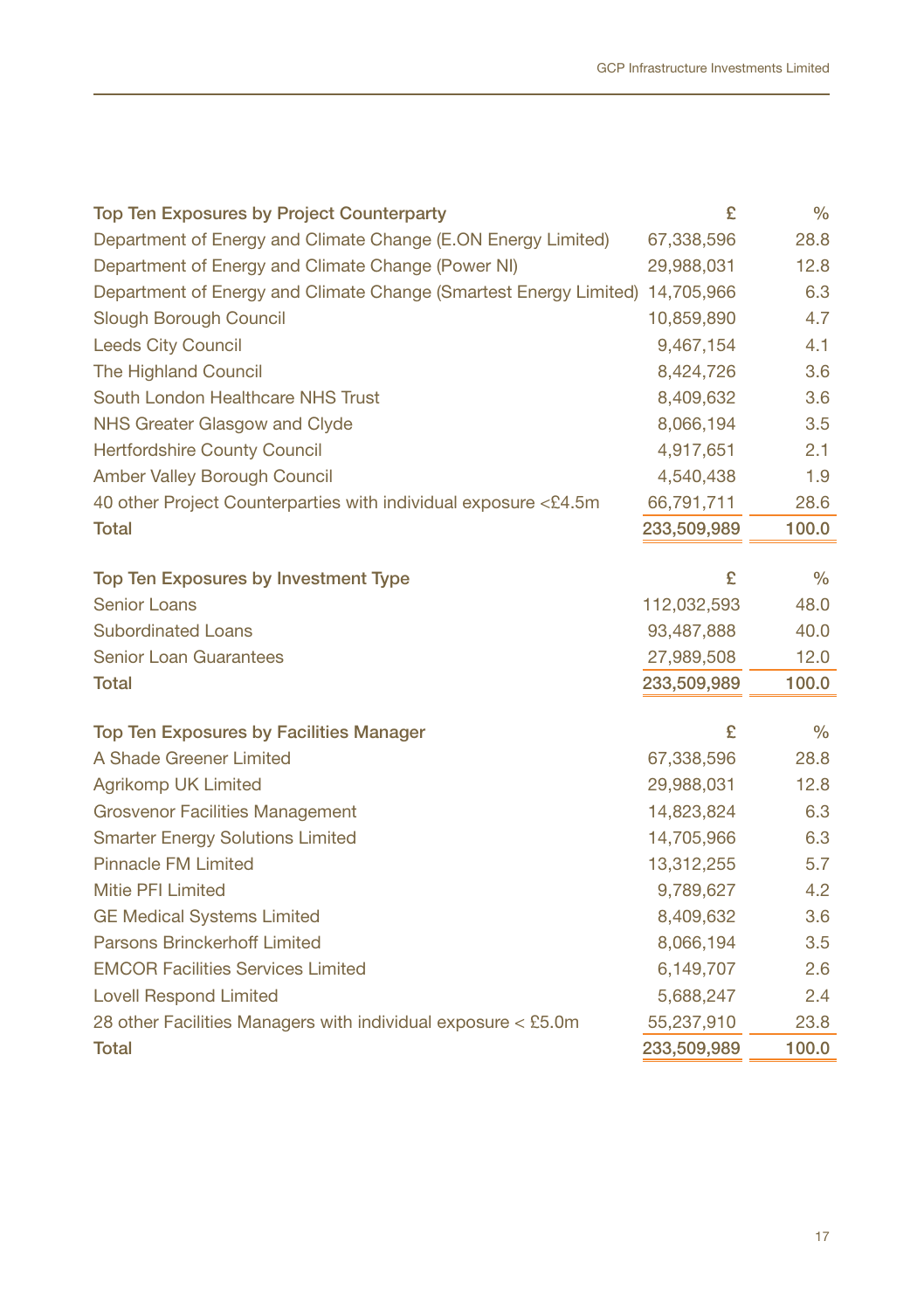## **Group Portfolio** *(continued)* As at 31 March 2013

| <b>Total Exposure by Expected Term</b>                   | £             | $\%$  |
|----------------------------------------------------------|---------------|-------|
| $<$ 10 yrs                                               | 14,276,525    | 6.1   |
| $10 - 20$ yrs                                            | 100.134.798   | 42.9  |
| $20 - 25$ yrs                                            | 73,101,186    | 31.3  |
| $25 - 30$ yrs                                            | 45.997.480    | 19.7  |
| <b>Total</b>                                             | 233.509.989   | 100.0 |
|                                                          |               |       |
| <b>Total Exposure by Annual Equivalent Running Yield</b> | £             | $\%$  |
| $9.0\% - 9.5\%$                                          | 115, 177, 529 | 49.3  |
| $9.5\% - 10.0\%$                                         | 77,654,284    | 33.3  |
| $>10.0\%$                                                | 40,678,176    | 17.4  |
| <b>Total</b>                                             | 233.509.989   | 100.0 |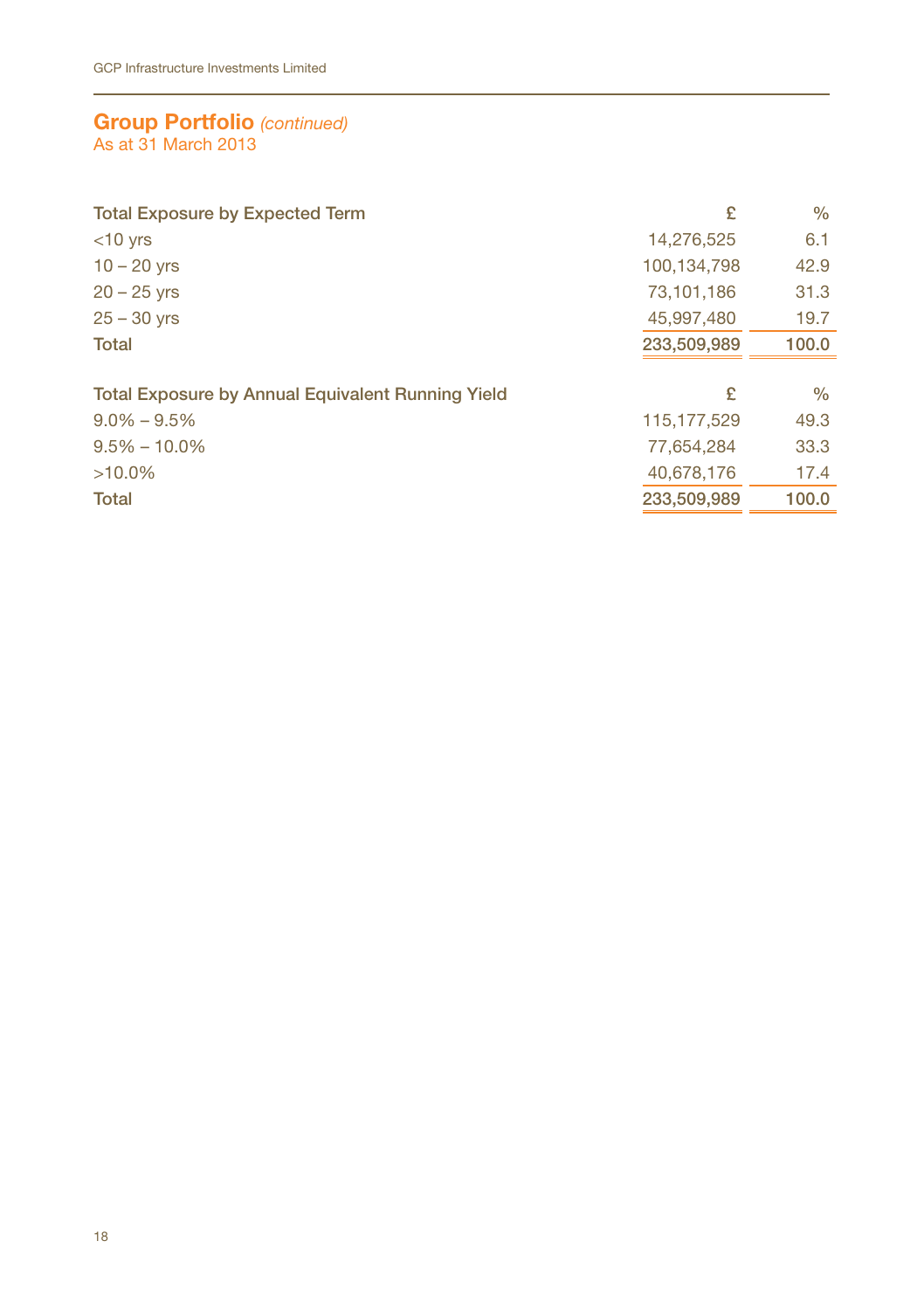# **Financial Statistics**

For the period 1 October 2012 to 31 March 2013

Detailed below is the net asset value ("NAV") of the Company, calculated in accordance with the Company's Prospectus dated 30 June 2010 (the "Prospectus") and C Share prospectus dated 18 September 2012.

A reconciliation of the net asset value per the Consolidated Financial Statements to the calculation in accordance with the Company's Prospectus is detailed in Note 21.

### Period/Year end position

|                                                         |                   |                                                                            | As at<br>31 March<br>2013<br>£ | As at<br>31 September<br>2012<br>£ |
|---------------------------------------------------------|-------------------|----------------------------------------------------------------------------|--------------------------------|------------------------------------|
|                                                         |                   | Net assets attributable to Ordinary Shares per NAV calculation 135,415,383 |                                | 121,778,513                        |
| Net asset value per Ordinary Share per NAV calculation  |                   |                                                                            | 1.0196                         | 1.0095                             |
| Total return per share per NAV calculation              |                   |                                                                            | 0.0477                         | 0.0432                             |
|                                                         |                   |                                                                            | As at<br>31 March<br>2013<br>£ |                                    |
| Net assets attributable to C Shares per NAV calculation |                   |                                                                            | 130,511,922                    |                                    |
| Net asset value per C Share per NAV calculation         | 0.9864            |                                                                            |                                |                                    |
| Total return per share per NAV calculation              |                   |                                                                            | (0.0136)                       |                                    |
| Record since the prior accounting period                |                   |                                                                            |                                |                                    |
| <b>Ordinary Shares</b>                                  |                   | <b>Net Asset Value</b><br>per Ordinary                                     | <b>Share</b>                   |                                    |
|                                                         | <b>Net Assets</b> | <b>Share</b>                                                               | Price                          | <b>Premium</b>                     |
| Date                                                    | £                 | pps                                                                        | pps                            | $\frac{0}{0}$                      |
| 9 October 2012                                          | 122.035.301       | 101.16                                                                     | 107.00                         | 5.77                               |
| 31 October 2012                                         | 134,730,124       | 101.61                                                                     | 110.75                         | 9.00                               |
| 30 November 2012                                        | 130,479,336       | 98.40                                                                      | 107.50                         | 9.25                               |
| 31 December 2012                                        | 131,570,822       | 99.06                                                                      | 107.88                         | 8.90                               |
| 31 January 2013                                         | 133,892,041       | 100.81                                                                     | 108.88                         | 8.01                               |
| 28 February 2013                                        | 134,655,396       | 101.39                                                                     | 111.75                         | 10.22                              |
| 28 March 2013                                           | 135,415,383       | 101.96                                                                     | 114.00                         | 11.81                              |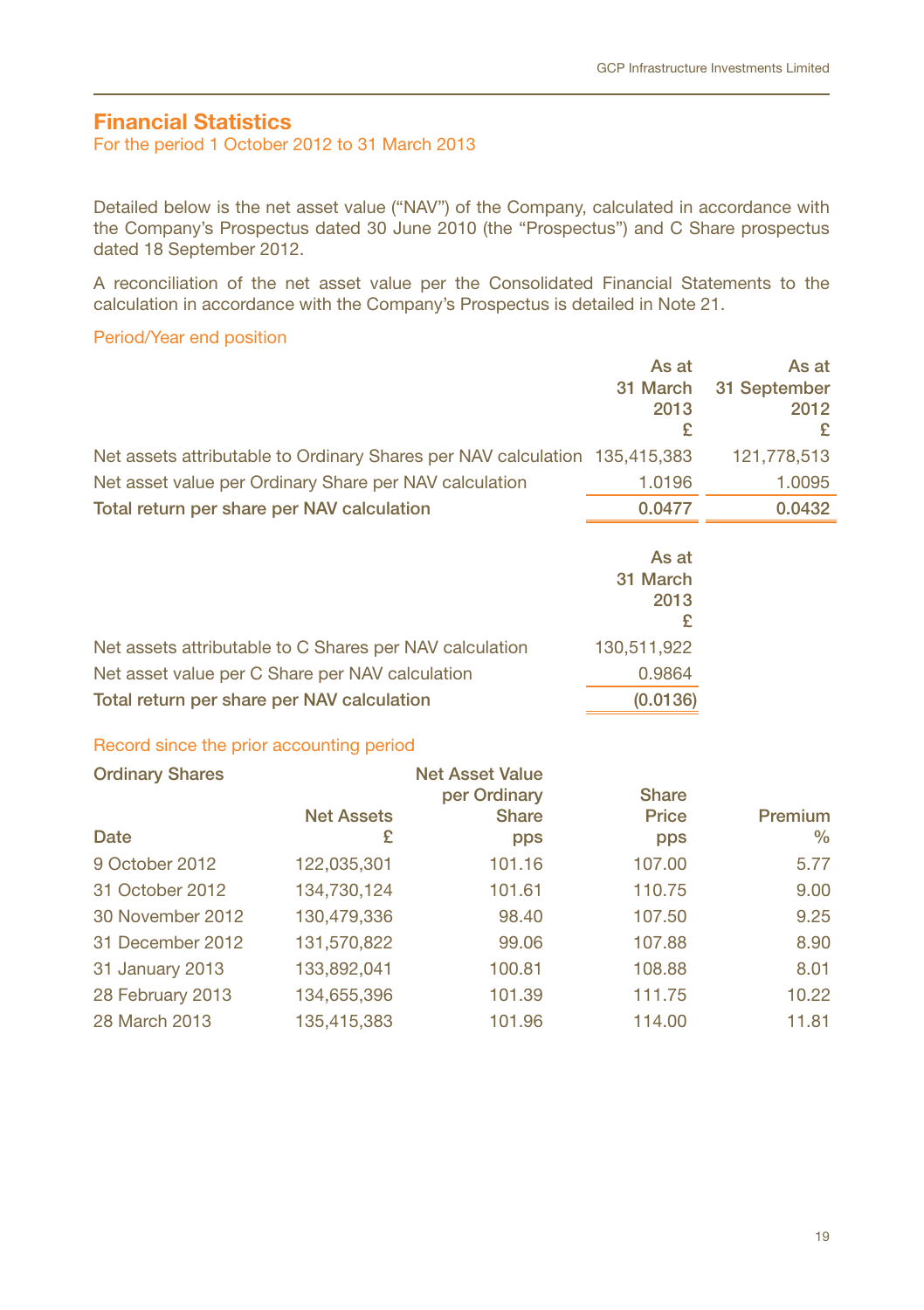# **Financial Statistics** *(continued)*

For the period 1 October 2012 to 31 March 2013

#### Record since the prior accounting period *(continued)*

| C Shares         |                   | <b>Net Asset Value</b><br>per C | <b>Share</b> |                |
|------------------|-------------------|---------------------------------|--------------|----------------|
|                  | <b>Net Assets</b> | <b>Share</b>                    | Price        | <b>Premium</b> |
| Date             | £                 | pps                             | pps          | $\%$           |
| 31 October 2012  | 130,047,763       | 98.29                           | 105.13       | 6.96           |
| 30 November 2012 | 130,084,428       | 98.32                           | 104.75       | 6.54           |
| 31 December 2012 | 130.158.571       | 98.38                           | 104.50       | 6.22           |
| 31 January 2013  | 130,254,789       | 98.45                           | 104.75       | 6.40           |
| 28 February 2013 | 130,382,764       | 98.55                           | 105.00       | 6.54           |
| 28 March 2013    | 130,511,922       | 98.64                           | 106.63       | 8.10           |

## Key Performance Indicators

## **Dividends**

The Company targets a dividend payment of up to 8% per annum (by reference to the IPO issue price). The Directors monitor the actual and forecast dividend yield on a quarterly basis with reference to the above target.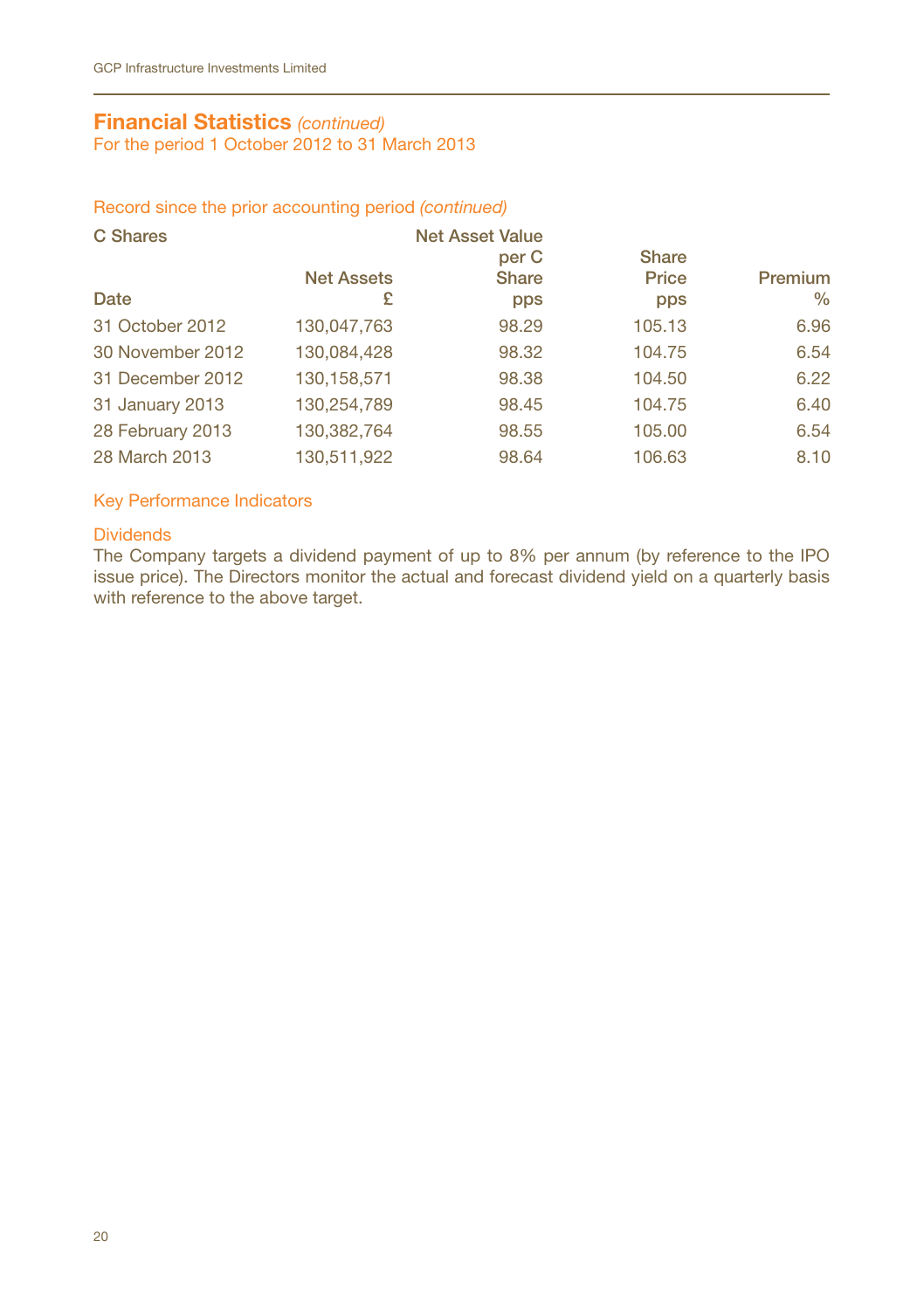# **Statement of Directors' Responsibilities**

For the period 1 October 2012 to 31 March 2013

The Directors are responsible for preparing the Half Yearly Financial Report and the Consolidated Financial Statements in accordance with applicable Companies (Jersey) Law 1991 and International Financial Reporting Standards as adopted by the European Union.

International Accounting Standard 1: Presentation of Financial Statements, requires that financial statements present fairly for each financial period the Company's financial position, financial performance and cash flows. This requires the faithful representation of the effects of transactions, other events and conditions in accordance with the definitions and recognition criteria for assets, liabilities, income and expenses set out in the International Accounting Standards Board 'Framework for preparation and presentation of financial statements'. In virtually all circumstances, a fair presentation will be achieved by compliance with all applicable IFRS. However, Directors are also required to:

- properly select suitable accounting policies and apply them consistently;
- present information, including accounting policies, in a manner that provides relevant, reliable, comparable and understandable information;
- provide additional disclosures when compliance with the specific requirements of IFRS are insufficient to enable users to understand the impact of particular transactions, other events and conditions on the Company's financial position and financial performance;
- ensure that the Chairman's Statement together with the following reports presents a fair review of the development and performance of the business and the position of the Company and the undertakings included in the consolidation taken as a whole, together with a description of the principal risks and uncertainties that they face;
- make judgements and estimates that are reasonable and prudent;
- make an assessment of the Company's ability to continue as a going concern.

The Directors are responsible for keeping proper accounting records that disclose with reasonable accuracy at any time the financial position of the Company and enable them to ensure that the financial statements comply with the Law. They are also responsible for safeguarding the assets of the Company and hence for taking reasonable steps for the prevention and detection of fraud and other irregularities.

The Directors confirm that they have complied with the above requirements when preparing these Consolidated Financial Statements.

The Directors are responsible for the maintenance and integrity of the corporate and financial information included on the Company's website. Legislation in the United Kingdom and Jersey governing the preparation and dissemination of financial statements may differ from legislation in other jurisdictions.

The Directors consider that the Consolidated Financial Statements, taken as a whole, give a true and fair view of assets, liabilities, financial position and performance and provide the information necessary for shareholders to assess the Group's performance, business model and strategy.

On behalf of the Board Mr David Pirouet **Director** 24 May 2013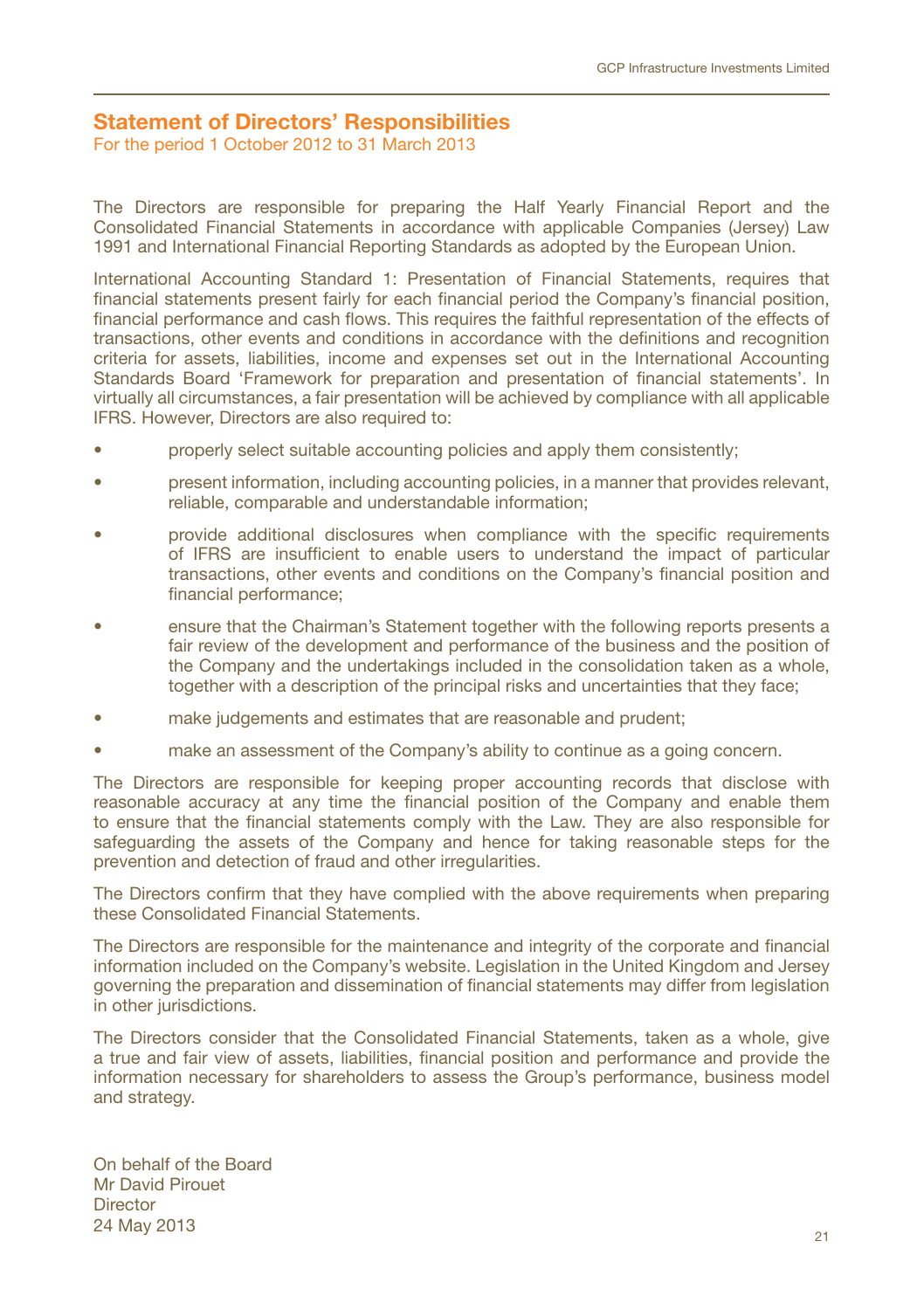# **Unaudited Consolidated Statements of Comprehensive Income**

For the period 1 October 2012 to 31 March 2013

| <b>Ordinary Share Class Fund</b>                    | <b>Notes</b>   | Period ended<br>31 March<br>2013<br>£ | Period ended<br>31 March<br>2012<br>£ |
|-----------------------------------------------------|----------------|---------------------------------------|---------------------------------------|
| Income                                              |                |                                       |                                       |
| Deposit interest Income                             |                | 21,330                                | 20,245                                |
| Net movement on financial assets and liabilities at |                |                                       |                                       |
| fair value through profit or loss                   | 3              | 8,812,023                             | 2,608,250                             |
|                                                     |                | 8,833,353                             | 2,628,495                             |
| <b>Expense</b>                                      |                |                                       |                                       |
| <b>Investment Advisory fees</b>                     | 20             | (729, 820)                            | (456, 780)                            |
| Custodian fees                                      |                | (26, 601)                             | (12, 143)                             |
| Administration fees                                 |                | (115, 477)                            | (70, 715)                             |
| Directors' remuneration                             | 5              | (57, 266)                             | (59,097)                              |
| Other general expenses                              | 4              | (257, 793)                            | (248, 454)                            |
|                                                     |                | (1, 186, 957)                         | (847, 189)                            |
| Total operating profit before finance costs         |                | 7,646,396                             | 1,781,306                             |
| <b>Finance costs</b>                                |                |                                       |                                       |
| Interest expense                                    | $\overline{7}$ | (20, 725)                             | (119, 255)                            |
| Distributions to non controlling interest           | 18             | (1, 241, 346)                         |                                       |
| Profit for the period                               |                | 6,384,325                             | 1,662,051                             |
| Other Comprehensive income                          |                |                                       |                                       |
| Total Comprehensive income attributable to the      |                |                                       |                                       |
| <b>Ordinary Share Class Fund</b>                    |                | 6,384,325                             | 1,662,051                             |
|                                                     |                |                                       |                                       |
| Earnings per share (pps)                            | 9              | 4.8491                                | 3.6119                                |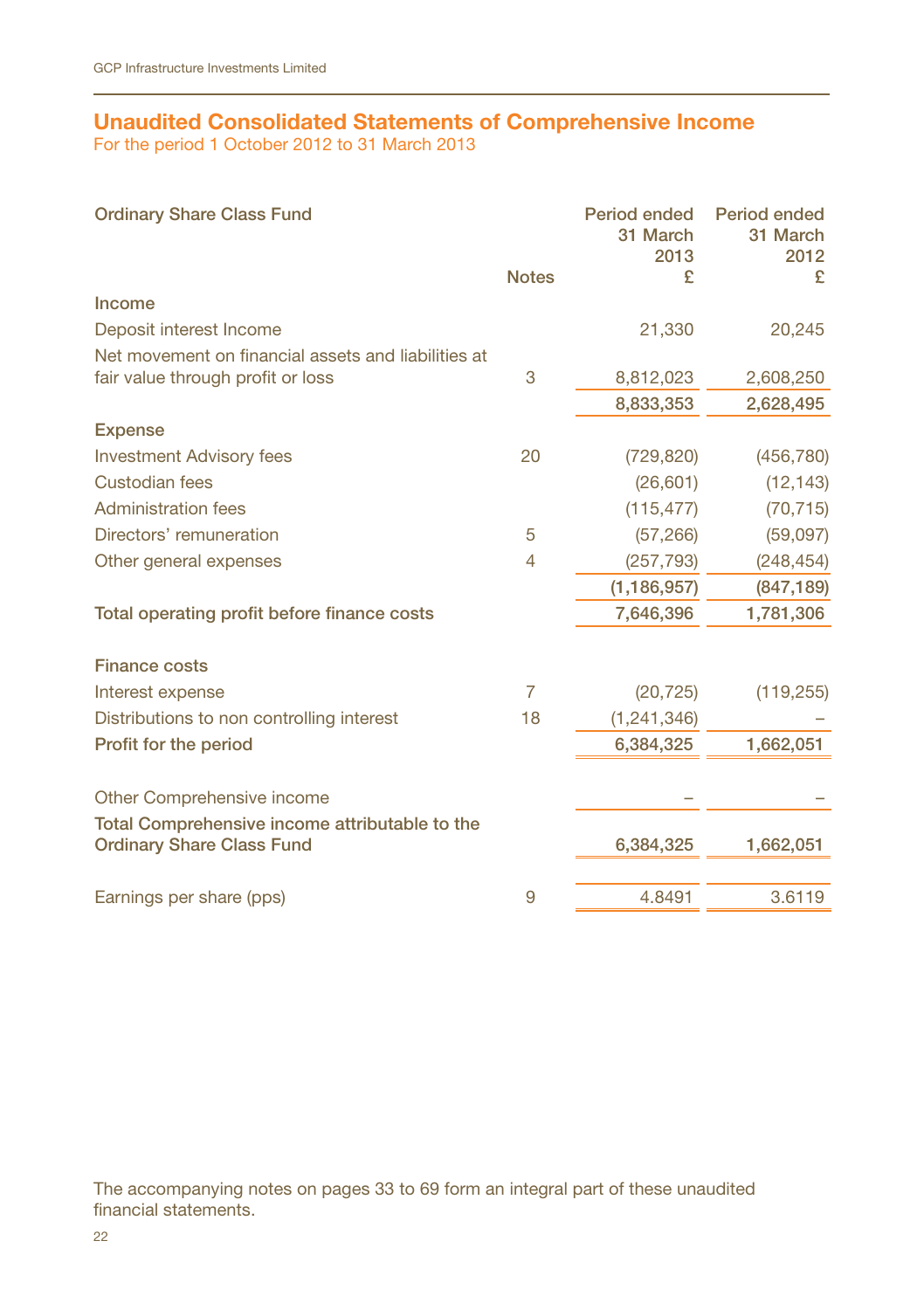## **Unaudited Consolidated Statements of Comprehensive Income** *(continued)* For the period 1 October 2012 to 31 March 2013

| C Share Class Fund                                                 | <b>Notes</b> | Period ended<br>31 March<br>2013<br>£ |
|--------------------------------------------------------------------|--------------|---------------------------------------|
| Income                                                             |              |                                       |
| Deposit interest Income                                            |              | 299,062                               |
| Net movement on financial assets at fair value                     |              |                                       |
| through profit or loss                                             | 3            | 546,099                               |
|                                                                    |              | 845,161                               |
| <b>Expense</b>                                                     |              |                                       |
| <b>Investment Advisory fees</b>                                    | 20           | (107, 901)                            |
| Custodian fees                                                     |              | (17,003)                              |
| <b>Administration fees</b>                                         |              | (77,998)                              |
| Directors' remuneration                                            | 5            | (42, 220)                             |
| Set up costs                                                       |              | (2,269,334)                           |
| Other general expenses                                             | 4            | (99, 969)                             |
|                                                                    |              | (2,614,425)                           |
| <b>Total operating loss</b>                                        |              | (1,769,264)                           |
|                                                                    |              |                                       |
| Other Comprehensive income                                         |              |                                       |
| Total Comprehensive loss attributable to the<br>C Share Class Fund |              | (1,769,264)                           |
|                                                                    |              |                                       |
| Earnings per share (pps)                                           | 9            | (1.3373)                              |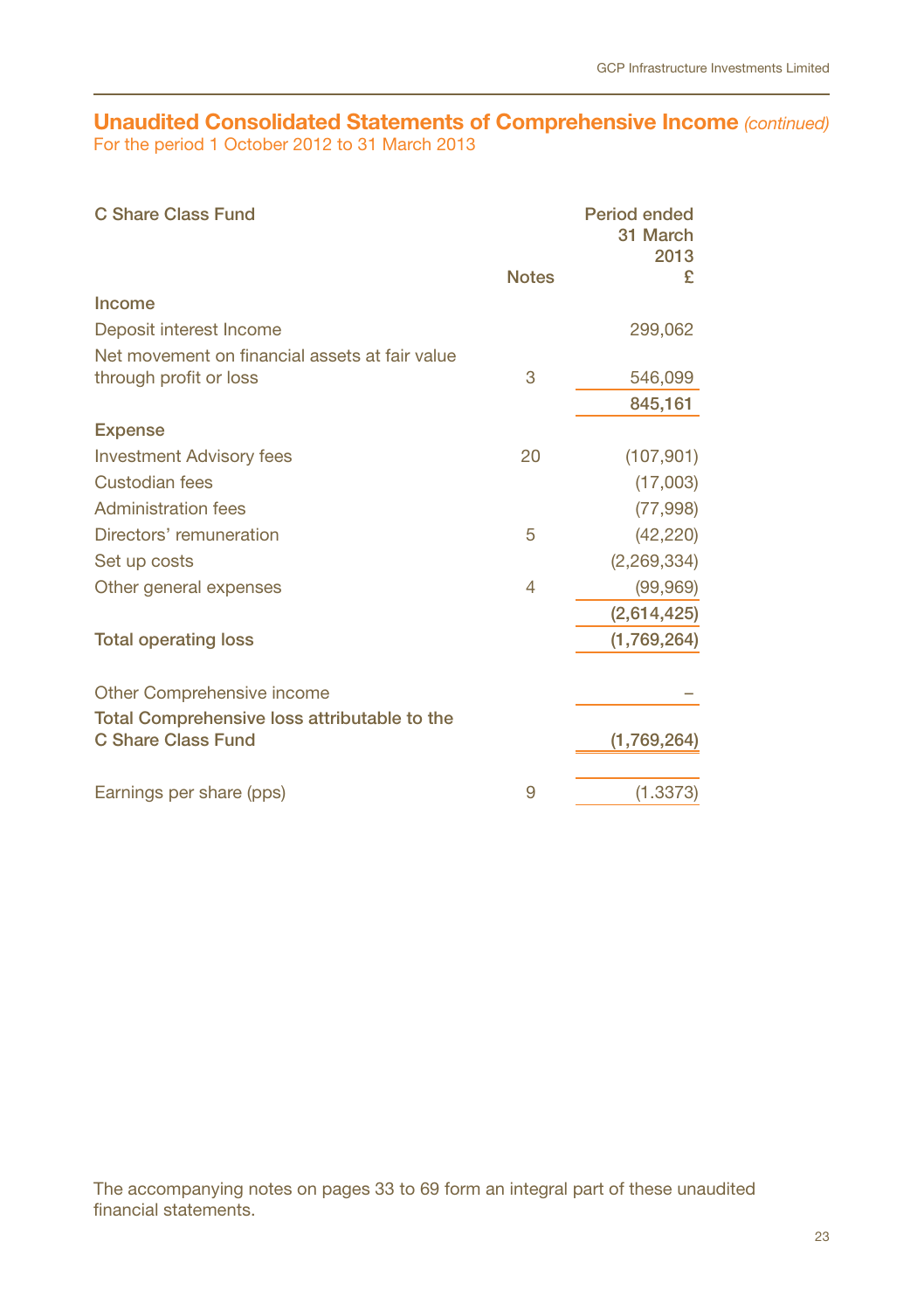# **Unaudited Consolidated Statements of Comprehensive Income** *(continued)* For the period 1 October 2012 to 31 March 2013

| Group                                                |                | 31 March<br>2013 | Period ended Period ended<br>31 March<br>2012 |
|------------------------------------------------------|----------------|------------------|-----------------------------------------------|
|                                                      | <b>Notes</b>   | £                | £                                             |
| Income                                               |                |                  |                                               |
| Deposit interest Income                              |                | 320,392          | 144,084                                       |
| Net movement on financial assets and liabilities at  |                |                  |                                               |
| fair value through profit or loss                    |                | 11,127,386       | 3,979,706                                     |
|                                                      |                | 11,447,778       | 4,123,790                                     |
| <b>Expense</b>                                       |                |                  |                                               |
| <b>Investment Advisory fees</b>                      | 20             | (837, 721)       | (486, 186)                                    |
| Custodian fees                                       |                | (43,604)         | (17, 260)                                     |
| <b>Administration fees</b>                           |                | (193, 475)       | (101, 017)                                    |
| Directors' remuneration                              |                | (99, 486)        | (82, 212)                                     |
| Set up costs                                         |                | (2,269,334)      | (1,337,150)                                   |
| Other general expenses                               |                | (357, 762)       | (318, 659)                                    |
|                                                      |                | (3,801,382)      | (2,342,484)                                   |
|                                                      |                |                  |                                               |
| Total operating profit before finance costs          |                | 7,646,396        | 1,781,306                                     |
| <b>Finance costs</b>                                 |                |                  |                                               |
| Interest expense                                     | $\overline{7}$ | (20, 725)        | (119, 255)                                    |
| Distributions to non controlling interest            | 18             | (1, 241, 346)    |                                               |
| Profit for the period                                |                | 6,384,325        | 1,662,051                                     |
|                                                      |                |                  |                                               |
| Other Comprehensive income                           |                |                  |                                               |
| Total Comprehensive income attributable to the Group |                | 6,384,325        | 1,662,051                                     |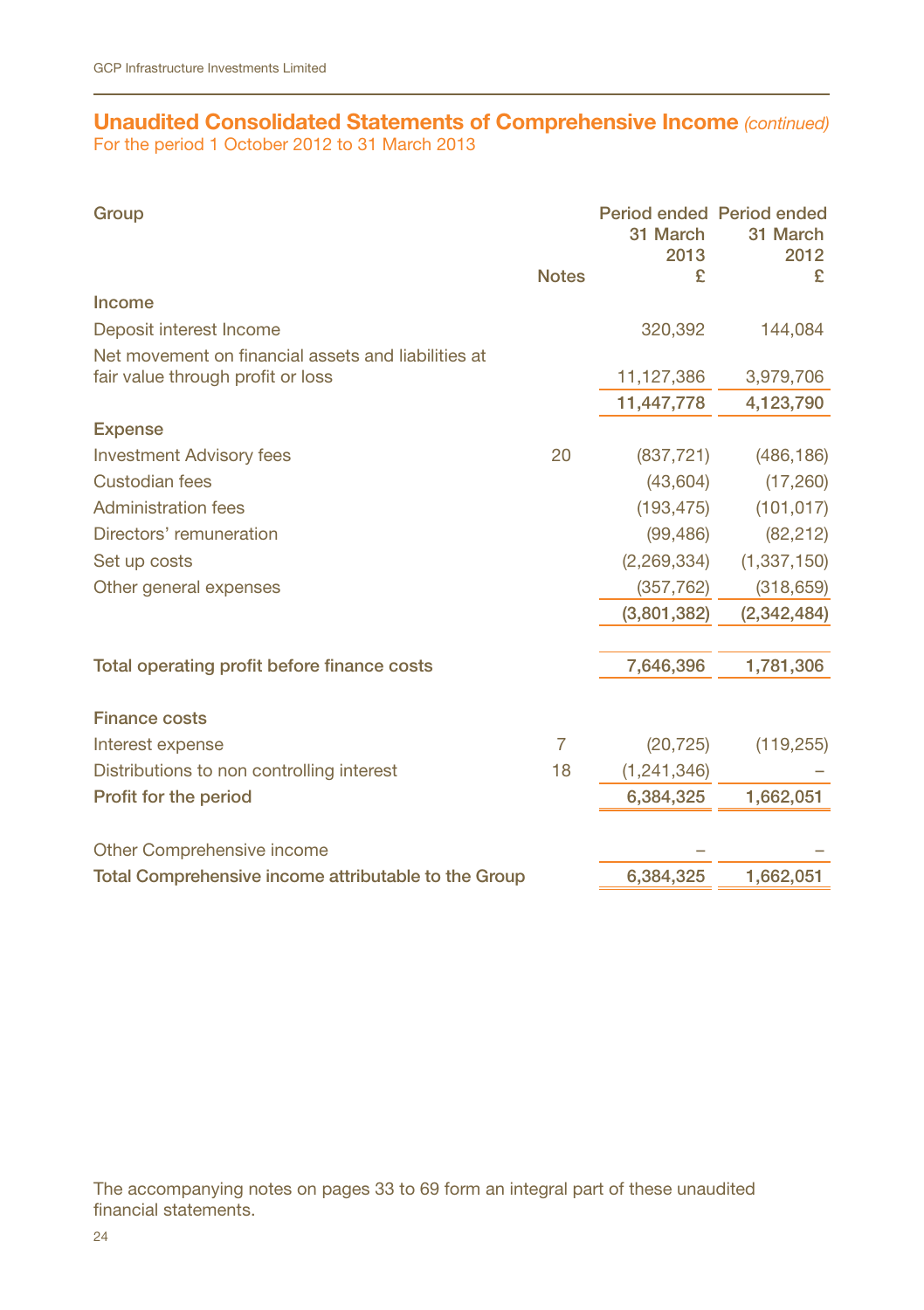#### **Unaudited Consolidated Statements of Financial Position** As at 31 March 2013

Ordinary Share Class Fund Notes As at 31 March 30 September 2013 £ As at 2012 £ Assets Cash and cash equivalents 15 4,667,312 9,591,824 Amounts receivable on subscription of Master Fund Ordinary Income and Accumulation Shares 223,760 148,814 Other receivables and prepayments 11 48,226 130,073 Amounts held on Security Account 16 1,985,153 2,113,145 Financial assets at fair value through profit or loss 19 164,626,340 157,070,428 Total Assets 171,550,791 169,054,284 Liabilities Amounts payable on redemption of Master Fund Ordinary Income and Accumulation Shares (225,558) (93,431) Other payables and accrued expenses 12 (879,135) (872,089) Amounts held on Security Account 16 (1,985,153) (2,113,145) Financial liabilities at fair value through profit or loss 19 (32,998,961) (44,202,998) Total Liabilities (36,088,807) (47,281,663) Net Assets 135,461,984 121,772,621 Capital and Reserves Share Capital 14 1,206,253 14 1,206,253 Share Premium 14 133,859,751 121,637,936 Other Capital Reserves 2008 18,422 18,422 18,422 Retained earnings 255,729 (1,089,990) Total Capital and Reserves 135,461,984 121,772,621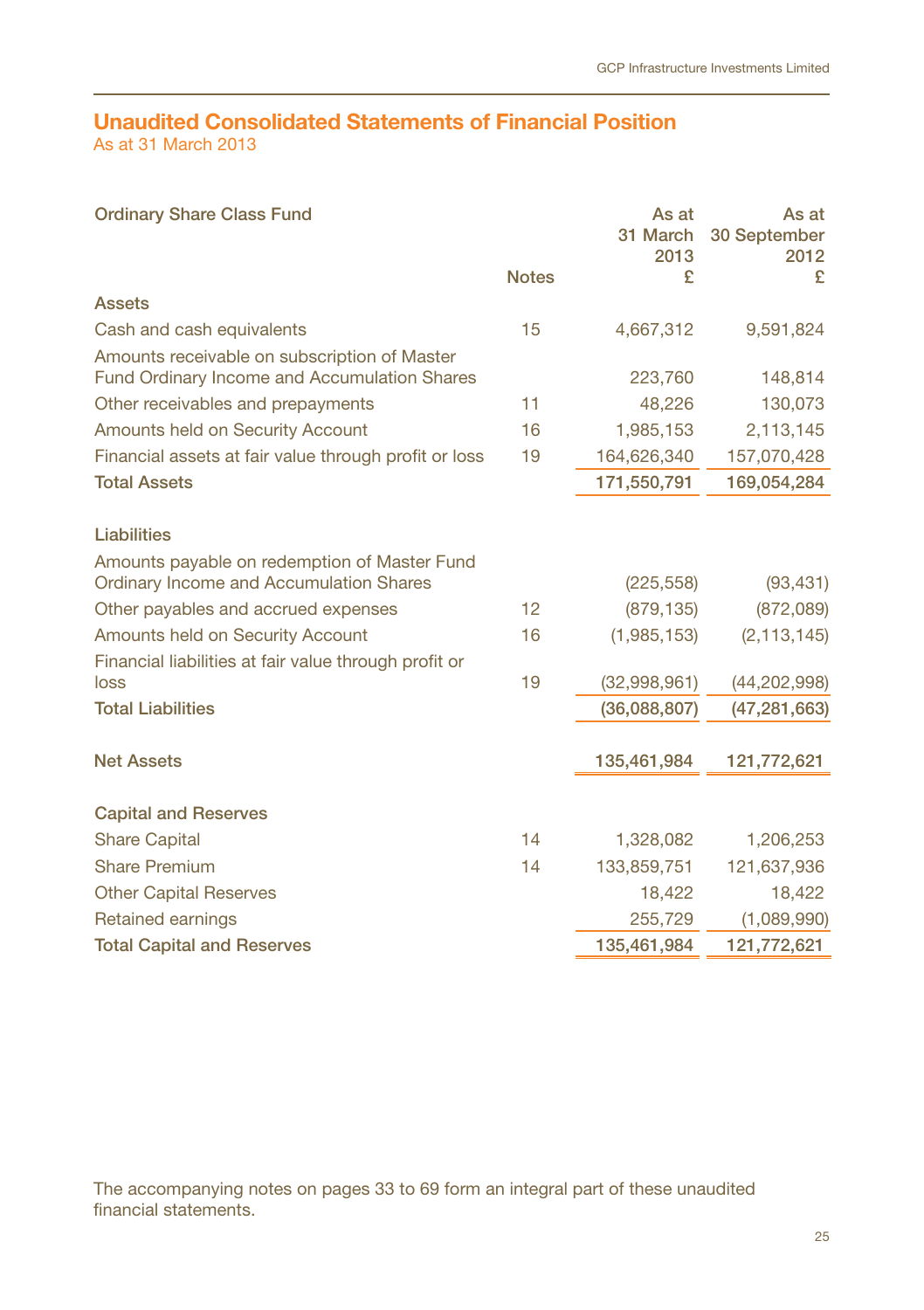# **Unaudited Consolidated Statements of Financial Position** *(continued)* As at 31 March 2013

| C Share Class Fund                                        |              | As at<br>31 March<br>2013 |
|-----------------------------------------------------------|--------------|---------------------------|
|                                                           | <b>Notes</b> | £                         |
| Assets                                                    |              |                           |
| Cash and cash equivalents                                 | 15           | 61,837,923                |
| Other receivables and prepayments                         | 11           | 31,470                    |
| Financial assets at fair value through profit or loss     | 19           | 68,883,649                |
| <b>Total Assets</b>                                       |              | 130,753,042               |
| <b>Liabilities</b><br>Other payables and accrued expenses | 12           | (222, 306)                |
| <b>Total Liabilities</b>                                  |              | (222,306)                 |
|                                                           |              |                           |
| <b>Net Assets</b>                                         |              | 130,530,736               |
| <b>Capital and Reserves</b>                               |              |                           |
| <b>Share Capital</b>                                      | 14           | 1,323,000                 |
| <b>Share Premium</b>                                      | 14           | 130,977,000               |
| Retained earnings                                         |              | (1,769,264)               |
| <b>Total Capital and Reserves</b>                         |              | 130,530,736               |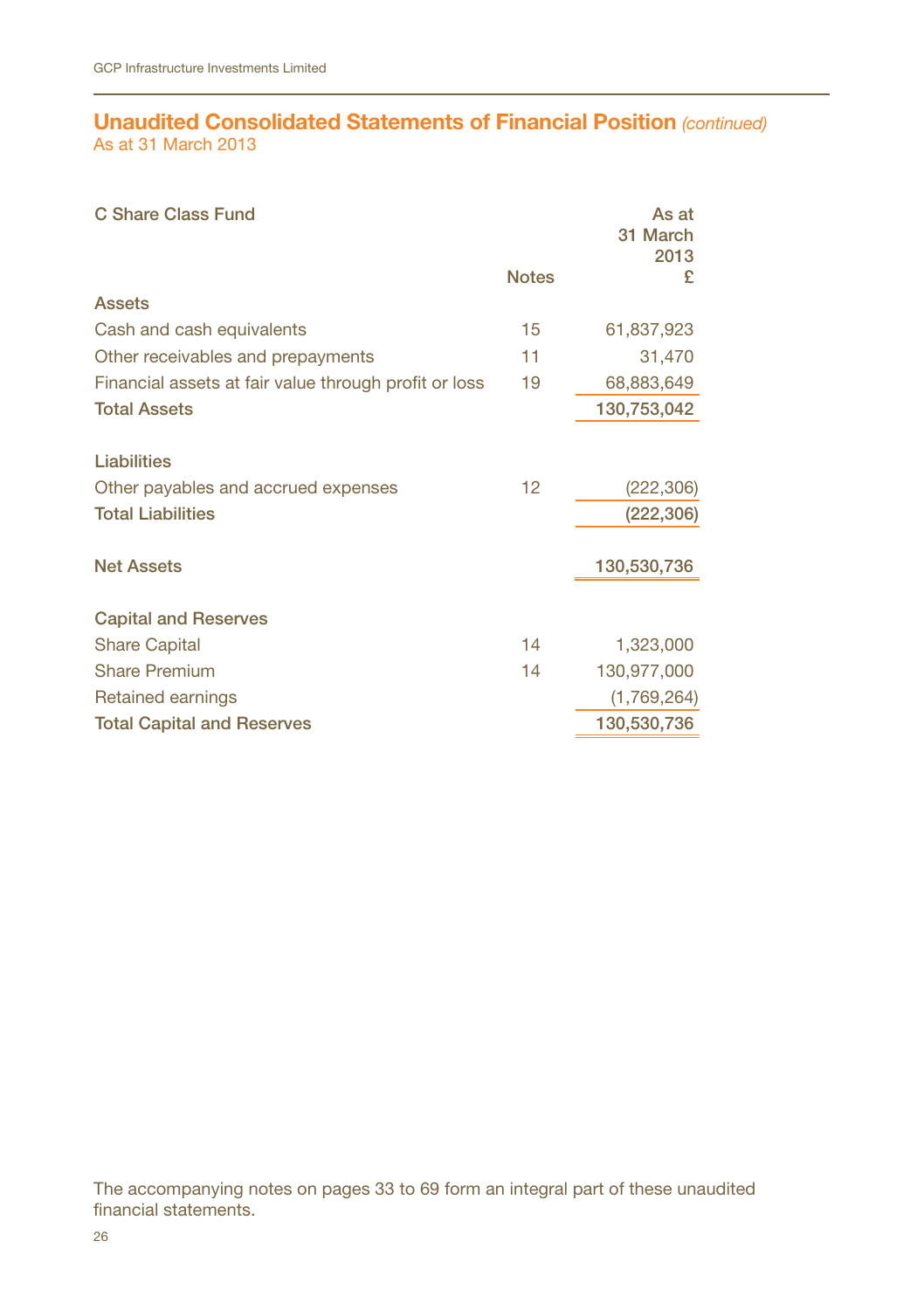# **Unaudited Consolidated Statements of Financial Position** *(continued)* As at 31 March 2013

| Group                                                                                        | <b>Notes</b> | As at<br>2013<br>£ | As at<br>31 March 30 September<br>2012<br>£ |
|----------------------------------------------------------------------------------------------|--------------|--------------------|---------------------------------------------|
| Assets                                                                                       |              |                    |                                             |
| Cash and cash equivalents                                                                    |              | 66,505,235         | 9,591,824                                   |
| Amounts receivable on subscription of Master<br>Fund Ordinary Income and Accumulation Shares |              | 223,760            | 148,814                                     |
| Other receivables and prepayments                                                            |              | 79,696             | 130,073                                     |
| Amounts held on Security Account                                                             | 16           | 1,985,153          | 2,113,145                                   |
| Financial assets at fair value through profit or loss                                        |              | 233,509,989        | 157,070,428                                 |
| <b>Total Assets</b>                                                                          |              | 302,303,833        | 169,054,284                                 |
|                                                                                              |              |                    |                                             |
| Liabilities                                                                                  |              |                    |                                             |
| Amounts payable on redemption of Master Fund<br>Ordinary Income and Accumulation Shares      |              | (225, 558)         | (93, 431)                                   |
| Liability to C Share Class Fund                                                              |              | (130, 530, 736)    |                                             |
| Other payables and accrued expenses                                                          |              | (1, 101, 441)      | (872,089)                                   |
| Amounts held on Security Account                                                             | 16           | (1,985,153)        | (2, 113, 145)                               |
| Financial liabilities at fair value through profit or                                        |              |                    |                                             |
| loss                                                                                         | 19           | (32,998,961)       | (44, 202, 998)                              |
| <b>Total Liabilities</b>                                                                     |              | (166, 841, 849)    | (47, 281, 663)                              |
|                                                                                              |              |                    |                                             |
| <b>Net Assets</b>                                                                            |              | 135,461,984        | 121,772,621                                 |
|                                                                                              |              |                    |                                             |
| <b>Capital and Reserves</b>                                                                  |              |                    |                                             |
| <b>Share Capital</b>                                                                         | 14           | 1,328,082          | 1,206,253                                   |
| <b>Share Premium</b>                                                                         | 14           | 133,859,751        | 121,637,936                                 |
| <b>Other Capital Reserves</b>                                                                |              | 18,422             | 18,422                                      |
| Retained earnings                                                                            |              | 255,729            | (1,089,990)                                 |
| <b>Total Capital and Reserves</b>                                                            |              | 135,461,984        | 121,772,621                                 |
| the contract of the contract of the contract of the contract of the contract of              |              |                    |                                             |

On behalf of the Board of Directors

Mr. David Pirouet **Director** 24 May 2013

Mr. Trevor Hunt **Director**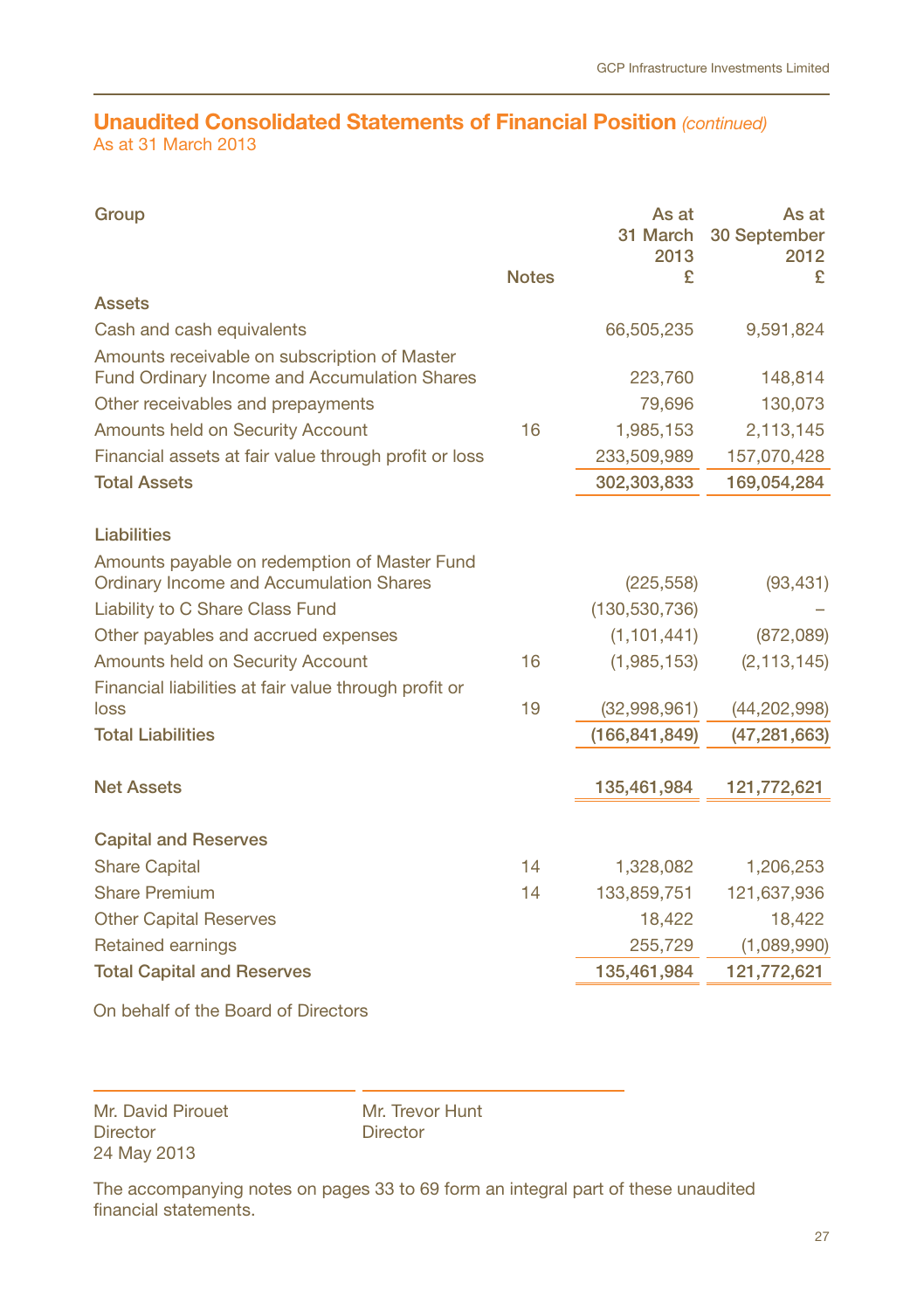# **Unaudited Consolidated Statements of Changes in Equity**

For the period 1 October 2012 to 31 March 2013

## Ordinary Share Class Fund

For the period 1 October 2012 to 31 March 2013

|                                                 | <b>Notes</b> | Share<br>Capital<br>£ | <b>Share</b><br><b>Premium</b><br>£ | Other<br>Capital<br><b>Reserves</b><br>£ | Retained<br>Earnings<br>£ | <b>Total equity</b><br>attributable<br>to owners of<br>the Company<br>£ |
|-------------------------------------------------|--------------|-----------------------|-------------------------------------|------------------------------------------|---------------------------|-------------------------------------------------------------------------|
| Balance as at the<br>beginning of the<br>period |              | 1,206,253             | 121,637,936                         | 18.422                                   | (1,089,990)               | 121,772,621                                                             |
| Profit for the period                           |              |                       |                                     |                                          | 6.384.325                 | 6.384.325                                                               |
| <b>Total Comprehensive</b><br>income            |              |                       |                                     |                                          | 6.384.325                 | 6,384,325                                                               |
| Equity shares issued                            | 14           | 121.829               | 12,221,815                          |                                          |                           | 12,343,644                                                              |
| <b>Dividends</b>                                | 8            |                       |                                     | -                                        | (5,038,606)               | (5,038,606)                                                             |
| As at 31 March 2013                             |              |                       | 1,328,082 133,859,751               | 18,422                                   | 255.729                   | 135,461,984                                                             |

C Share Class Fund

For the period 1 October 2012 to 31 March 2013

|                                    |              |                  |                         |                 | <b>Total equity</b><br>attributable  |
|------------------------------------|--------------|------------------|-------------------------|-----------------|--------------------------------------|
|                                    |              | Share<br>Capital | <b>Share</b><br>Premium | Retained        | to owners of<br>Earnings the Company |
|                                    | <b>Notes</b> | £                | £                       | £               |                                      |
| Loss for the period                |              |                  |                         | (1,769,264)     | (1,769,264)                          |
| <b>Total Comprehensive</b><br>loss |              |                  |                         | $-$ (1,769,264) | (1,769,264)                          |
| Equity shares issued               | 14           |                  | 1.323.000 130.977.000   |                 | 132,300,000                          |
| As at 31 March 2013                |              | 1.323.000        | 130,977,000             | (1,769,264)     | 130.530.736                          |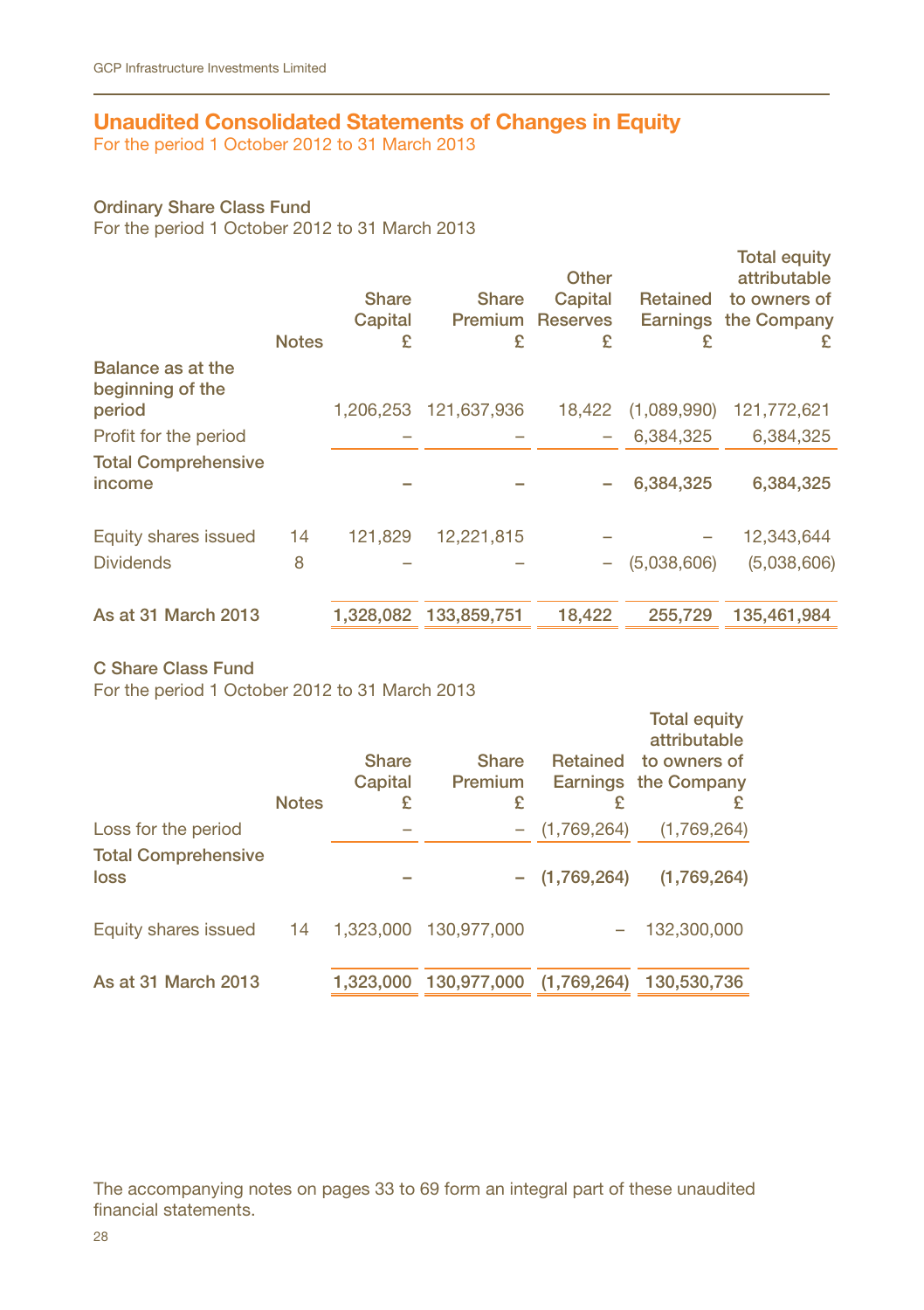# **Unaudited Consolidated Statements of Changes in Equity** *(continued)*

For the period 1 October 2012 to 31 March 2013

## Group

For the period 1 October 2012 to 31 March 2013

|                                                 | <b>Notes</b> | <b>Share</b><br>Capital<br>£ | <b>Share</b><br>Premium<br>£ | Other<br>Capital<br><b>Reserves</b><br>£ | Retained<br>Earnings<br>£ | <b>Total equity</b><br>attributable<br>to owners of<br>the Company<br>£ |
|-------------------------------------------------|--------------|------------------------------|------------------------------|------------------------------------------|---------------------------|-------------------------------------------------------------------------|
| Balance as at the<br>beginning of the<br>period |              | 1,206,253                    | 121.637.936                  | 18.422                                   | (1,089,990)               | 121,772,621                                                             |
| Profit for the period                           |              |                              |                              |                                          | 6.384.325                 | 6,384,325                                                               |
| <b>Total Comprehensive</b><br>income            |              |                              |                              |                                          | 6,384,325                 | 6,384,325                                                               |
| Equity shares issued                            | 14           | 121.829                      | 12,221,815                   |                                          |                           | 12,343,644                                                              |
| <b>Dividends</b>                                | 8            |                              |                              | -                                        | (5,038,606)               | (5,038,606)                                                             |
| As at 31 March 2013                             |              | 1,328,082                    | 133,859,751                  | 18,422                                   | 255,729                   | 135,461,984                                                             |

## **Group**

For the period 1 October 2011 to 31 March 2012

|                                                 | <b>Notes</b> | <b>Share</b><br>Capital<br>£ | Share<br>Premium<br>£ | Retained<br>Earnings<br>£ | <b>Total equity</b><br>attributable<br>to owners of<br>the Company<br>£ |
|-------------------------------------------------|--------------|------------------------------|-----------------------|---------------------------|-------------------------------------------------------------------------|
| Balance as at the<br>beginning of the<br>period |              | 439,960                      | 43.700.960            | (42,680)                  | 44,098,240                                                              |
|                                                 |              |                              |                       |                           |                                                                         |
| Profit for the period                           |              |                              |                       | 1.662.051                 | 1,662,051                                                               |
| <b>Total Comprehensive</b><br>income            |              |                              |                       | 1,662,051                 | 1,662,051                                                               |
| Equity shares issued                            | 14           | 36,610                       | 3,573,514             |                           | 3,610,124                                                               |
| <b>Dividends</b>                                |              |                              |                       | $-$ (1,319,880)           | (1,319,880)                                                             |
| As at 31 March 2013                             |              | 476,570                      | 47.274.474            | 299.491                   | 48.050.535                                                              |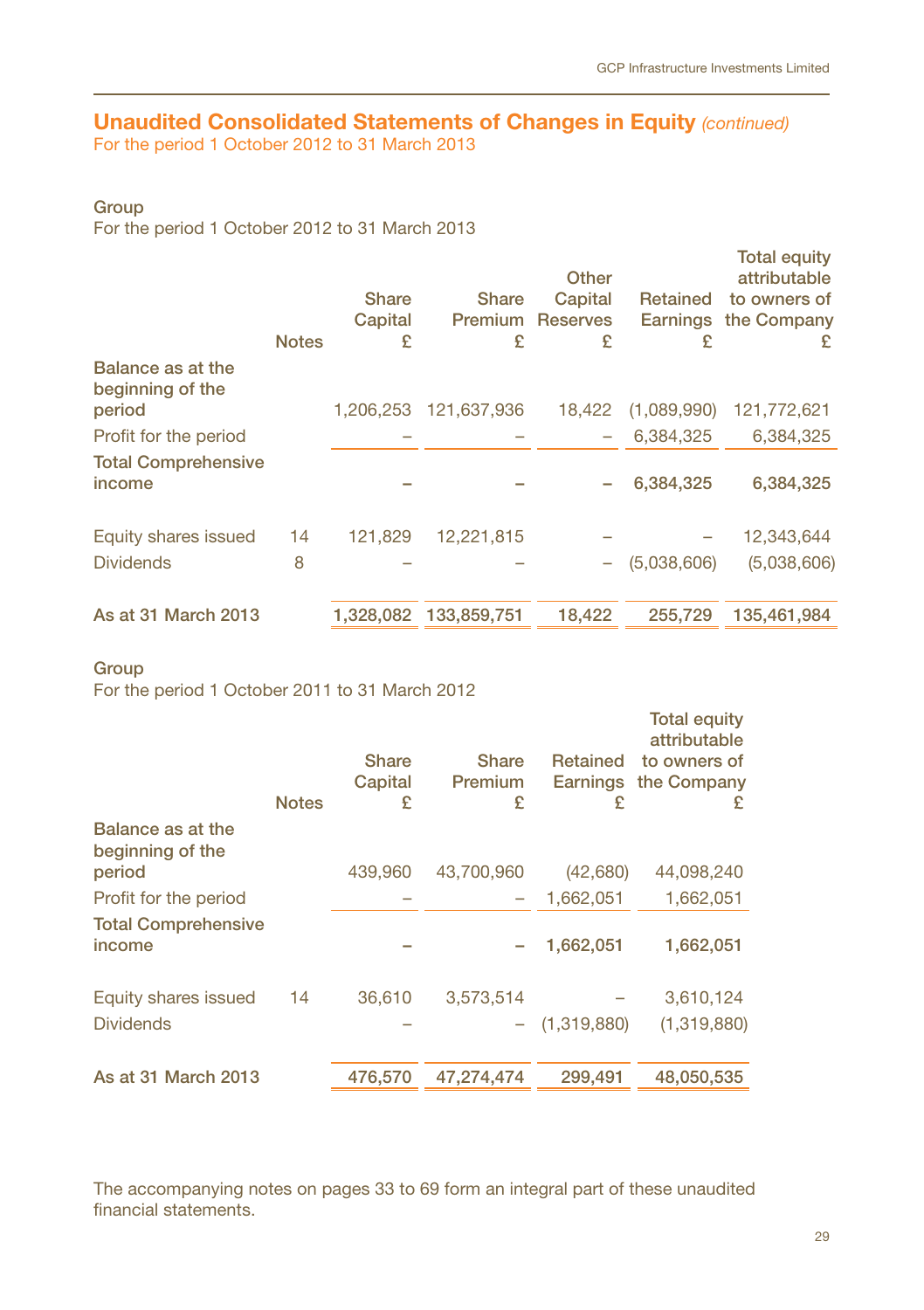# **Unaudited Consolidated Statements of Cash Flow**

For the period 1 October 2012 to 31 March 2013

| <b>Ordinary Share Class Fund</b>                                           |              | Period<br>ended<br>31 March<br>2013 | Period<br>ended<br>31 March<br>2012 |
|----------------------------------------------------------------------------|--------------|-------------------------------------|-------------------------------------|
|                                                                            | <b>Notes</b> | £                                   | £                                   |
| Cash flows from operating activities                                       |              |                                     |                                     |
| Total operating profit before finance costs                                |              | 7,646,396                           | 1,781,306                           |
| Net movement in financial assets at fair value through profit or loss      | 3            | (2, 264, 543)                       | (558, 608)                          |
| Net movement in financial liabilities at fair value through profit or loss | 3            | 369,131                             | 1,380,643                           |
| Increase in other payables and accrued expenses                            |              | 76,759                              | 45,365                              |
| Decrease in trade and other receivables                                    |              | 81,847                              | 1,173                               |
| Net cash flow generated from operating activities                          |              | 5,909,590                           | 2,649,879                           |
| Cash flows from investing activities                                       |              |                                     |                                     |
| Purchase of financial assets                                               | 19           | (5,479,000)                         | (18, 762, 500)                      |
| Capital repayments on financial assets                                     | 19           | 187,631                             |                                     |
| Net cash flow used in investing activities                                 |              | (5,291,369)                         | (18, 762, 500)                      |
| Cash flows from financing activities                                       |              |                                     |                                     |
| Proceeds from issue of Ordinary Share capital                              | 14           | 119,696                             | 36,610                              |
| Ordinary Share premium received                                            | 14           | 11,988,850                          | 3,573,514                           |
| Interest bearing loans and borrowings                                      | 13           |                                     | 7,000,000                           |
| Dividends paid                                                             |              | (4,803,508)                         | (1,319,880)                         |
| Net payment (repayment)/payment to non controlling interest                |              | (12, 128, 835)                      | 551,091                             |
| Distributions paid to non controlling interest                             |              | (628, 498)                          |                                     |
| Interest expense                                                           |              | (90, 438)                           | (146, 581)                          |
| Net cash flow (used in)/generated from financing activities                |              | (5, 542, 733)                       | 9,694,754                           |
| Net decrease in cash and cash equivalents                                  |              | (4,924,512)                         | (6,417,867)                         |
| Cash and cash equivalents at beginning of the period                       |              | 9,591,824                           | 9,220,402                           |
| Cash and cash equivalents at end of the period                             | 15           | 4,667,312                           | 2,802,535                           |
| Non cash items                                                             |              |                                     |                                     |
| Decrease in amounts held on Security Account                               |              | (127, 993)                          | (187, 133)                          |
| Decrease in amounts held on Security Account payable                       |              | 129,785                             | 195,000                             |
| Increase in interest held on Security Account payable                      |              | (1,792)                             | (7, 867)                            |
|                                                                            |              |                                     |                                     |
| Non cash items arising from switching shares                               |              |                                     |                                     |
| Issue of share capital and share premium                                   |              | 12,108,546                          | 3,610,128                           |
| Redemption of non controlling interests                                    |              | (12, 108, 546)                      | (3,610,128)                         |
|                                                                            |              |                                     |                                     |
| Net cash generated by operating activities includes:                       |              |                                     |                                     |
| Interest received                                                          |              | 20,601                              | 20,245                              |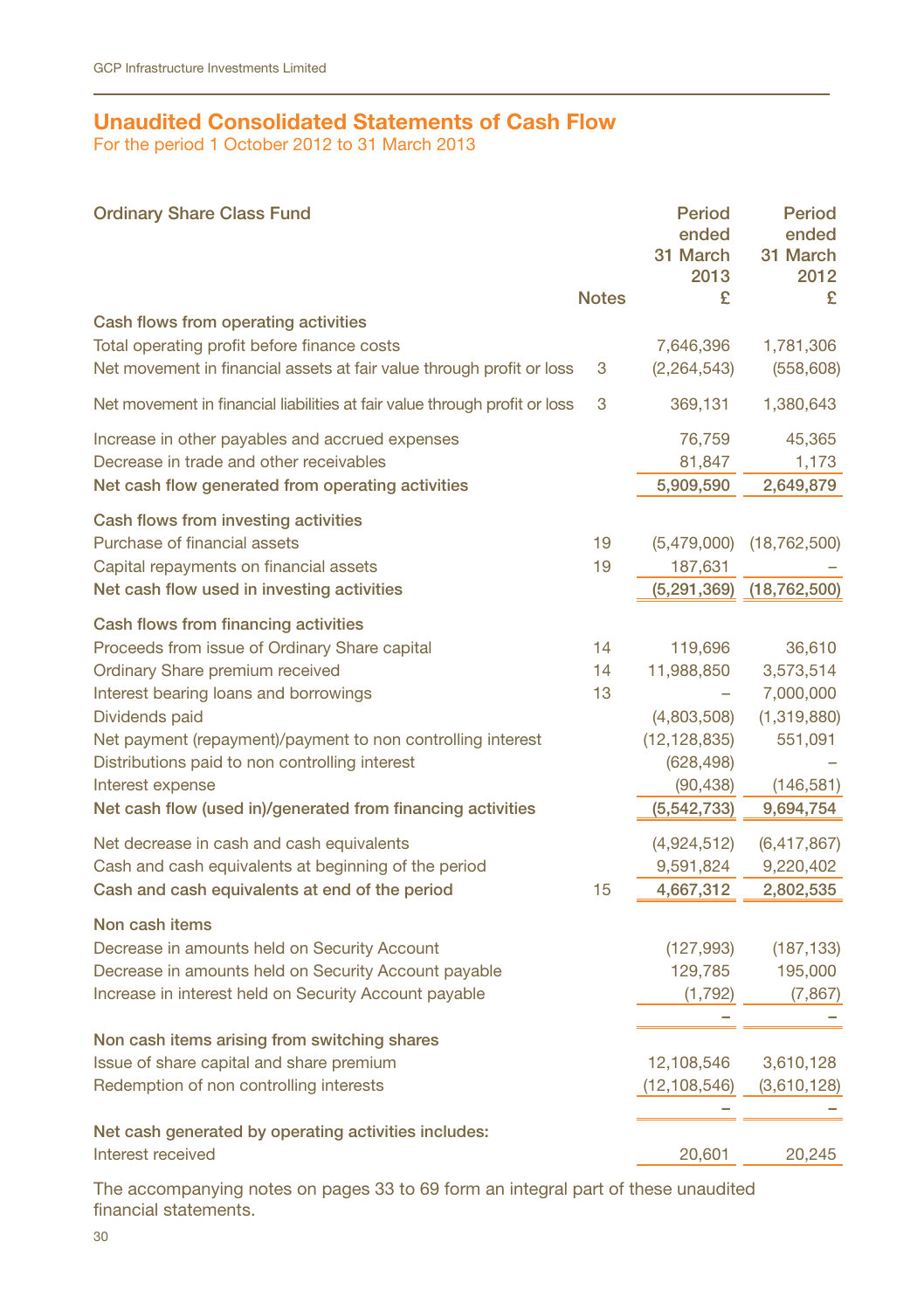# **Unaudited Consolidated Statements of Cash Flow** *(continued)*

For the period 1 October 2012 to 31 March 2013

| C Share Class Fund                                                                                                                                  |              | Period<br>ended<br>31 March<br>2013 |
|-----------------------------------------------------------------------------------------------------------------------------------------------------|--------------|-------------------------------------|
|                                                                                                                                                     | <b>Notes</b> | £                                   |
| Cash flows from operating activities<br>Total operating loss before finance costs<br>Net movement in financial assets at fair value                 |              | (1,769,264)                         |
| through profit or loss                                                                                                                              | 3            | (546,099)                           |
| Increase in other payables and accrued expenses<br>Increase in trade and other receivables                                                          |              | 222,306<br>(31, 470)                |
| Net cash flow used in operating activities                                                                                                          |              | (2, 124, 527)                       |
| Cash flows from investing activities<br>Purchase of financial assets<br>Net cash flow used in investing activities                                  | 19           | (68, 337, 550)<br>(68,337,550)      |
| Cash flows from financing activities<br>Proceeds received from C shareholders<br>Net cash flow generated from financing activities                  | 14           | 132,300,000<br>132,300,000          |
| Net increase in cash and cash equivalents<br>Cash and cash equivalents at beginning of the period<br>Cash and cash equivalents at end of the period | 15           | 61,837,923<br>61,837,923            |
| Net cash generated by operating activities includes:<br>Interest received                                                                           |              | 272,770                             |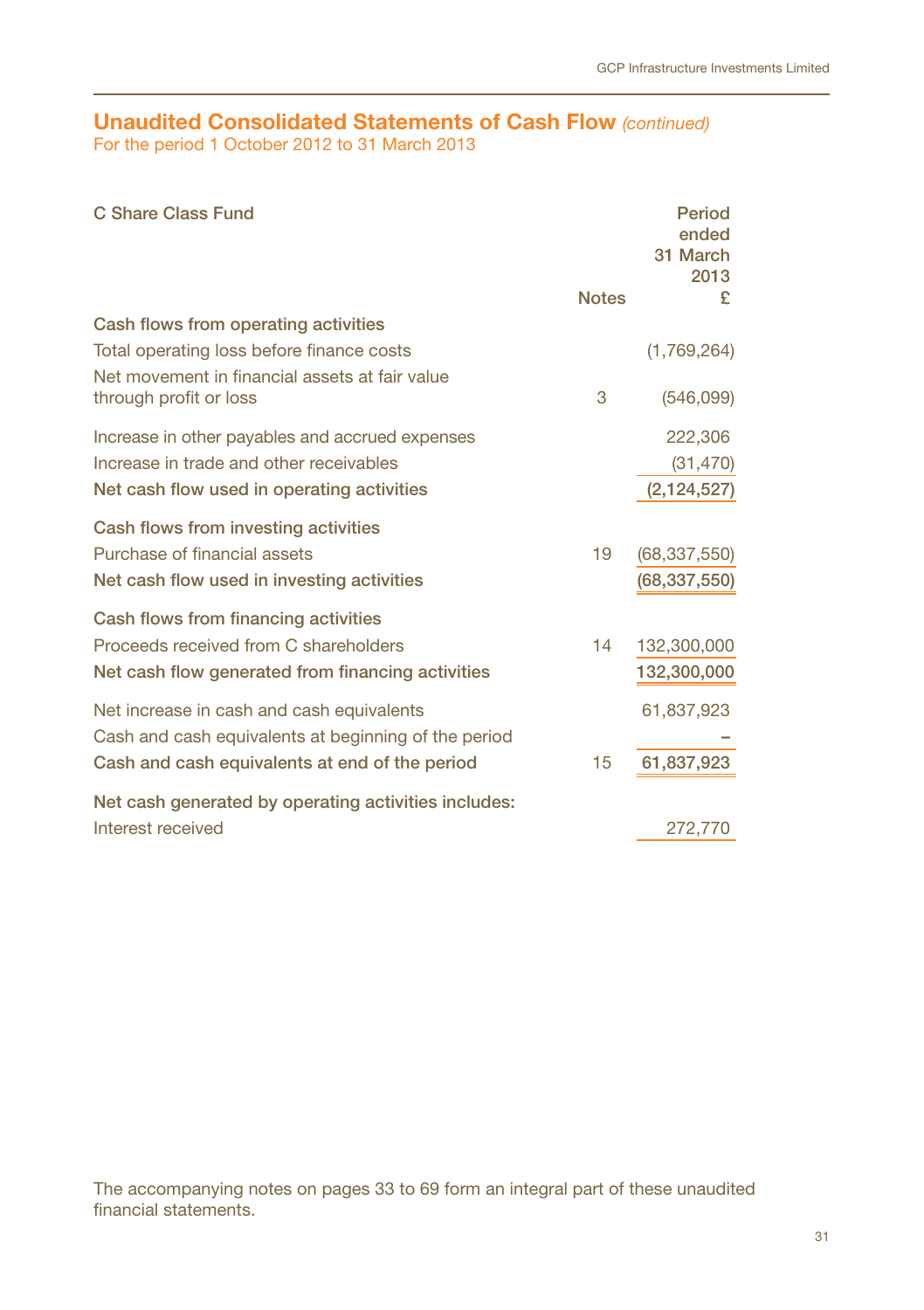# **Unaudited Consolidated Statements of Cash Flow** *(continued)*

For the period 1 October 2012 to 31 March 2013

| Group                                                                                                                                   | <b>Notes</b> | Period<br>ended<br>31 March<br>2013<br>£ | Period<br>ended<br>31 March<br>2012<br>£ |
|-----------------------------------------------------------------------------------------------------------------------------------------|--------------|------------------------------------------|------------------------------------------|
| Cash flows from operating activities<br>Total operating profit before finance costs                                                     |              | 7,646,396                                | 1,781,306                                |
| Net movement in financial assets at fair value through<br>profit or loss<br>Net movement in financial liabilities at fair value through |              | (2,810,642)                              | (710, 794)                               |
| profit or loss                                                                                                                          |              | (1,400,133)                              | 303,970                                  |
| Increase in other payables and accrued expenses                                                                                         |              | 299,065                                  | 258,682                                  |
| Decrease/(increase) in trade and other receivables                                                                                      |              | 50,377                                   | (52, 338)                                |
| Net cash flow generated from operating activities                                                                                       |              | 3,785,063                                | 1,580,826                                |
| Cash flows from investing activities                                                                                                    |              |                                          |                                          |
| Purchase of Ordinary Share financial assets                                                                                             |              |                                          | $(5,479,000)$ $(18,762,500)$             |
| Capital repayments on Ordinary financial assets                                                                                         |              | 187,631                                  |                                          |
| Purchase of C Share financial assets                                                                                                    |              | $(68, 337, 550)$ $(20, 209, 050)$        |                                          |
| Net cash flow used in investing activities                                                                                              |              | (73,628,919) (38,971,550)                |                                          |
| Cash flows from financing activities                                                                                                    |              |                                          |                                          |
| Proceeds from issue of Ordinary Share capital                                                                                           | 14           | 119,696                                  | 36,610                                   |
| Ordinary Share premium received                                                                                                         | 14           | 11,988,850                               | 3,573,514                                |
| Proceeds received from C shareholders                                                                                                   | 14           | 132,300,000                              | 63,744,500                               |
| Interest bearing loans and borrowings                                                                                                   | 13           |                                          | 7,000,000                                |
| Distributions paid                                                                                                                      |              | (4,803,508)                              | (1,319,880)                              |
| Net (repayment to) / payment from non controlling interest                                                                              |              | (12, 128, 835)                           | 551,091                                  |
| Distributions paid to non controlling interest                                                                                          |              | (628, 498)                               |                                          |
| Interest expense                                                                                                                        |              | (90, 438)                                | (146, 581)                               |
| Net cash flow generated from financing activities                                                                                       |              | 126,757,267                              | 73,439,254                               |
|                                                                                                                                         |              |                                          |                                          |
| Net increase in cash and cash equivalents                                                                                               |              | 56,913,411                               | 36,048,530                               |
| Cash and cash equivalents at beginning of the period                                                                                    |              | 9,591,824                                | 9,220,402                                |
| Cash and cash equivalents at end of the period                                                                                          |              |                                          | 66,505,235 45,268,932                    |
| Non cash items                                                                                                                          |              |                                          |                                          |
| Decrease in amounts held on Security Account                                                                                            |              | (127, 993)                               | (187, 133)                               |
| Decrease in amounts held on Security Account payable                                                                                    |              | 129,785                                  | 195,000                                  |
| Increase in interest held on Security Account payable                                                                                   |              | (1,792)                                  | (7, 867)                                 |
|                                                                                                                                         |              |                                          |                                          |
| Non cash items arising from switching shares                                                                                            |              |                                          |                                          |
| Issue of share capital and share premium                                                                                                |              | 12,108,546                               | 3,610,128                                |
| Redemption of non controlling interests                                                                                                 |              | (12,108,546)                             | (3,610,128)                              |
|                                                                                                                                         |              |                                          |                                          |
| Net cash generated by operating activities includes:                                                                                    |              |                                          |                                          |
| Interest received                                                                                                                       |              | 293,371                                  | 144,084                                  |
|                                                                                                                                         |              |                                          |                                          |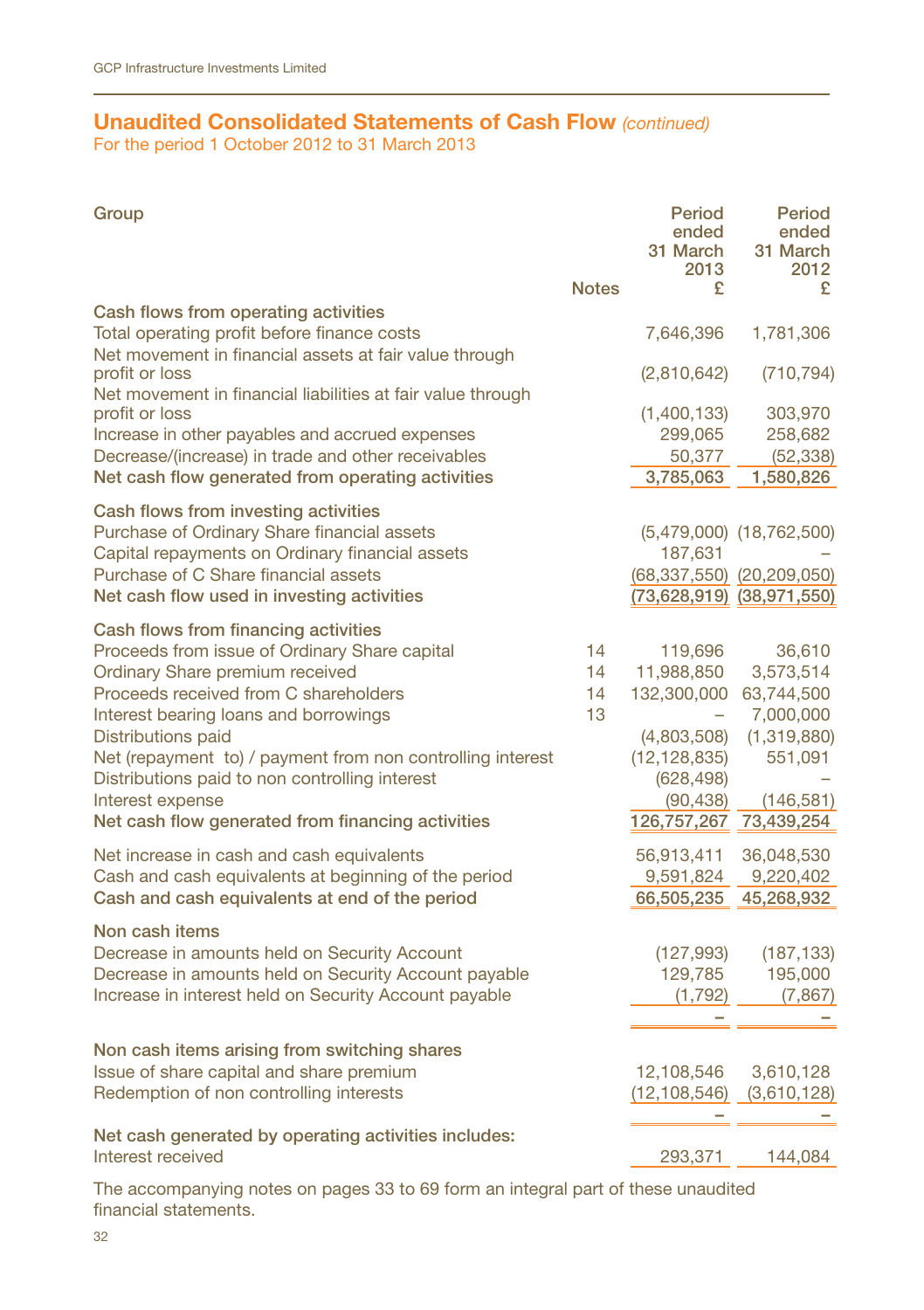# **Notes to the Unaudited Financial Statements**

For the period 1 October 2012 to 31 March 2013

#### 1. General Information

GCP Infrastructure Investments Limited (the "Company") is a public company incorporated in Jersey with registration number 105775, on 21 May 2010. The Company is governed by the provisions of the Companies (Jersey) Law, 1991, as amended.

The Company is a closed-ended investment company incorporated under the laws of Jersey. The shares of the Company are listed on the London Stock Exchange.

GCP Infrastructure Fund Limited (the 'Master Fund') makes infrastructure investments through acquiring (or acquiring interest in) subordinated debt instruments issued by infrastructure project companies (or by their existing lenders or holding vehicles) that are contracted by the public sector to design, finance, build and operate public infrastructure assets. The Master Fund primarily targets projects structured and financed under the UK PFI.

These financial statements consolidate the financial statements of the Company and its subsidiary, the Master Fund (together the "Group").

#### 2. Significant Accounting Policies

#### 2.1 Basis of preparation

These Consolidated Financial Statements are prepared in accordance with IFRS and interpretations issued by the International Financial Reporting Interpretations Committee of the International Accounting Standards Board ("IASB") as they apply to the financial statements of the Group for the period as required by IFRS and as adopted by the European Union.

The financial information contained in the Half Yearly Financial Report for the six month period 1 October 2012 to 31 March 2013 has not been audited or reviewed by the Company's Auditors pursuant to the Auditing Practices Board guidance.

The Consolidated Statements of Financial Position present assets and liabilities in decreasing order of liquidity and do not distinguish between current and non-current assets.

The Consolidated Financial Statements have been prepared under the historical-cost convention, as modified by the revaluation of financial assets and financial liabilities held at fair value through profit or loss.

The financial statements are presented in Sterling and all values have been rounded to the nearest pound except where otherwise indicated.

The Consolidated Financial Statements, including the comparative figures, have been prepared in accordance with IFRS.

These Consolidated Financial Statements consolidate the financial statements of the Company and its subsidiary, the Master Fund, on the basis that it has the power to exercise control over the operations of the Master Fund. All transactions and balances between the Company and the Master Fund have been eliminated on consolidation. The remaining outstanding Ordinary Redeemable Income Shares and Ordinary Redeemable Accumulation Shares of the Master Fund, equate to 9.98% of the total issued Ordinary Redeemable Share capital of the Master Fund and are represented as financial liabilities at fair value through profit or loss within the Consolidated Statements of Financial Position. Liabilities arising from the Ordinary Redeemable Income Shares and Ordinary Redeemable Accumulation Shares are carried at the redemption amount being the NAV of the Master Fund calculated in accordance with IFRS at the Consolidated Statements of Financial Position date.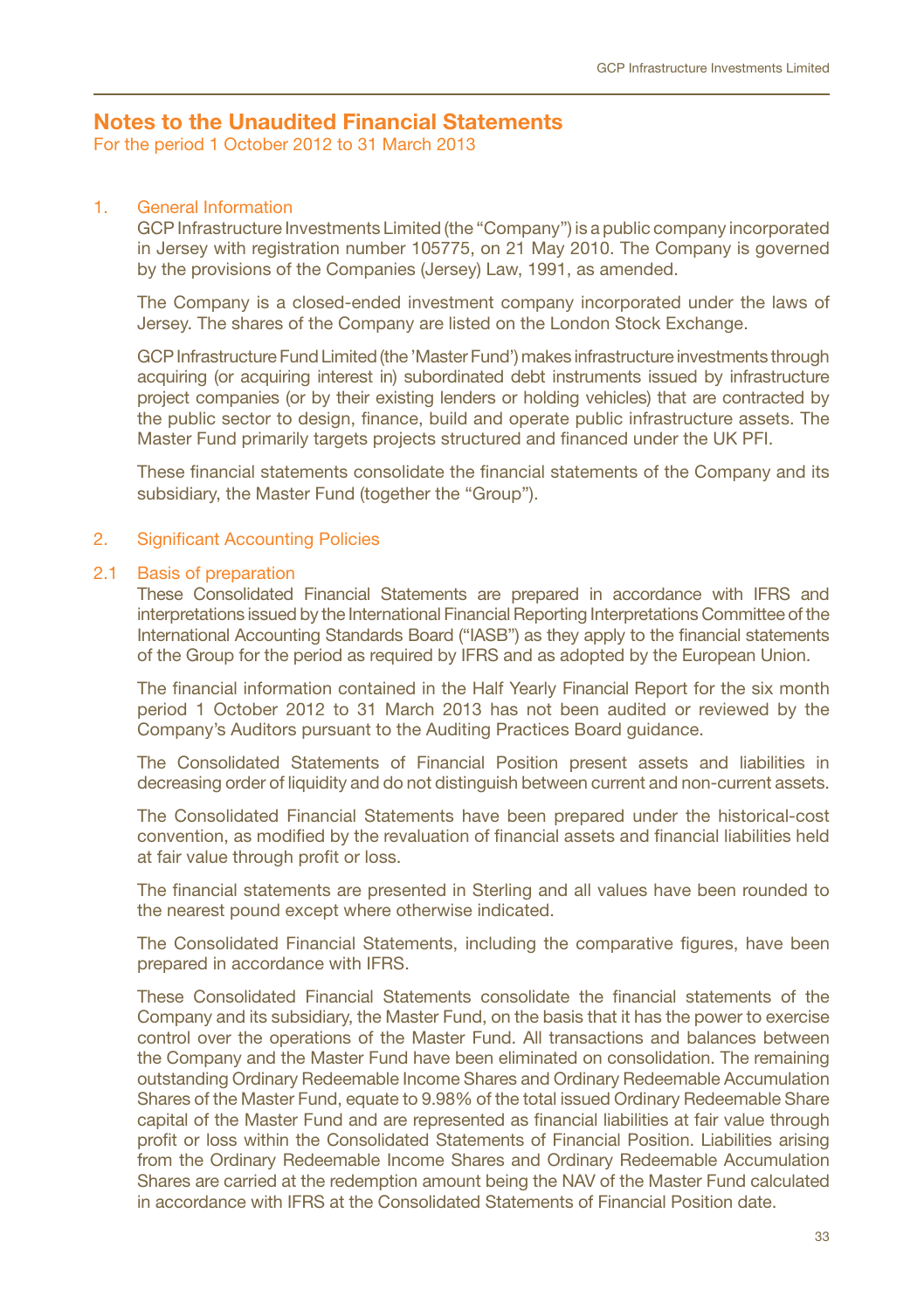# **Notes to the Unaudited Financial Statements** *(continued)*

For the period 1 October 2012 to 31 March 2013

#### 2.1 Basis of preparation *(continued)*

The net assets and results attributable to the Ordinary Shares and C Shares issued by the Company are reported separately throughout these financial statements, with the aggregated net assets and results presented as the 'Group'.

The assets attributable to the C Share Class Fund when in existence, are accounted for and managed by the Company as a distinct pool of assets, with the Company ensuring that separate cash accounts are created and maintained. Similarly, C Share cash invested by the Company is managed by the Master Fund as a distinct pool of C Share assets.

The C Share Class Fund has a 100% interest in the Master Fund C Share Class Fund. The net assets and results are consolidated accordingly.

Master Fund shareholders have the right to have their shares redeemed at a proportionate share based on the Master Fund's NAV per share on the redemption date. For the purpose of calculating the net assets attributable to shareholders in accordance with the Master Fund's constitution, the Master Fund's valuation for dealing purposes is different from the IFRS valuation requirements. This is due to the treatment of set up costs where under IFRS they are expensed in full. A reconciliation of the valuation calculated in accordance with the prospectus to net assets per the Consolidated Financial Statements is shown in note 21.

#### Changes to accounting standards and interpretations

The accounting policies adopted are consistent with those of the prior financial period except as follows:

Amendments to the following accounting standards were made effective for this financial period but have no impact on the financial statements:

- IAS 1 Presentation of Financial Statements amendments to revise the way other comprehensive income is presented (effective for annual periods beginning on or after 1 July 2012).
- IAS 24 Related Party Disclosures revised definition of related parties.
- IAS 32 Financial Instruments: Presentation amendments relating to classification of rights issues.
- IFRS 7 Financial Instruments: Disclosures amendments enhancing disclosures about transfers of financial assets.
- IFRIC 14 IAS 19 The Limit on a Defined Benefit Asset, Minimum Funding Requirements and their Interaction – November 2009 Amendments with respect to voluntary prepaid contributions.
- IFRIC 19 Extinguishing Financial Liabilities with Equity Instruments.
- Minor amendments to various standards and interpretations resulting from the May 2010 Annual Improvements to IFRS.

The following accounting standards and their amendments were in issue at the period end but will not be in effect until after this financial period. They are not expected to significantly impact the financial statements.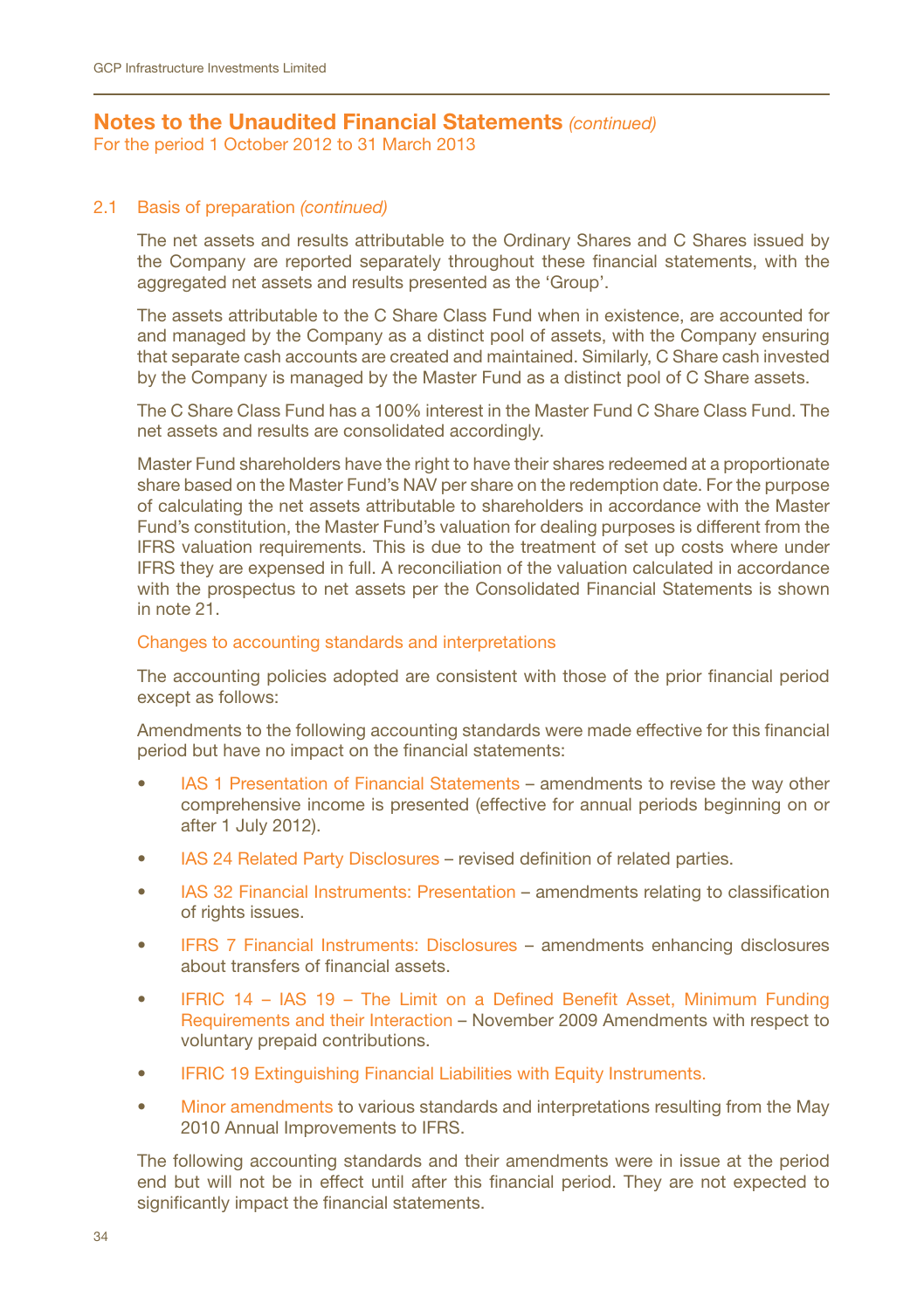#### 2.1 Basis of preparation *(continued)*

Changes to accounting standards and interpretations (continued)

- IFRS 7 Financial Instruments: Disclosures amendments enhancing disclosures about offsetting of financial assets and financial liabilities (effective for annual periods beginning on or after 1 January 2013 and interim periods within those years).
- IAS 19 Employee Benefits amended standard (effective for annual periods beginning on or after 1 January 2013).
- IAS 27 Separate Financial Statements (as amended in 2011) previously IAS 27 Consolidated and Separate Financial Statements (effective for annual periods beginning on or after 1 January 2013).
- IAS 28 Investments in Associates and Joint Ventures (as amended in 2011) previously IAS 28 Investments in Associates (effective for annual periods beginning on or after 1 January 2013).
- IAS 32 Financial Instruments: Presentation amendments to application quidance on the offsetting of financial assets and financial liabilities (effective for annual periods beginning on or after 1 January 2014).
- IFRS 7 Financial Instruments: Disclosures amendments requiring disclosures about the initial application of IFRS 9 (effective for annual periods beginning on or after 1 January 2015 or otherwise when IFRS 9 is first applied).
- Minor amendments to various standards and interpretations resulting from annual improvements 2009-2011 cycle (effective for annual periods beginning on or after 1 January 2013).

### 2.2 Significant accounting judgements and estimates

The preparation of Consolidated Financial Statements in accordance with IFRS requires the Directors of the Company to make judgements, estimates and assumptions that affect the reported amounts recognised in the Consolidated Financial Statements. However, uncertainty about these assumptions and estimates could result in outcomes that require a material adjustment to the carrying amount of the asset or liability in the future. For more details, refer to note 19.

### *Going Concern*

The Directors have made an assessment of the Group's ability to continue as a going concern and are satisfied that the Group has the resources to continue in business for the foreseeable future. Furthermore, the Directors are not aware of any material uncertainties that may cast significant doubt upon the Group's ability to continue as a going concern. Therefore, the Consolidated Financial Statements have been prepared on the going concern basis.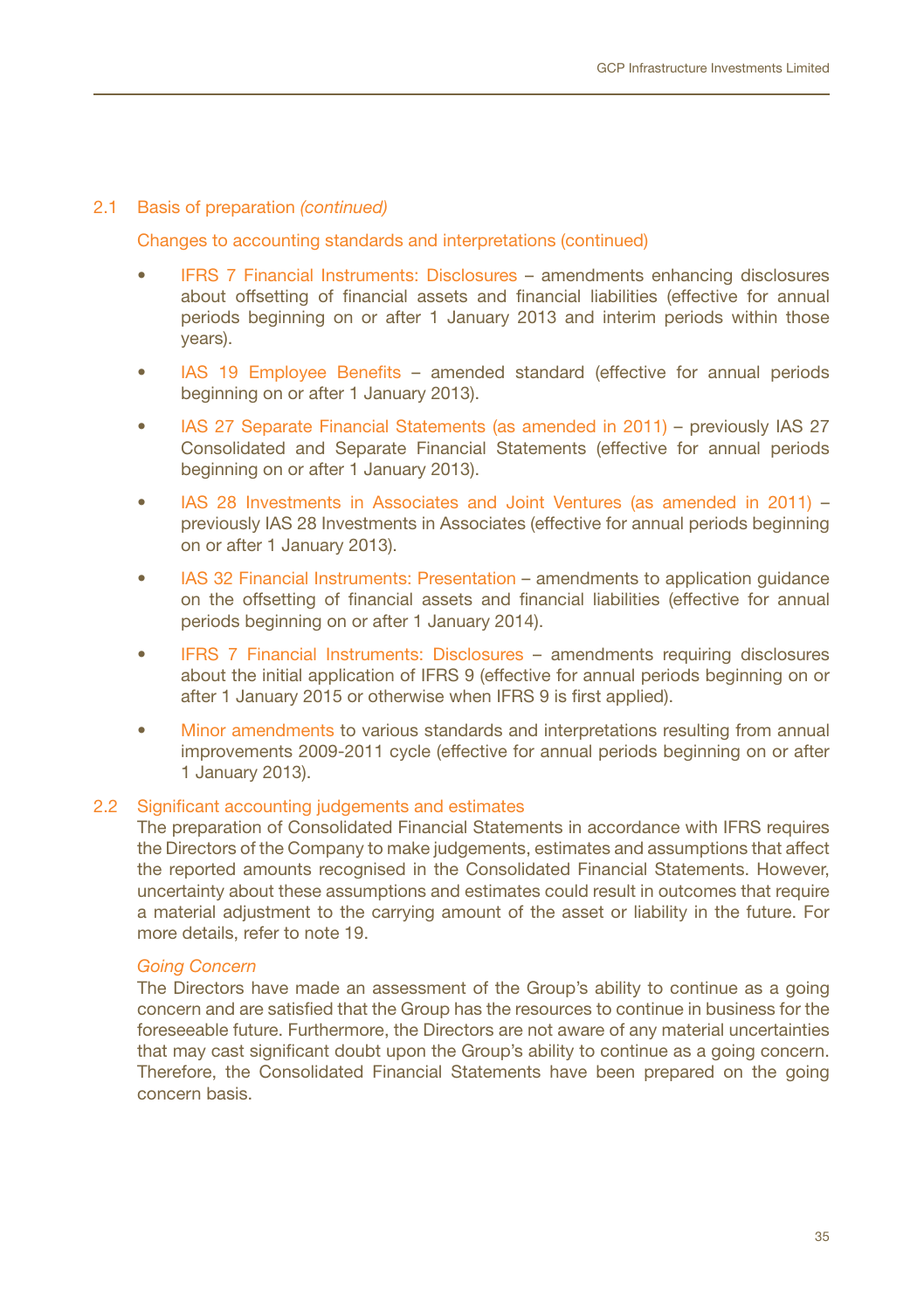For the period 1 October 2012 to 31 March 2013

#### 2.3 Summary of significant accounting policies

The principal accounting policies applied in the preparation of these Consolidated Financial Statements are set out below.

#### (a) Financial Instruments

#### (i) Classification

The Group classifies its financial assets and financial liabilities into the categories below in accordance with IAS 39.

### Financial assets and liabilities at fair value through profit or loss

This category consists of financial instruments designated at fair value through profit or loss upon initial recognition. These financial assets are designated on the basis that they are part of a group of financial assets which are managed and have their performance evaluated on a fair value basis, in accordance with the risk management and investment strategies of the Company, as set out in the Prospectus dated 2 July 2010 and the C Share Prospectus dated 18 September 2012. The financial information about the financial assets of the Group is provided by the Investment Adviser to the Directors of the Master Fund with the valuation model being supplied by the Valuation Agent.

In accordance with IAS 32 (Financial Instruments: Presentation) the Company's C Share Class Fund when in existence, is designated as a financial liability on the Group's Consolidated Statement of Financial Position, due to the obligation to convert the C Shares to Ordinary Shares and the inherent variability in the number of Ordinary Shares attributable to C shareholders on conversion.

Ordinary Redeemable Income Shares and Ordinary Redeemable Accumulation Shares of the Master Fund owned by non-controlling interests, equate to 9.98% of the total issued share capital of the Master Fund and are represented as financial liabilities at fair value through profit or loss within the Consolidated Statements of Financial Position. Liabilities arising from the Master Fund shares are carried at the redemption amount being the Master Fund NAV calculated in accordance with IFRS.

### (ii) Recognition

The Group recognises a financial asset or a financial liability when, and only when, it becomes a party to the contractual provisions of the instrument. Purchases or sales of financial assets that require delivery of assets within the time frame generally established by regulation or convention in the marketplace are recognised on the trade date, i.e. the date that the Group commits to purchase or sell the asset.

## (iii) Derecognition

A financial asset (or, where applicable a part of a financial asset or part of a group of similar financial assets) is derecognised where:

- The rights to receive cash flows from the asset have expired; or
- The Group has transferred its rights to receive cash flows from the asset or has assumed an obligation to pay the received cash flows in full without material delay to a third party under a 'pass-through' arrangement; and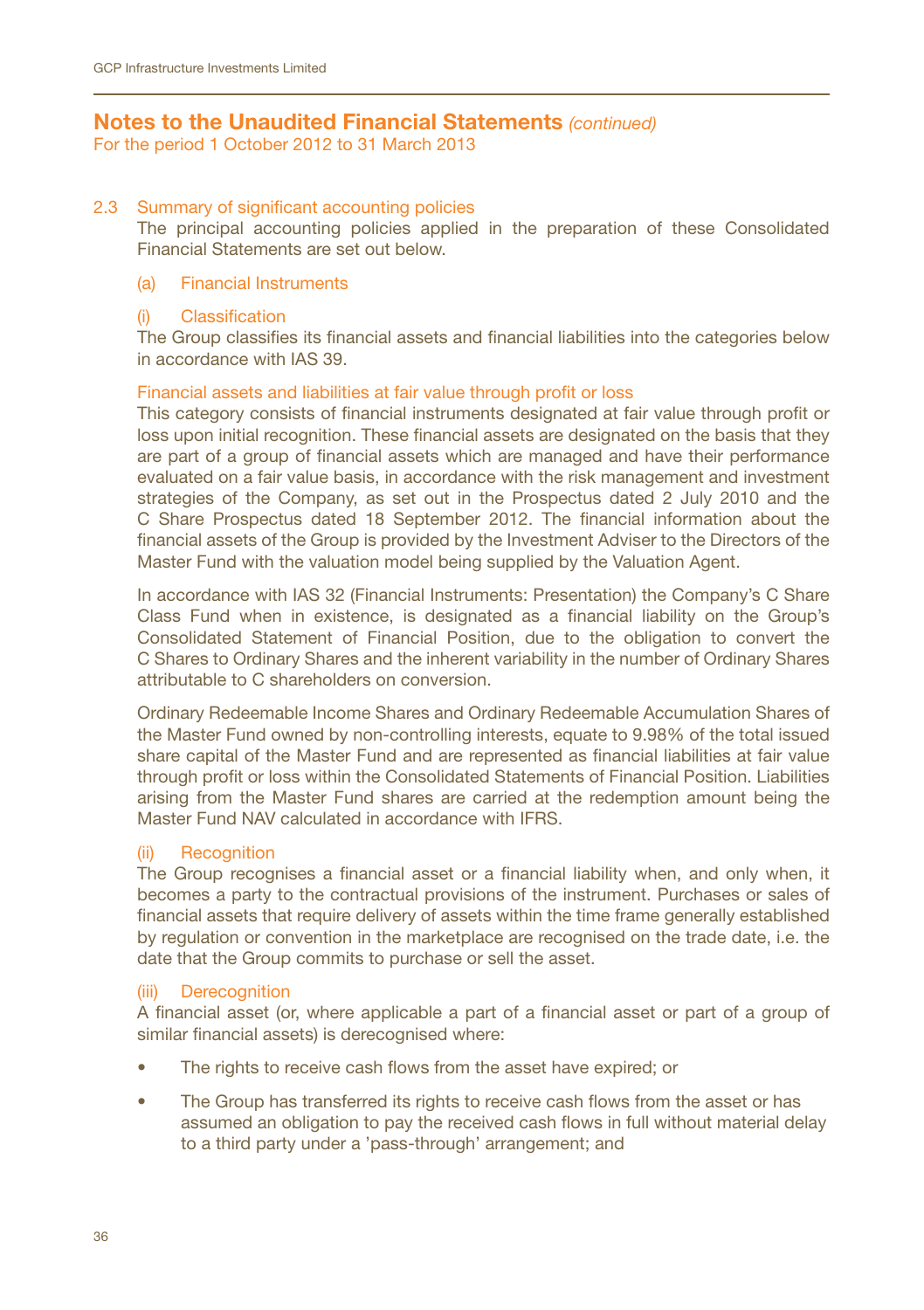#### 2.3 Summary of significant accounting policies (*continued)*

Either (a) the Group has transferred substantially all the risks and rewards of the asset, or (b) the Group has neither transferred nor retained substantially all the risks and rewards of the asset, but has transferred control of the asset.

When the Group transfers its rights to receive cash flows from an asset or has entered into a pass-through arrangement, and has neither transferred nor retained substantially all the risks and rewards of the asset nor transferred control of the asset, the asset is recognised to the extent of the Group's continuing involvement in the asset.

The Group derecognises a financial liability when the obligation under the liability is discharged, cancelled or expires.

### (iv) Initial measurement

Financial assets and financial liabilities at fair value through profit or loss are recorded in the Consolidated Statements of Financial Position at fair value. All transaction costs for such instruments are recognised directly in the Consolidated Statements of Comprehensive Income.

#### (v) Subsequent measurement

After initial measurement, the Group measures financial instruments which are classified as at fair value through profit or loss at fair value. Subsequent changes in the fair value of those financial instruments are recorded in the Consolidated Statements of Comprehensive Income.

The Group's existing financial liabilities at fair value through profit or loss are carried at fair value, being the value on the Master Fund's Statement of Financial Position date of all non controlling interest shares, less set up costs amortised at Master Fund level as a result of the requirement to expense the cost in full for IFRS purposes.

The Group's liability to the C shareholders is also carried at fair value, being the net asset value on the Statement of Financial Position date of the C Share Class Fund. Any profits or losses relating to the C Share Class Fund are eliminated from the Group's total comprehensive income in the Consolidated Statement of Comprehensive Income.

## (b) Basis of Consolidation

Subsidiaries are fully consolidated from the date of acquisition, being the date on which the Group obtains control, and continue to be consolidated until the date when such control ceases. The financial statements of the subsidiary are prepared for the same reporting period as the parent company, using consistent accounting policies. All intragroup balances, transactions, unrealised gains and losses resulting from intra-group transactions and distributions are eliminated in full.

## (c) Business Combinations

Business combinations are accounted for using the acquisition method. The cost of an acquisition is measured as the aggregate of the consideration transferred, measured at acquisition date fair value and the amount of any non controlling interest in the acquiree. For each business combination, the acquirer measures the non controlling interest in the acquiree either at fair value or at the proportionate share of the acquiree's identifiable net assets. Acquisition costs incurred are expensed and included in administrative expenses.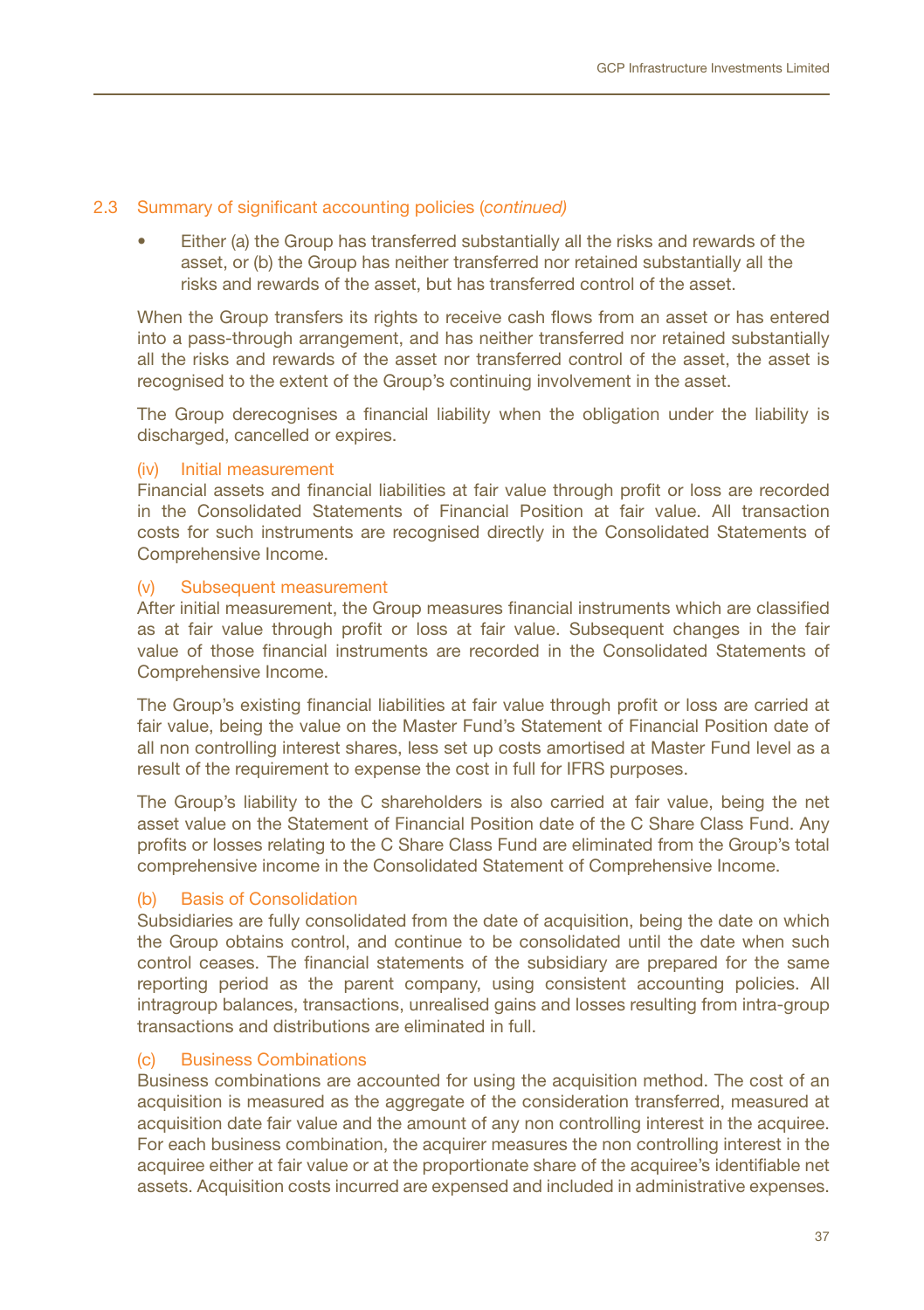For the period 1 October 2012 to 31 March 2013

## 2.3 Summary of significant accounting policies (*continued)*

When the Group acquires a business, it assesses the financial assets and liabilities assumed for appropriate classification and designation in accordance with the contractual terms, economic circumstances and pertinent conditions as at the acquisition date.

Any contingent consideration to be transferred by the acquirer will be recognised at fair value at the acquisition date. Subsequent changes to the fair value of the contingent consideration which is deemed to be an asset or liability, will be recognised in accordance with IAS 39 either in profit or loss or as a change to other comprehensive income. If the contingent consideration is classified as equity, it should not be remeasured until it is finally settled within equity.

## (d) Determination of fair value

Fair value is the amount for which an asset could be exchanged, or a liability settled, between knowledgeable, willing parties in an arm's length transaction. For all other financial instruments not traded in an active market, the fair value is determined by using appropriate valuation techniques. Valuation techniques include using recent arm's length market transactions, referenced to appropriate current market data, and discounted cash flow analysis, at all times making as much use of available and supportable market data as possible.

An analysis of fair values of financial instruments and further details as to how they are measured are provided in Note 19.

### (e) Functional and presentation currency

The primary objective of the Group is to generate returns in Sterling, its capital-raising currency. The Group's performance is evaluated in Sterling. Therefore, the Directors consider Sterling as the currency that most faithfully represents the economic effects of the underlying transactions, events and conditions and have therefore adopted it as the presentation currency.

### (f) Dividends paid to shareholders

In accordance with the Company's constitution, in respect of the Ordinary Shares and C Shares when in issue, the Company will distribute the income it receives to the fullest extent that is deemed appropriate by the Directors.

### (g) Cash and cash equivalents

Cash and cash equivalents in the Consolidated Statements of Financial Position and Consolidated Statements of Cash Flow comprise cash on hand, demand deposits, short term deposits in banks with original maturities of three months or less and short-term, highly liquid investments that are readily convertible to known amounts of cash and which are subject to an insignificant risk of changes in value.

#### (h) Interest revenue and expense

Interest revenue and interest expense other than interest received on financial assets at fair value through profit or loss are recognised on an accruals basis in the Consolidated Statements of Comprehensive Income.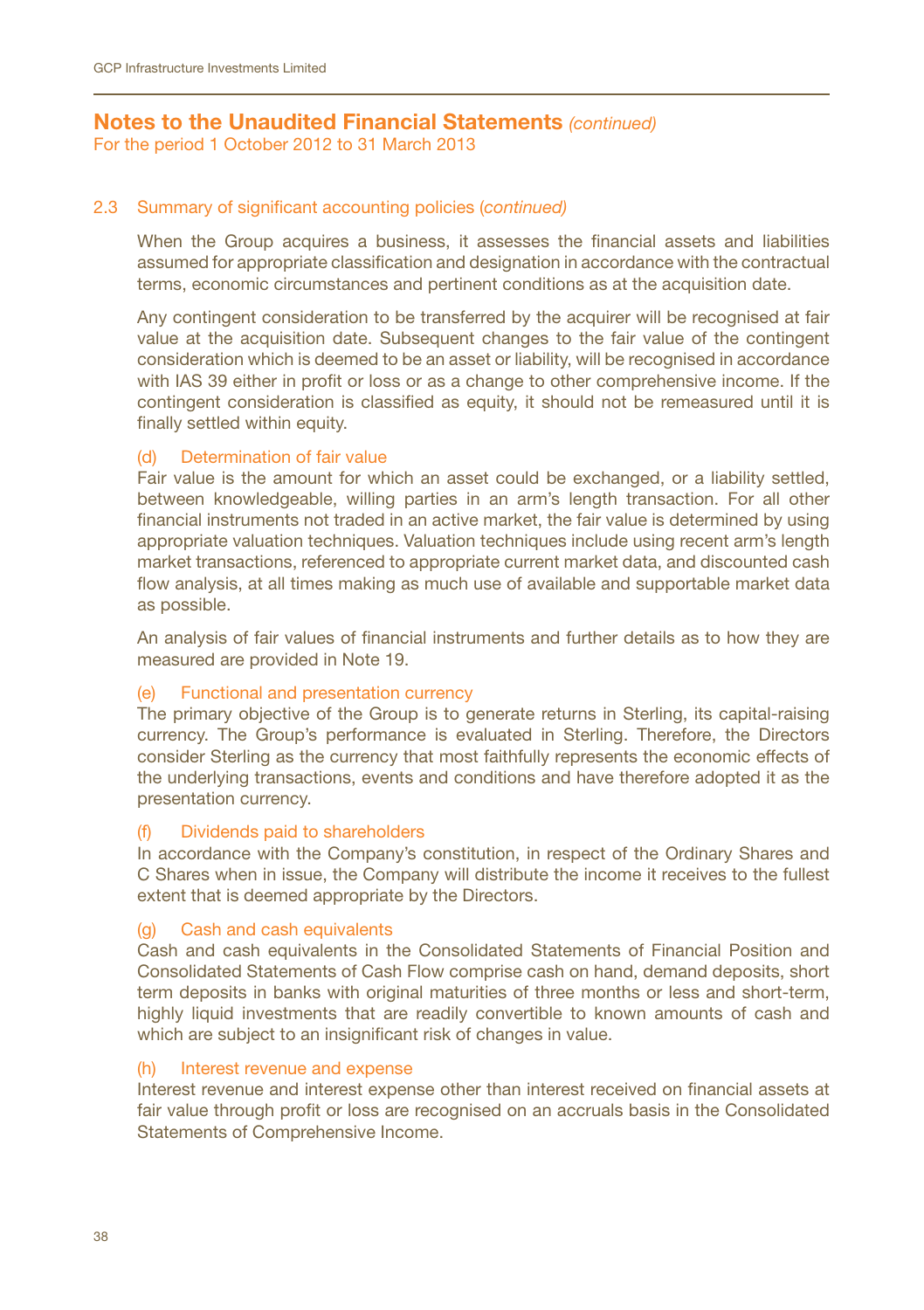### 2.3 Summary of significant accounting policies (*continued)*

(i) Net movement on financial assets and liabilities at fair value through profit or loss This item includes changes in the fair value of financial assets and liabilities held for trading or designated upon initial recognition as 'held at fair value through profit or loss' and interest receivable on financial assets and liabilities.

Arrangement fee income comprises reimbursement of fees relating to the issue and setup of loan notes by the respective project companies. The income and related expense is recognised in the Consolidated Statements of Comprehensive Income.

Loan interest comprises interest receipts in relation to the Master Funds debt instruments. Interest is recognised when received. Prior to receipt, accrued interest is included within the valuation of these investments.

#### (j) Fees and commissions

Fees and commissions in the Consolidated Statements of Comprehensive Income and the Consolidated Statements of Financial Position are recognised on an accruals basis.

#### (k) Interest expense

Interest expense in the Consolidated Statements of Comprehensive Income comprise of loan arrangement and commitment fees which are expensed in the period they occur and interest accrued on the credit facility incurred in connection with the borrowing of funds by the Master Fund.

### Distributions to non controlling interests

Distributions are recognised in the Consolidated Statements of Comprehensive Income in the period they fall due and are in relation to distributions payable by the Master Fund to the non controlling interests (classified as financial liabilities at fair value through profit or loss). This is in accordance with the Master Fund's constitution and the Master Fund will distribute the income it receives to the fullest extent that is deemed appropriate. These distributions are paid in May and November.

### (m) Share Capital

The share capital of the Company comprises of Ordinary Shares and C Shares when in issue.

The Ordinary Shares are classified as an equity instrument due to the following features:

- They entitle the holder to a pro rata share of the Ordinary Share Class net assets in the event of the Fund's liquidation:
- The Ordinary Shares do not include any contractual obligation to deliver cash or another financial asset other than the holder's rights to a pro rata share of the Ordinary Share Class net assets; and
- The total expected cash flows attributable to the instrument over the life of the instrument are based substantially on the profit or loss, the change in the recognised net assets or the change in the fair value of the recognised and unrecognised net assets of the Ordinary Share Class over the life of the instrument.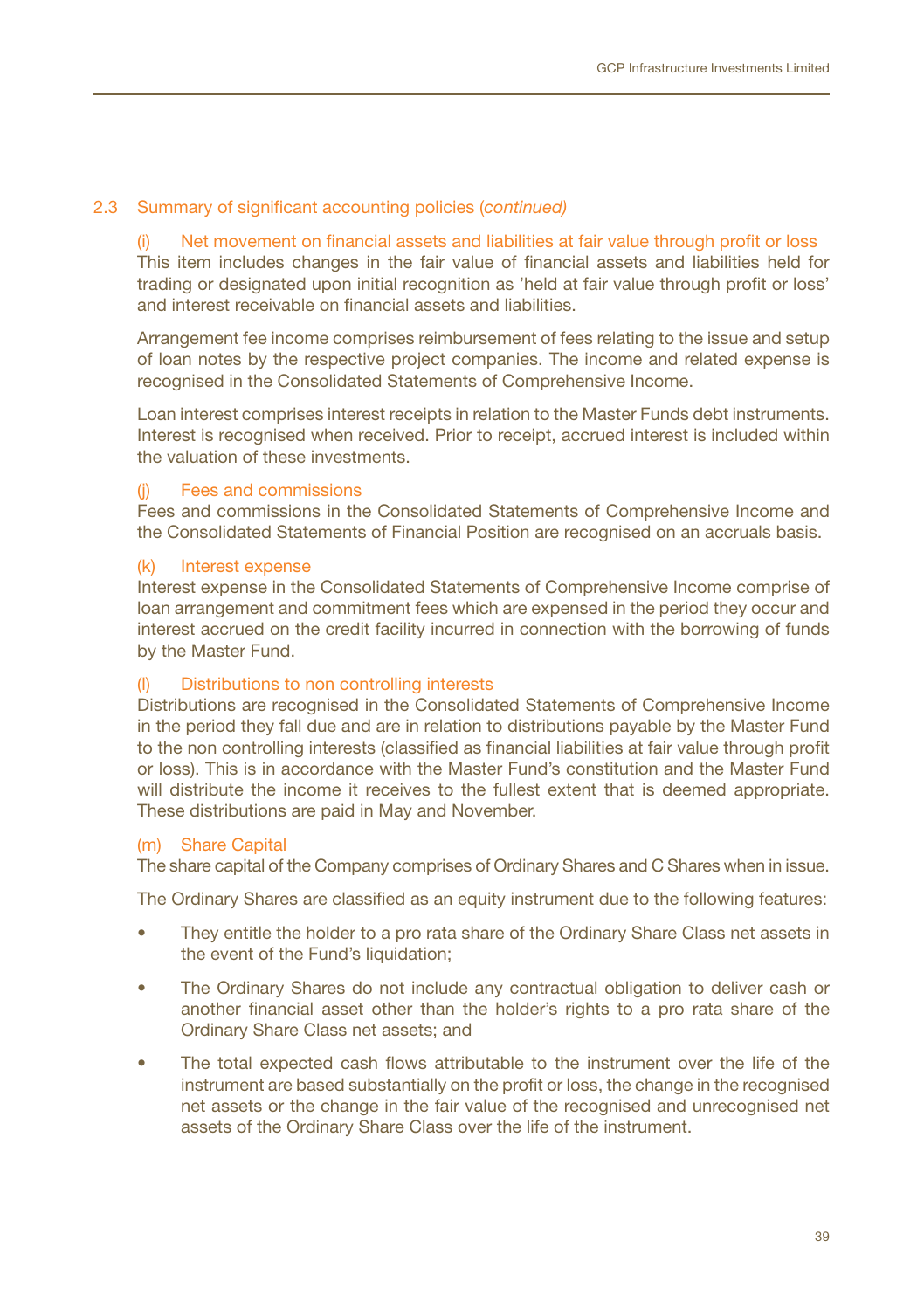For the period 1 October 2012 to 31 March 2013

2.3 Summary of significant accounting policies (*continued)*

## (m) Share Capital (*continued)*

The C Shares when in issue are classified as a liability instrument due to the following features:

- They entitle the holder to a pro rata share of the C Share Class net assets in the event of the Fund's liquidation;
- The C Shares include a contractual obligation to deliver a variable number of financial assets in the form of Ordinary Shares to the C shareholders upon conversion; and
- The total expected cash flows attributable to the instrument over the life of the instrument are based substantially on the profit or loss, the change in the recognised net assets or the change in the fair value of the recognised and unrecognised net assets of the C Share Class over the limited life of the instrument.

In addition to the Ordinary Shares and C Shares having all the above features, the Company must have no other financial instrument or contract that has:

- Total cash flows based substantially on the profit or loss, the change in the recognised net assets and unrecognised net assets of the Company; and
- The effect of substantially restricting or fixing the residual return to the Ordinary shareholders.

The Directors of the Company continually assess the classification of the Ordinary Shares and C Shares. If the Ordinary Shares cease to have all the features or meet all the conditions set out to be classified as equity, they will be reclassified as financial liabilities and measured at fair value at the date of reclassification, with any differences from the previous carrying amount recognised in equity. If the C Shares subsequently have all the features and meet the conditions as equity, they will be reclassified as equity instruments and measured at the carrying amount of the liabilities at the date of reclassification.

The issuance, acquisition and resale of Ordinary Shares are accounted for as equity transactions and the issuance and acquisition of C Shares as liability transactions.

Upon issuance of shares, the consideration on the Ordinary Shares received is included in equity and the consideration on the C Shares is included in financial liabilities.

Transaction costs incurred by the Company in issuing, acquiring or reselling its own equity instruments are accounted for as a deduction from equity to the extent that they are incremental costs directly attributable to the equity transaction that otherwise would have been avoided.

Own equity instruments which are acquired are deducted from equity and accounted for at amounts equal to the consideration paid, including any directly attributable incremental costs.

No gain or loss is recognised in the Consolidated Statements of Comprehensive Income on the purchase, sale, issuance or cancellation of the Company's own equity instruments.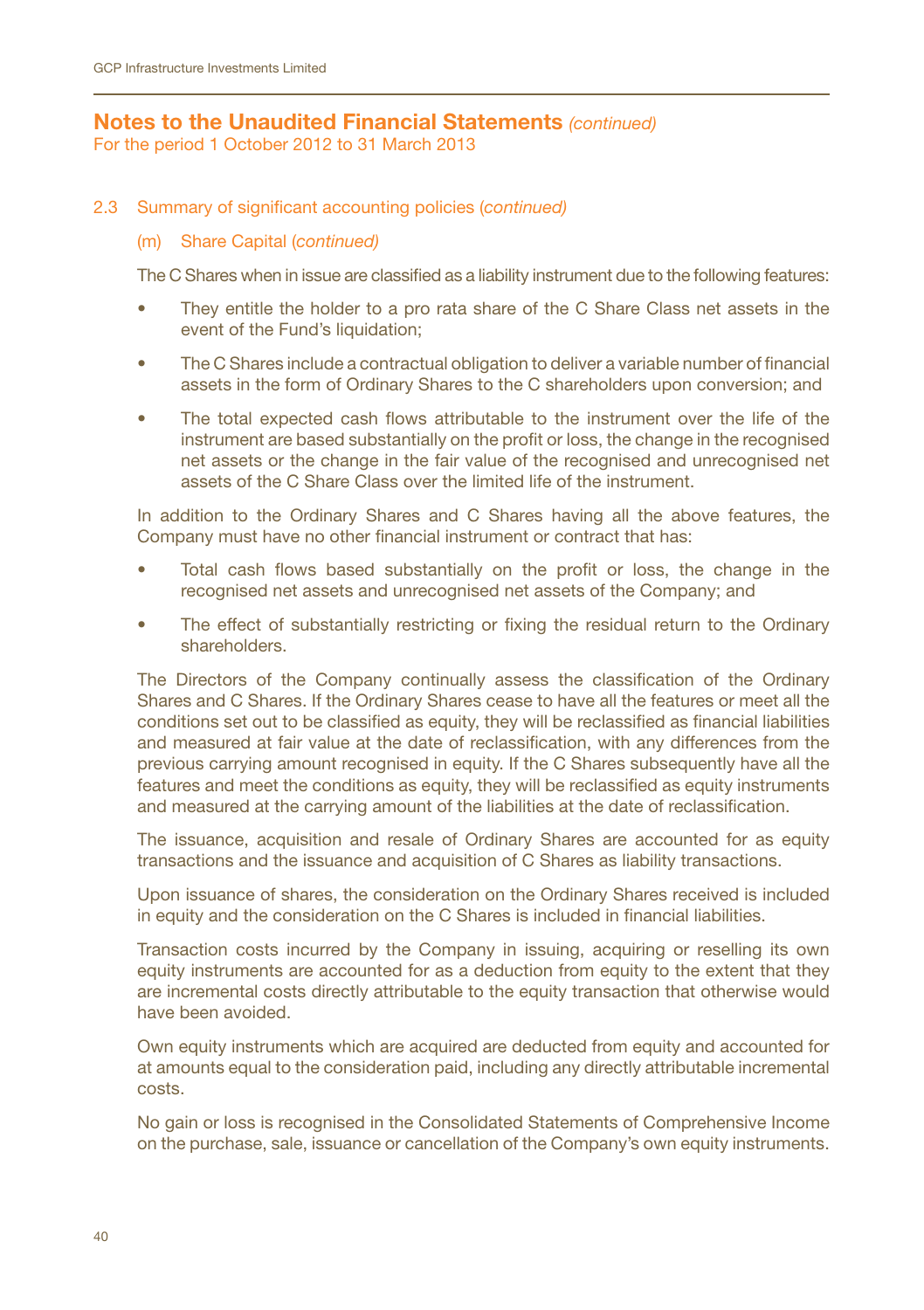### 3. Segment Information

For management purposes, the Group is organised into one main operating segment and divided between the Ordinary Share Class and C Share Class in accordance with the rights of each share class. All of the Group's activities are interrelated, and each activity is dependent on the others. Accordingly, all significant operating decisions are based upon analysis of the Group as one segment. The financial results from this segment are equivalent to the financial statements of the Group as a whole.

#### *Operating Income*

The following table analyses the Group's operating income per geographical location. The basis for attributing the operating income is the place of incorporation of the investments counterparty.

| <b>Ordinary Shares</b> | 31 March<br>2013<br>£ | 31 March<br>2012<br>£ |
|------------------------|-----------------------|-----------------------|
| <b>Channel Islands</b> | 21,330                | 20,245                |
| <b>United Kingdom</b>  | 8,812,023             | 2,608,250             |
| <b>Total</b>           | 8,833,353             | 2,628,495             |
|                        | 31 March<br>2013      |                       |
| <b>C</b> Shares        | £                     |                       |
| <b>Channel Islands</b> | 299,062               |                       |
| <b>United Kingdom</b>  | 546,099               |                       |
| <b>Total</b>           | 845,161               |                       |

The table below analyses the Group's operating income for the period per investment type.

|                                                                          | 31 March<br>2013 | 31 March<br>2012 |
|--------------------------------------------------------------------------|------------------|------------------|
| <b>Ordinary Redeemable Shares</b>                                        | £                |                  |
| Cash and cash equivalents                                                | 21,330           | 20.245           |
| Financial assets and liabilities at fair value<br>through profit or loss | 8.812.023        | 2.608.250        |
| <b>Total</b>                                                             | 8,833,353        | 2.628.495        |
|                                                                          |                  |                  |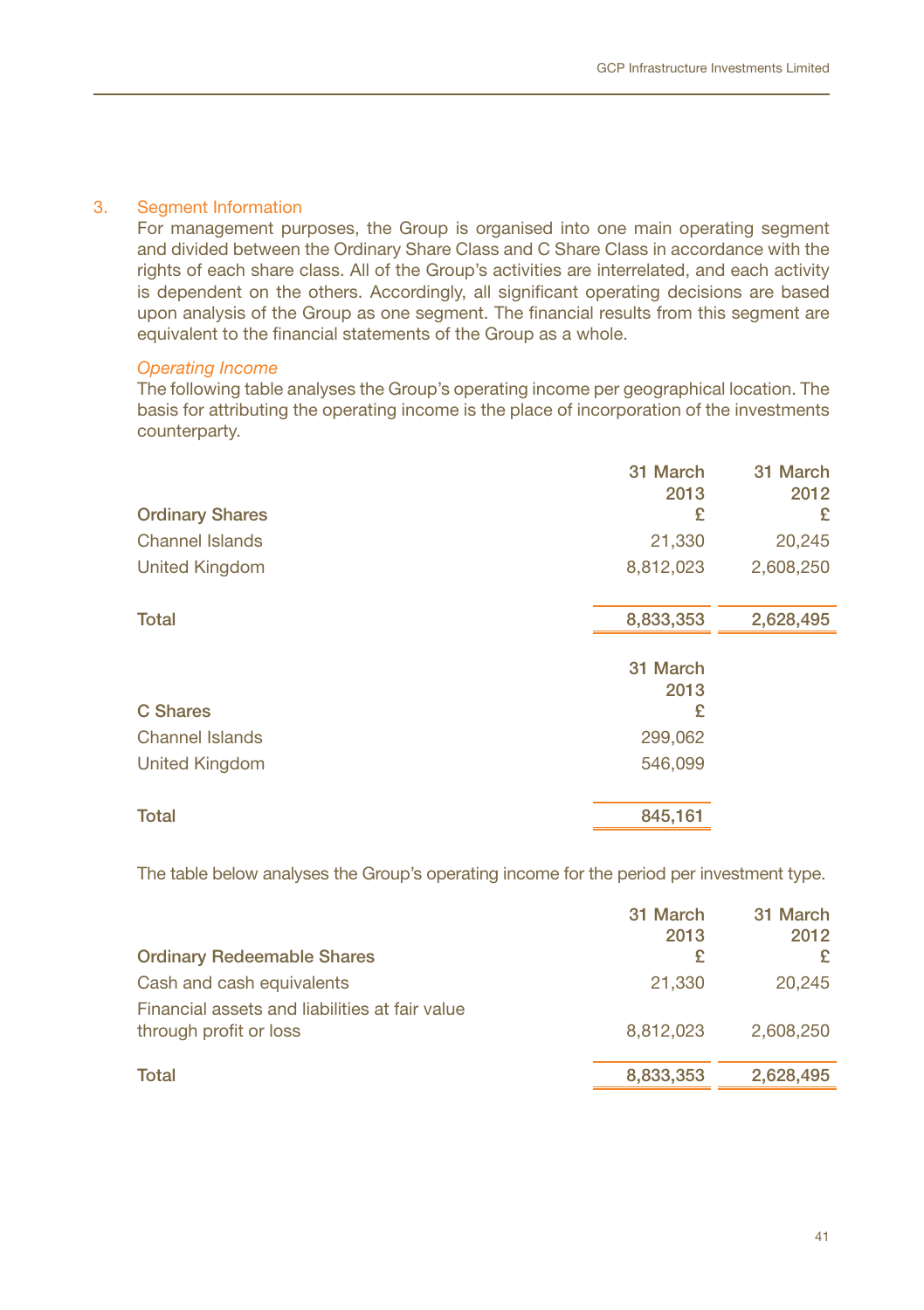For the period 1 October 2012 to 31 March 2013

## 3. Segment Information (*continued)*

*Operating Income (continued)*

|                                                                          | 31 March |
|--------------------------------------------------------------------------|----------|
|                                                                          | 2013     |
| <b>C</b> Shares                                                          |          |
| Cash and cash equivalents                                                | 299,062  |
| Financial assets and liabilities at fair value<br>through profit or loss | 546,099  |
| Total                                                                    | 845.161  |

The table below analyses the Company's financial assets at fair value through profit or loss.

| 31 March<br>2013      | 31 March<br>2012 |
|-----------------------|------------------|
| £                     | £                |
| 63,173                | 372,747          |
| 6,853,438             | 3,057,538        |
| 2,264,543             | 558,608          |
| (369, 131)            | (1,380,643)      |
| 8,812,023             | 2,608,250        |
| 31 March<br>2013<br>£ |                  |
| 546,099               |                  |
| 546,099               |                  |
|                       |                  |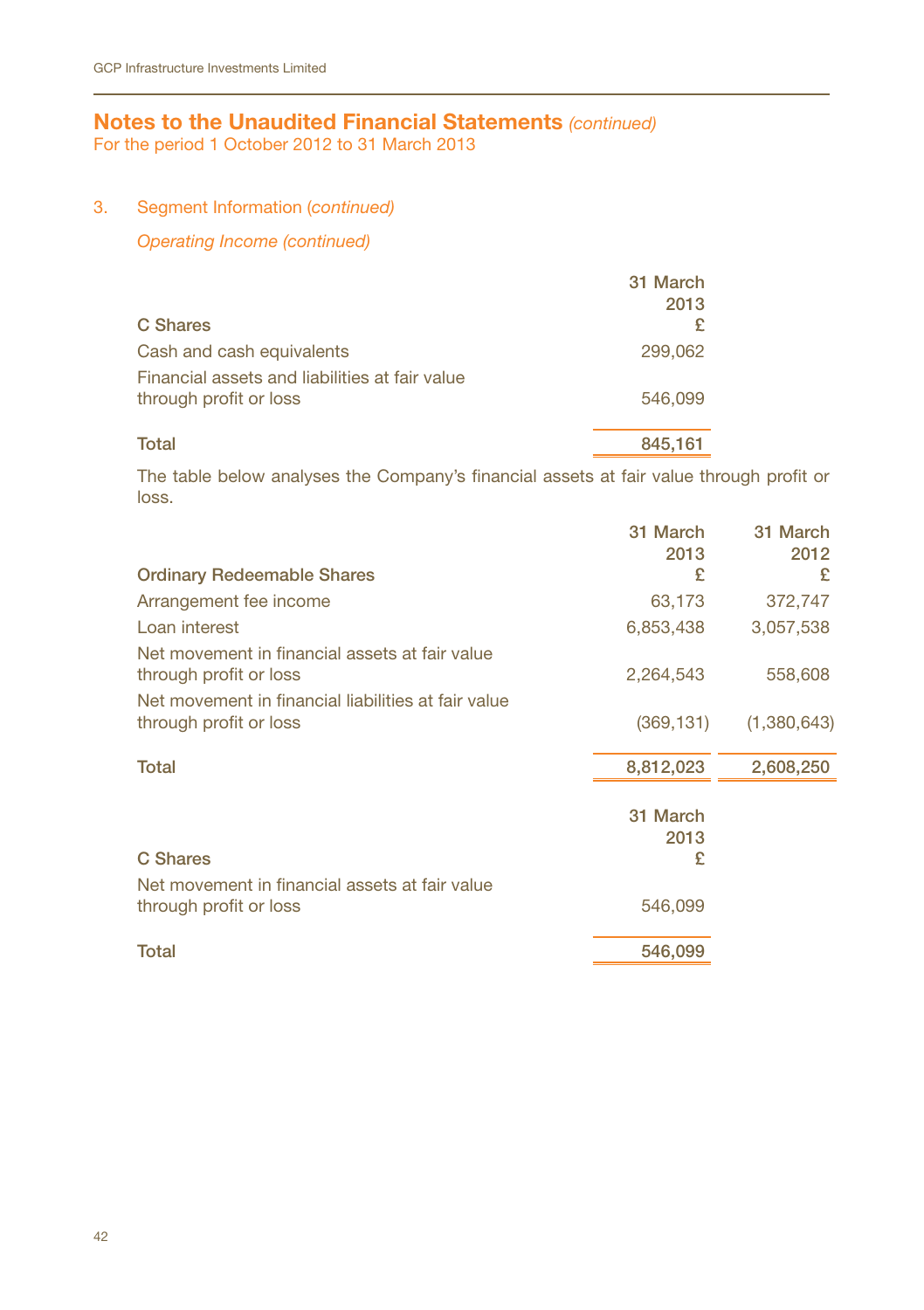## 4. Other General Expenses

|                                                    | 31 March         | 31 March |
|----------------------------------------------------|------------------|----------|
|                                                    | 2013             | 2012     |
| <b>Ordinary Shares</b>                             | £                | £        |
| Audit fees                                         | 10,963           | 14,532   |
| Compliance fees                                    | 8,141            |          |
| Director's insurance                               | 3,978            | 3,541    |
| <b>Financial Advisory fees</b>                     | 16,982           | 20,687   |
| General insurance fees                             | 4,308            | 5,758    |
| Legal & professional fees – investment acquisition | 91,708           | 85,247   |
| Legal & professional fees - other                  | 11,041           | 25,732   |
| Membership fees                                    | 2,099            | 1,511    |
| Other expenses                                     | 14,250           | 25,365   |
| <b>Printing fees</b>                               | 10,967           | 4,374    |
| <b>Public relations fees</b>                       | 11,100           | 17,567   |
| Registrar's fees                                   | 20,850           | 5,791    |
| Valuation agents fees                              | 51,406           | 38,349   |
| <b>Total</b>                                       | 257,793          | 248,454  |
|                                                    | 31 March<br>2013 |          |

| <b>C</b> Shares                                    | £      |  |
|----------------------------------------------------|--------|--|
| Audit fees                                         | 8,109  |  |
| Compliance fees                                    | 6,467  |  |
| Director's insurance                               | 2,878  |  |
| <b>Financial Advisory fees</b>                     | 14,165 |  |
| General insurance fees                             | 2,711  |  |
| Legal & professional fees – investment acquisition | 24,500 |  |
| Legal & professional fees - other                  | 9,261  |  |
| Membership fees                                    | 1,740  |  |
| Other expenses                                     | 5,797  |  |
| <b>Printing fees</b>                               | 3,820  |  |
| <b>Public relations fees</b>                       | 9,228  |  |
| Registrar's fees                                   | 5,650  |  |
| Valuation agents fees                              | 5,643  |  |
| Total                                              | 99.969 |  |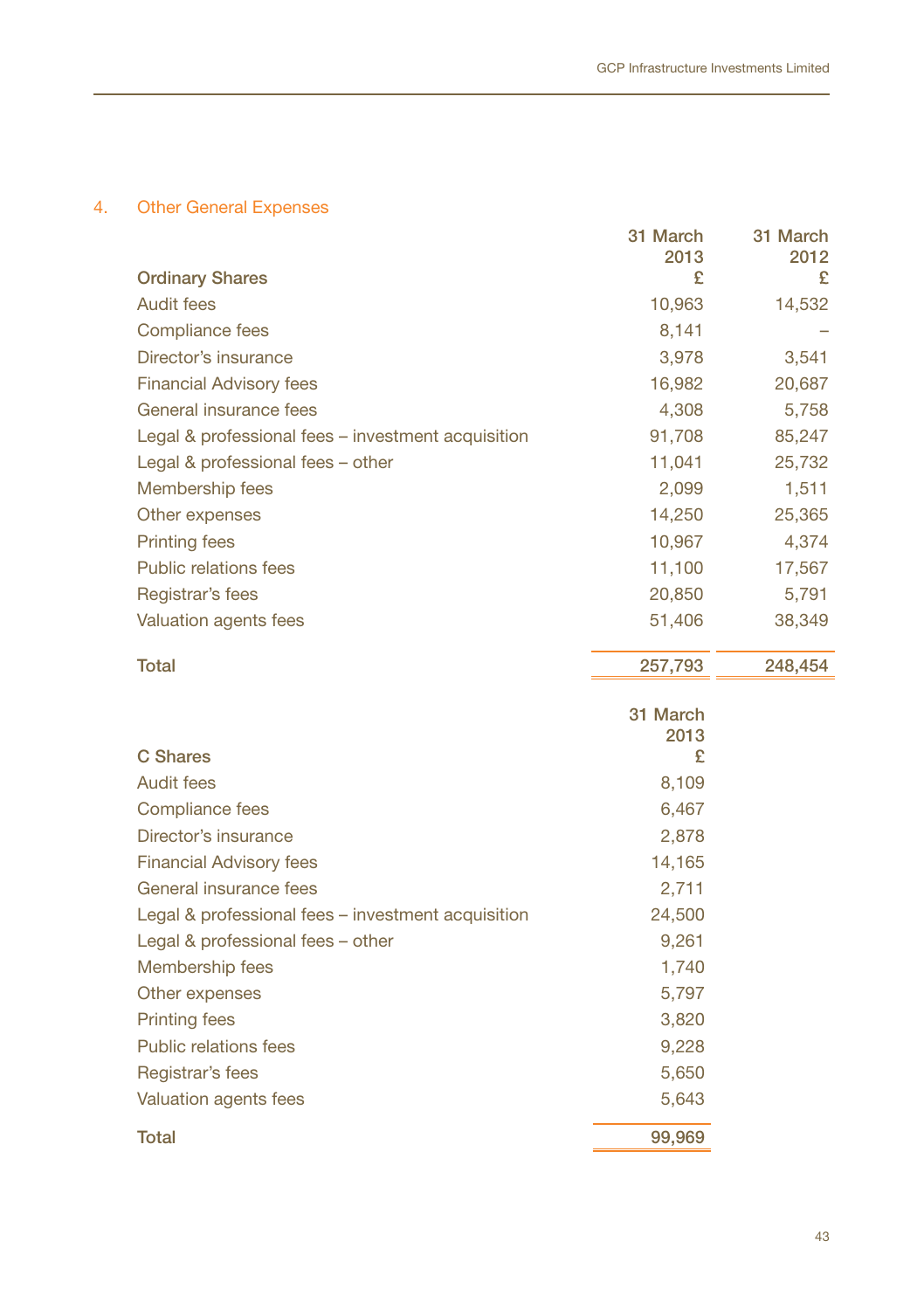For the period 1 October 2012 to 31 March 2013

#### 5. Directors remuneration

The Directors of the Company and Master Fund are remunerated on the following basis.

| 31 March | 31 March                                |
|----------|-----------------------------------------|
|          | 2012                                    |
|          | £                                       |
| 11,981   | 12,493                                  |
| 9,936    | 9,910                                   |
| 9,255    | 9,052                                   |
| 24,286   | 25,490                                  |
| 1,808    | 1,597                                   |
|          | 555                                     |
|          |                                         |
|          | 59,097                                  |
|          |                                         |
|          |                                         |
| £        |                                         |
| 10,192   |                                         |
| 8,497    |                                         |
| 7,932    |                                         |
| 15,599   |                                         |
| 42,220   |                                         |
|          | 2013<br>£<br>57,266<br>31 March<br>2013 |

#### 6. Taxation

Profits arising in the Group for the period from 1 October 2012 to 31 March 2013 will be subject to tax at the rate of 0% (31 March 2012: 0%).

## 7. Interest expense

|                        | 31 March<br>2013 | 31 March<br>2012 |
|------------------------|------------------|------------------|
| <b>Ordinary Shares</b> | £                | £                |
| Loan arrangement fees  | 12,049           | 26,967           |
| Loan commitment fees   | 8,676            | 7,172            |
| Loan interest payable  |                  | 85.116           |
| <b>Total</b>           | 20,725           | 119,255          |

The above fees and interest expense are incurred on the Master Fund's short term revolving credit facility the 'RBSI facility' details of which are given in note 13.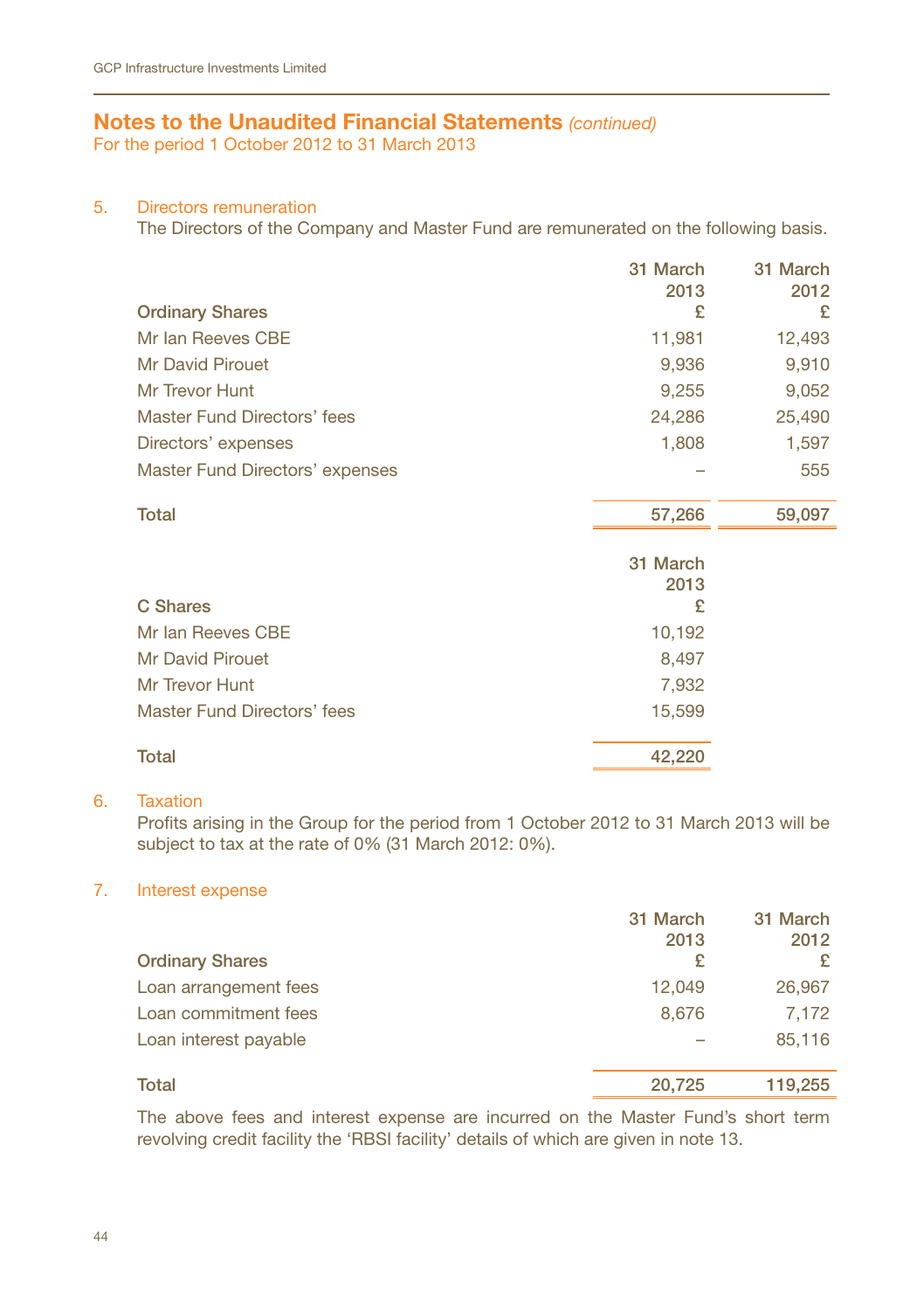#### 8. Dividends

Total dividends per share at Company level for the period 1 October 2012 to 31 March 2013 totalled 3.8 pence per Ordinary Share (31 March 2012: 3.00 pence per Ordinary Share) as follows:

|                                                       | Pence |           |
|-------------------------------------------------------|-------|-----------|
| For the period from 1 April 2012 to 30 September 2012 | 3.8   | 5,038,606 |
| <b>Total</b>                                          | 3.8   | 5,038,606 |
|                                                       |       |           |
|                                                       | Pence |           |
| For the period from 1 April 2011 to 30 September 2011 | 3.00  | 1,319,880 |
| For the period from 1 October 2011 to 31 March 2012   | 3.70  | 4,053,694 |
|                                                       |       |           |
| <b>Total</b>                                          | 6.70  | 5,373,574 |

## 9. Earnings per share

Basic (and diluted) earnings per share amounts are calculated by dividing profit for the period attributable to equity holders of the Company by the weighted average number of shares in issue during the period.

| <b>Ordinary Shares</b>                             | <b>Profit</b><br>ç. | <b>Weighted average</b><br>number of shares | 31 March 2013<br>pence per<br><b>Ordinary Share</b> |
|----------------------------------------------------|---------------------|---------------------------------------------|-----------------------------------------------------|
| Earnings per Ordinary Share<br>(basic and diluted) | 6,384,325           | 131,660,992                                 | 4.8491                                              |
| C Shares                                           |                     |                                             | 31 March 2013                                       |
|                                                    | <b>Profit</b><br>ç  | Weighted average<br>number of shares        | pence per<br>C Share                                |
| Earnings per C Share<br>(basic and diluted)        | (1,769,264)         | 132,300,000                                 | (1.3373)                                            |
| <b>Ordinary Shares</b>                             | Profit<br>£         | <b>Weighted average</b><br>number of shares | 31 March 2012<br>pence per<br>C Share               |
| Earnings per Ordinary Share<br>(basic and diluted) | 1,662,051           | 46,016,559                                  | 3.6119                                              |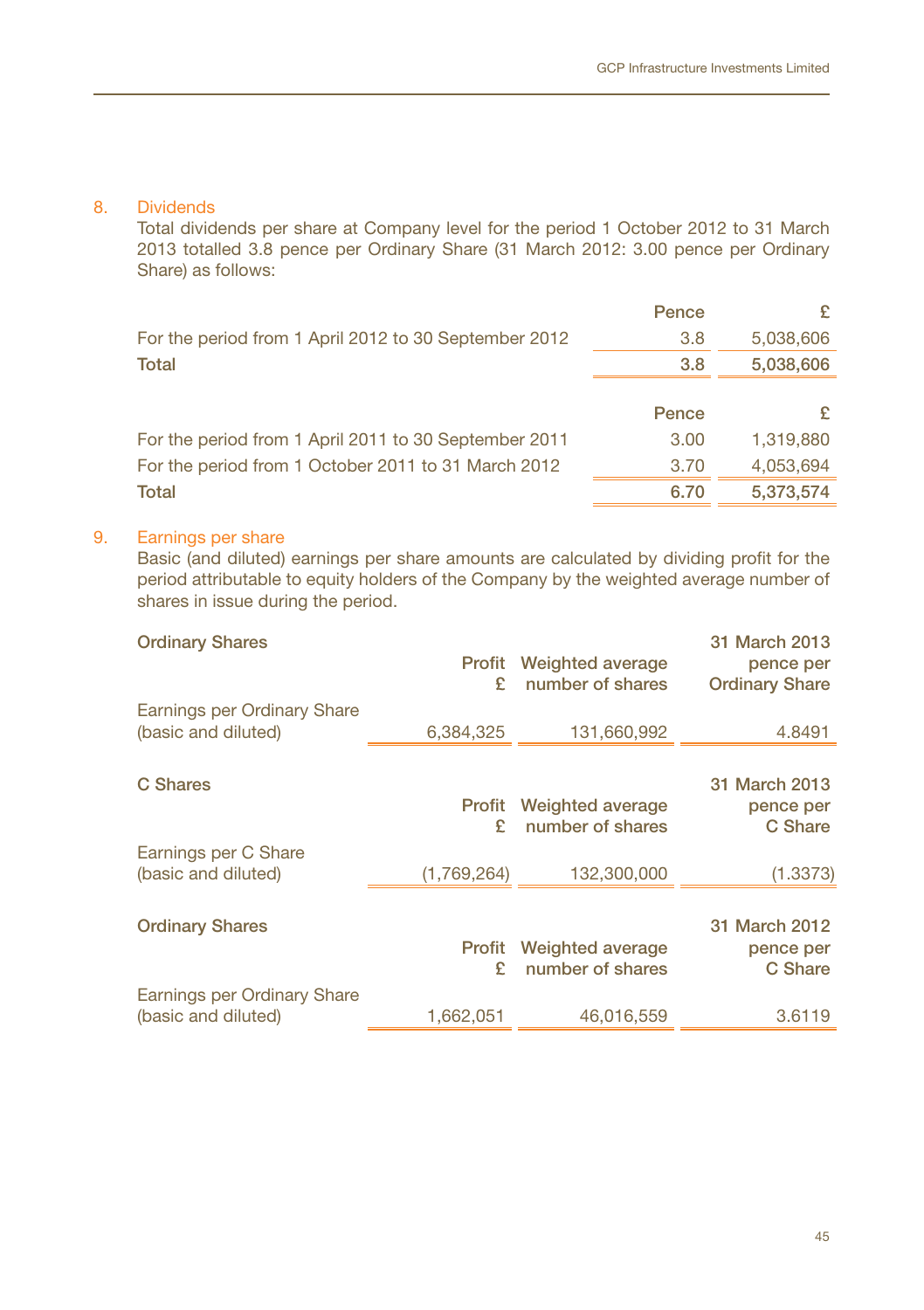For the period 1 October 2012 to 31 March 2013

#### 9. Earnings per share *(continued)*

The 31 March 2013 weighted average number of shares has been calculated by dividing the total shares in issue by the total days in the period, multiplied by the number of days they were in issue:

| <b>Ordinary Shares</b>                                                                           | Shares in<br>issue | Days | Weighted    |
|--------------------------------------------------------------------------------------------------|--------------------|------|-------------|
| As at 1 October 2012                                                                             | 120,625,184        | 16   | 10,604,412  |
| As at 17 October 2012                                                                            | 132.594.882        | 65   | 47.355.315  |
| As at 21 December 2012                                                                           | 132.808.220        | 101  | 73,701,265  |
|                                                                                                  |                    |      |             |
| Total at 31 March 2013                                                                           |                    | 182  | 131,660,992 |
| C Shares                                                                                         | Shares in<br>issue | Days | Weighted    |
| Issued on 17 October 2012<br>on the Company's admission<br>to the London Stock<br>Exchange (LSE) | 132,300,000        | 166  | 132,300,000 |
|                                                                                                  |                    |      |             |
| Total at 31 March 2013                                                                           |                    | 166  | 132,300,000 |

The 31 March 2012 weighted average number of shares has been calculated by dividing the total shares in issue by the total days in the period, multiplied by the number of days they were in issue:

| <b>Ordinary Shares</b> | Shares in<br>issue | Days | Weighted   |
|------------------------|--------------------|------|------------|
| As at 1 October 2011   | 43,996,000         | 82   | 19,714,055 |
| As at 22 December 2011 | 47.657.012         | 101  | 26.302.504 |
| Total at 31 March 2012 |                    | 183  | 46,016,559 |

## 10. Business combinations

The Consolidated Financial Statements comprise the financial statements of the Company and its subsidiary, the Master Fund, for the period 1 October 2012 to 31 March 2013.

The subsidiary is fully consolidated from the date of acquisition, being the date on which the Group obtained control, and continues to be consolidated until the date when such control ceases. The financial statements of the subsidiary are prepared for the same reporting period as the parent company, using consistent accounting policies. All intragroup balances, transactions, unrealised gains and losses resulting from intra-group transactions and distributions are eliminated in full.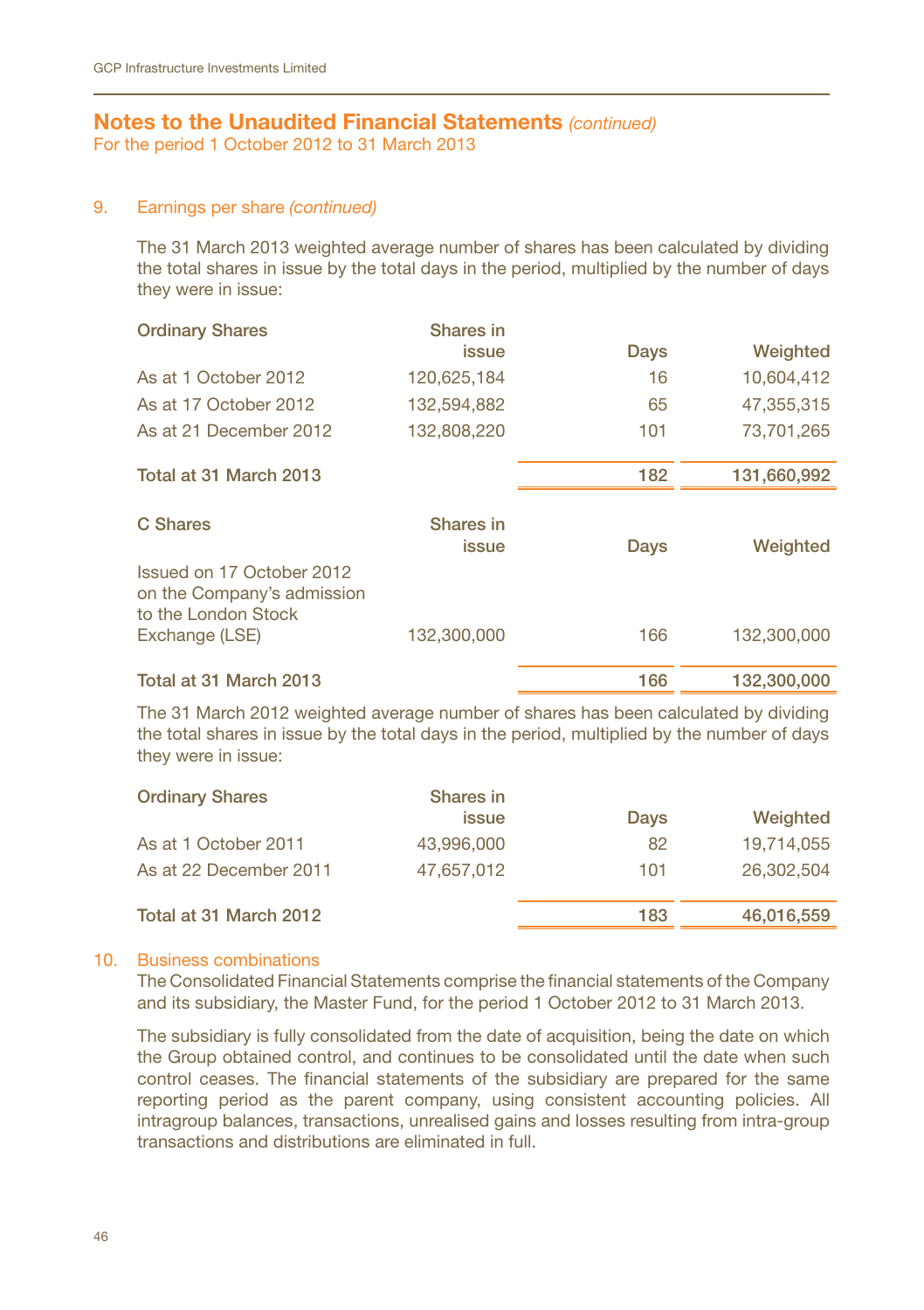### 10. Business combinations *(continued)*

The Company invests in the Master Fund and in accordance with the Company's investment objective, the investment in the Master Fund will aim to provide its shareholders with regular sustained long term distributions. The Company achieves its investment objective by investing substantially all of its capital in the Ordinary Redeemable Income Shares and C Shares of the Master Fund, which in turn generates income from subordinated PFI debt and/or similar assets.

#### Acquisition of additional holdings in the subsidiary (the "Master Fund")

On 1 October 2012, the Company held 116,108,227 Master Fund Ordinary Redeemable Income Shares at a fair value of £121,669,811 representing 74.35% of the issued share capital of the Master Fund, with a non controlling interest share of 25.65% of the issued share capital of the Master Fund.

Upon launch of the Master Fund C Share Class Fund on 24 October 2012 the Company bought 129,850,000 Master Fund C Shares (representing 100%) at a fair value of £129,850,000. On the same date the Company converted 11,969,698 Ordinary Shares at a fair value of £12,108,546 (£1.0116 per Ordinary Share) into Master Fund Ordinary Income Shares. At 31 October 2012 the Company owned 89.99% of the issued share capital of the Master Fund, with a non controlling interest share of 10.01% of the issued share capital of the Master Fund.

On 29 January 2013, the Company bought an additional 34,430 Ordinary Income Shares at a fair value of £36,000, at this point the Company owned 90.02% of the issued share capital of the Master Fund, with a non controlling interest share of 9.98% of the issued share capital of the Master Fund.

Since 29 January 2013, the effective proportionate non controlling interest holdings of the Master Fund shares has remained the same. As at 31 March 2013, the Company owned 90.02% of the issued share capital of the Master Fund, with a non controlling interest share of 9.98% of the issued share capital of the Master Fund.

Transactions with owners have not resulted in any material fair value gains or losses, therefore no further disclosure has been made.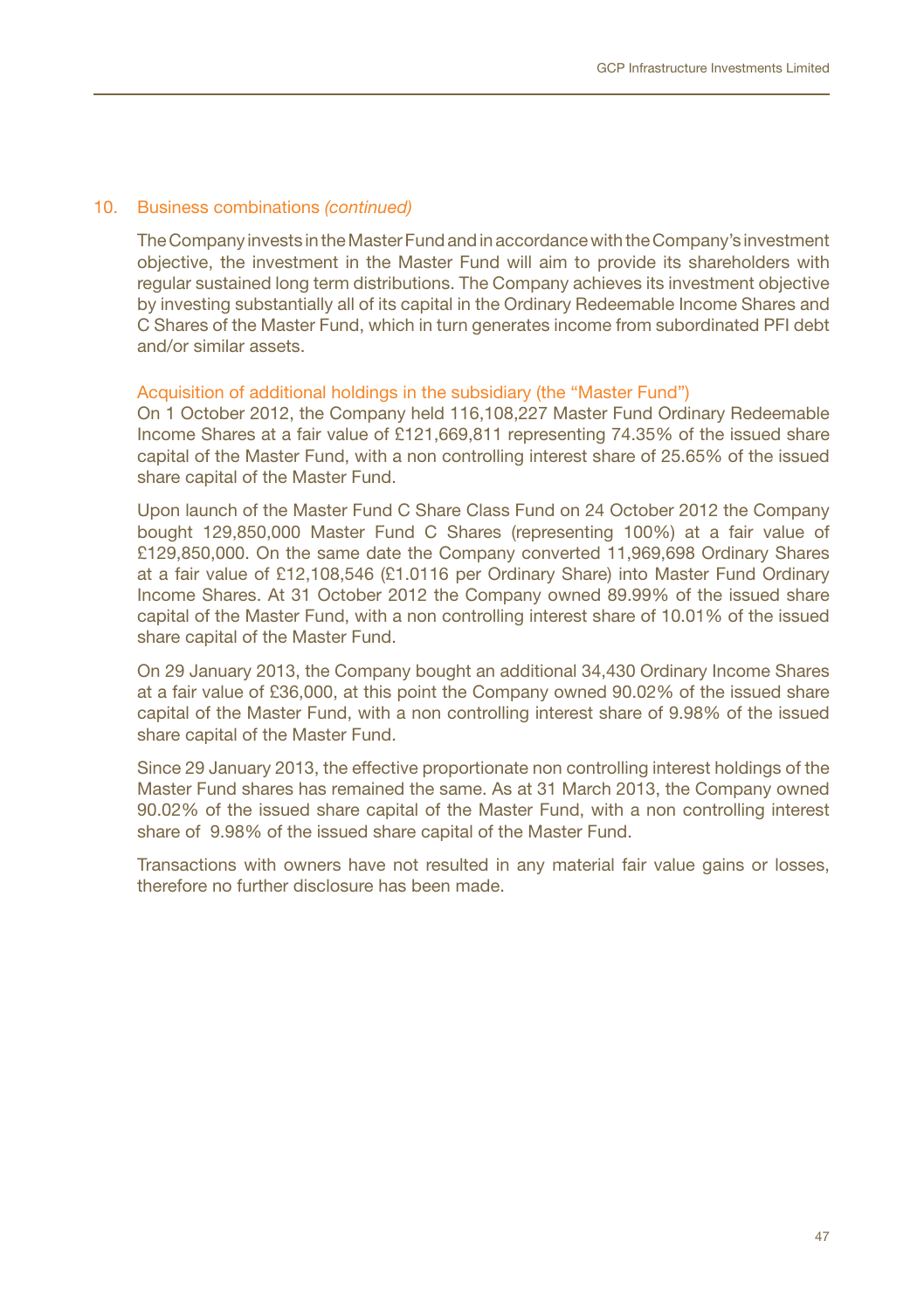For the period 1 October 2012 to 31 March 2013

## 11. Other receivables and prepayments

|                                 |          | 31 March 30 September |
|---------------------------------|----------|-----------------------|
|                                 | 2013     | 2012                  |
| <b>Ordinary Shares</b>          | £        | £                     |
| Arrangement fee income          |          | 12,150                |
| Directors insurance             | 5,740    | 9,719                 |
| <b>Financial Advisory fees</b>  | 17,172   | 18,324                |
| General insurance fees          | 5,642    | 9,950                 |
| Interest receivable             | 729      | 6,984                 |
| <b>Investment Advisory fees</b> | 4,465    |                       |
| Legal & professional fees       | 2,130    | 65,130                |
| Membership fees                 | 1,756    |                       |
| Other expenses                  | 4,697    | 7,816                 |
| Public relations fees           | 5,895    |                       |
| <b>Total</b>                    | 48,226   | 130,073               |
|                                 | 31 March |                       |
|                                 | 2013     |                       |
| C Shares                        | £        |                       |
| <b>Financial Advisory fees</b>  | 1,234    |                       |
| Interest receivable             | 26,292   |                       |
| Membership fees                 | 2,103    |                       |
| Other expenses                  | 969      |                       |
| Public relations fees           | 872      |                       |
| <b>Total</b>                    | 31,470   |                       |
|                                 |          |                       |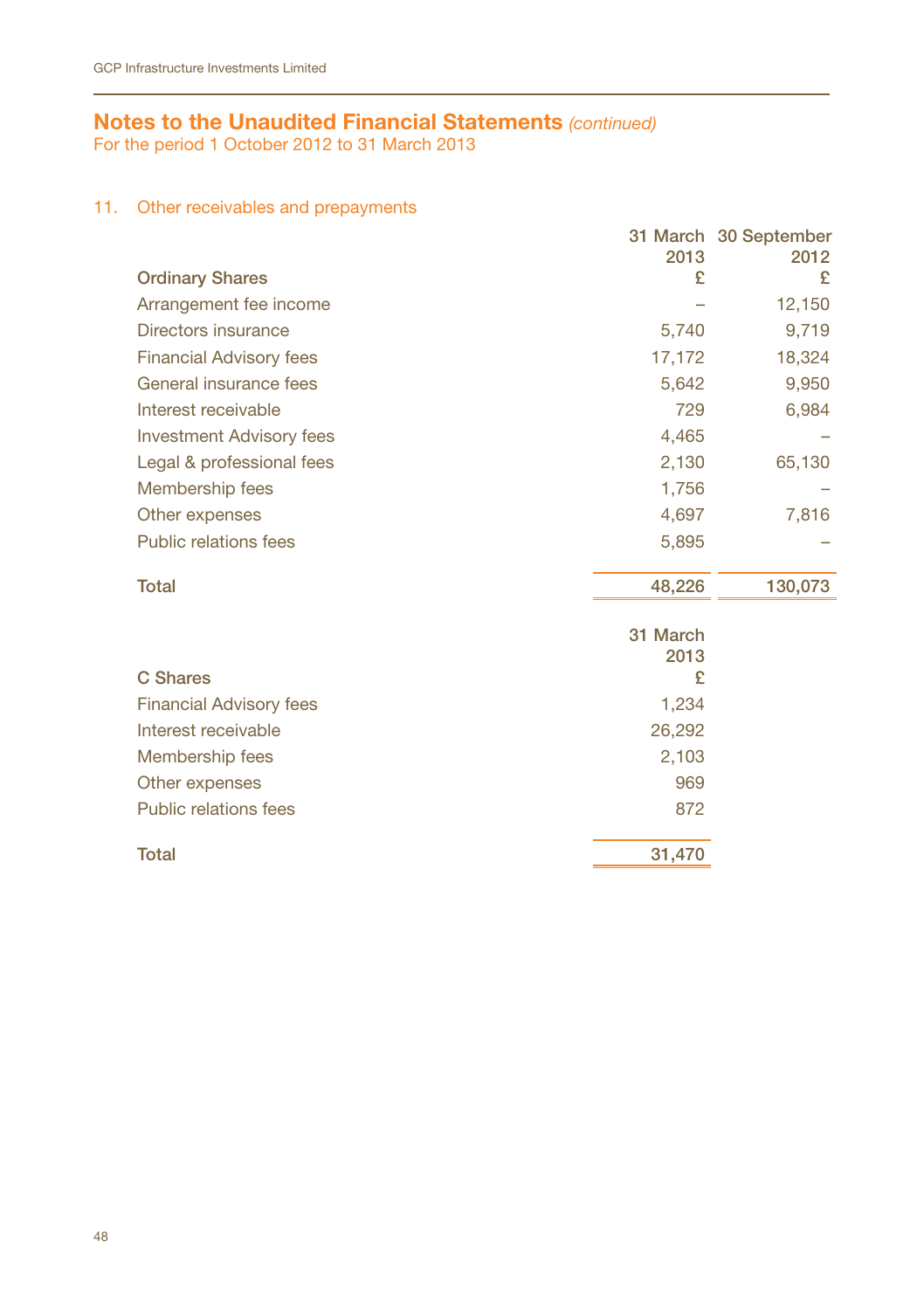## 12. Other payables and accrued expenses

|                  | 31 March 30 September<br>2012 |
|------------------|-------------------------------|
| £                | £                             |
| 35,608           | 23,752                        |
| 12,354           | 36,391                        |
| 8,141            |                               |
| 8,134            | 4,080                         |
| 25,876           | 42,993                        |
| 732,063          | 656,316                       |
|                  | 46,762                        |
|                  | 22,951                        |
| 3,979            | 9,940                         |
| 2,071            | 5,000                         |
| 4,936            | 4,541                         |
| 45,973           | 19,363                        |
| 879,135          | 872,089                       |
|                  |                               |
| 31 March<br>2013 |                               |
| £                |                               |
| 28,304           |                               |
| 8,109            |                               |
| 6,467            |                               |
| 6,320            |                               |
| 23,142           |                               |
| 2,878            |                               |
| 2,711            |                               |
| 107,901          |                               |
| 3,144            |                               |
| 1,200            |                               |
| 5,650            |                               |
| 20,837           |                               |
| 5,643            |                               |
| 222,306          |                               |
|                  | 2013                          |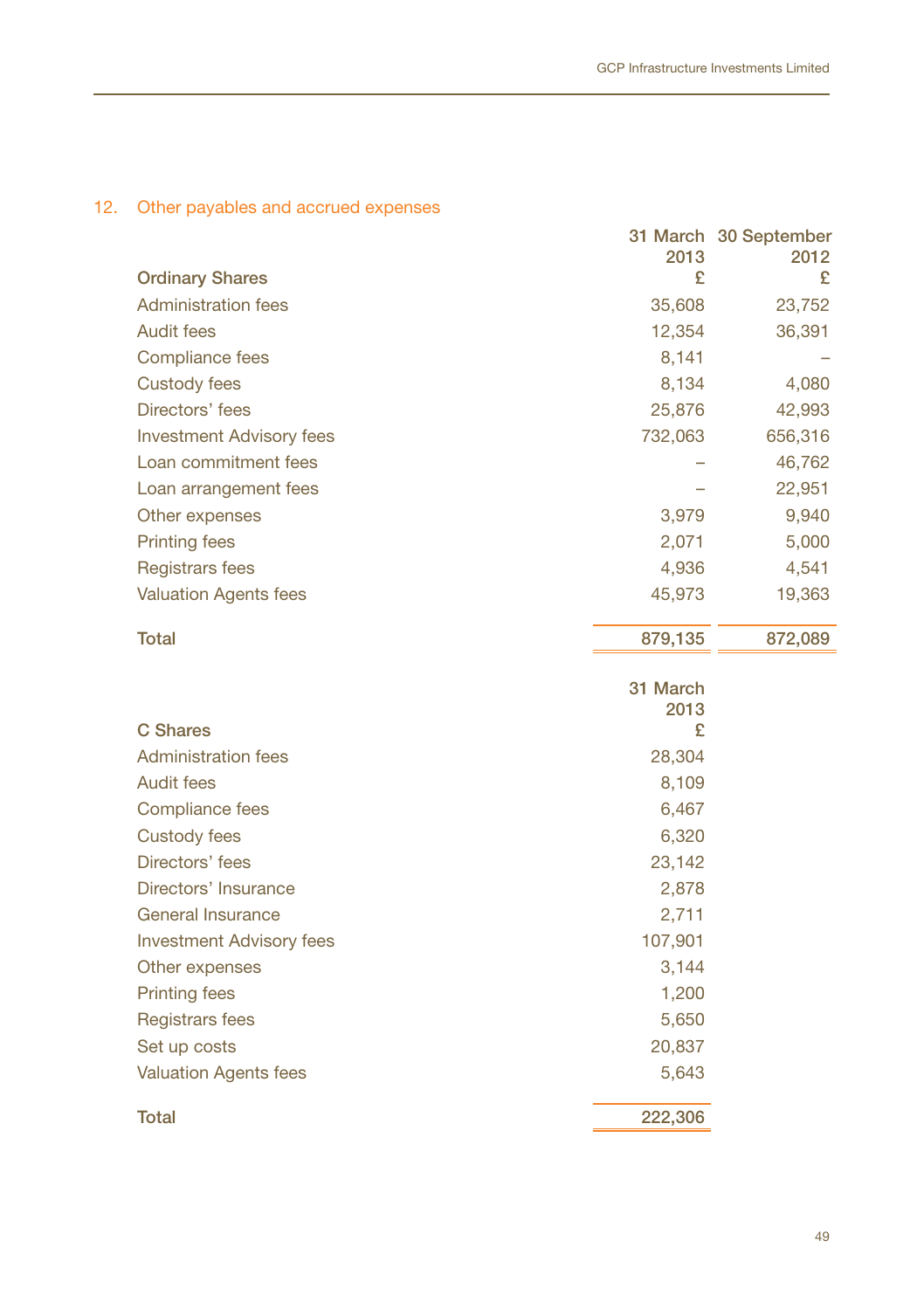For the period 1 October 2012 to 31 March 2013

### 13. Interest bearing loans and borrowings

The Master Fund's unsecured revolving credit facility (the "RBSI facility") held with Royal Bank of Scotland International Limited ("RBSI") expired on 11 November 2012. The RBSI facility is a revolving credit facility of £7 million (the "Facility Amount") which can be used to finance investments by the Master fund. The facility has remained undrawn during the accounting period. Loan commitment fees of £20,725 (31 March 2012: £119,255) were incurred during the period, detailed analysis of the costs for the period is given in note 7.

### 14. Authorised and issued share capital

|                                              |                     | 31 March  |
|----------------------------------------------|---------------------|-----------|
| <b>Share Capital</b>                         | Number of<br>shares | 2013<br>£ |
| <b>Authorised Shares</b>                     |                     |           |
| Ordinary Shares of £0.01 each                | 400,000,000         | 4,000,000 |
| C Shares of £0.01 each                       | 150,000,000         | 1,500,000 |
|                                              |                     |           |
| Deferred Shares of £0.01 each                | 100,000,000         | 1,000,000 |
| At 31 March 2013                             | 650,000,000         | 6,500,000 |
|                                              |                     | 31 March  |
|                                              | Number of           | 2013      |
| <b>Share Capital</b>                         | shares              | £         |
| Ordinary Shares issued and fully paid        |                     |           |
| At 1 October 2012                            | 120,625,184         | 1,206,253 |
| Issued on 17 October 2012                    | 11,969,698          | 119,696   |
| Scrip issued on 21 December 2012             | 213,338             | 2,133     |
| At 31 March 2013                             | 132,808,220         | 1,328,082 |
|                                              |                     |           |
| C Shares issued and fully paid               |                     |           |
| Issued on 17 October 2012 and fully paid on  |                     |           |
| admission to the London Stock exchange (LSE) | 132,300,000         | 1,323,000 |
| At 31 March 2013                             | 132,300,000         | 1,323,000 |
|                                              |                     |           |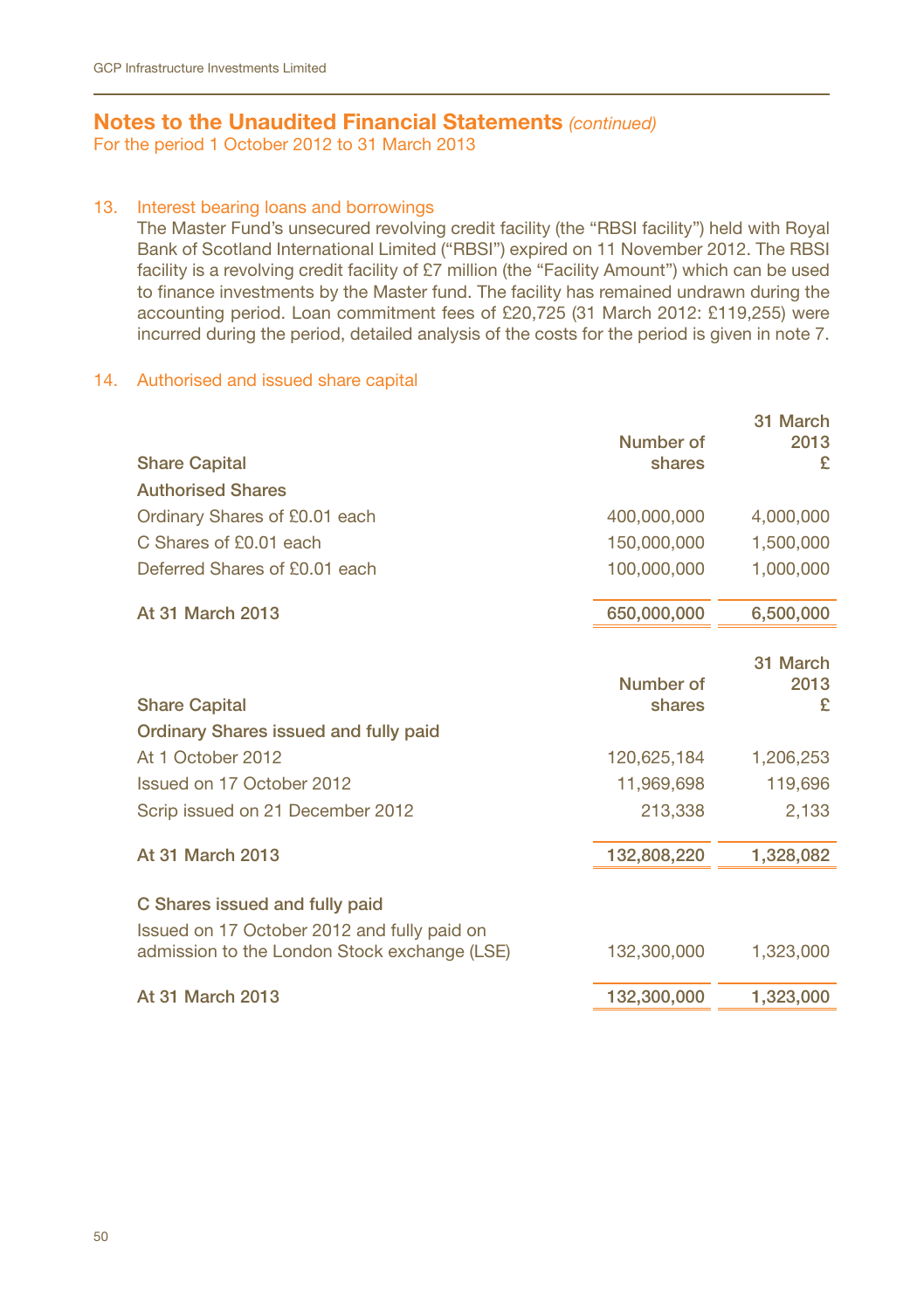#### 14. Authorised and issued share capital *(continued)*

|                                               | 31 March<br>2013 |
|-----------------------------------------------|------------------|
| <b>Share Premium</b>                          | £                |
| <b>Ordinary Shares</b>                        |                  |
| At 1 October 2012                             | 121,637,936      |
| Issued on 17 October 2012                     | 11,988,850       |
| Scrip issued on 21 December 2012              | 232,965          |
|                                               |                  |
| At 31 March 2013                              | 133,859,751      |
| C Shares                                      |                  |
| Issued on 17 October 2012 on admission to the |                  |
| London Stock exchange (LSE)                   | 130,977,000      |
| At 31 March 2013                              | 130,977,000      |
|                                               |                  |

On 17 October 2012, the Company announced the successful admission of 132,300,000 C Shares to trading on the Official List and to trading on the LSE's main market for listed securities following the fundraising of £144.4 million through the placing, the offer for subscription and the arrangements for switching between the Master Fund and the Company. 11,969,698 Ordinary Shares were subsequently blocklisted and added to the Official List of the UK Listing Authority.

On 21 December 2012, the Company announced successful admission of 213,338 new Ordinary Shares to the Official List and to trading on the LSE's main market for listed securities following the offer of scrip dividend alternative in lieu of cash for the interim dividend for the period from 1 April 2012 to 30 September 2012.

As at 31 March 2013, the Company's issued share capital comprised 132,808,220 Ordinary Shares and 132,300,000 C Shares, none of which were held in treasury.

The Company's share capital is represented by Ordinary Shares, in addition to C Shares and Deferred Shares when in issue. Quantative information about the Company's capital is provided in the Consolidated Statements of Changes in Equity.

The Ordinary Shares and C Shares when in issue, carry the rights to assets attributable to their respective share class and do not carry the rights to assets attributable to the Group as a whole.

The Ordinary Shares and C Shares carry the right to dividends out of the profits available for distribution attributable to each share class, if any, as determined by the Directors. Each holder of an Ordinary Share or C Share is entitled to attend meetings of shareholders and, on a poll, to one vote for each share held.

The Deferred Shares do not carry the right to dividends out of the profits available for distribution or assets attributable to the Group and are in existence for C Share conversion purposes only. As at 31 March 2013 there are no Deferred Shares in issue.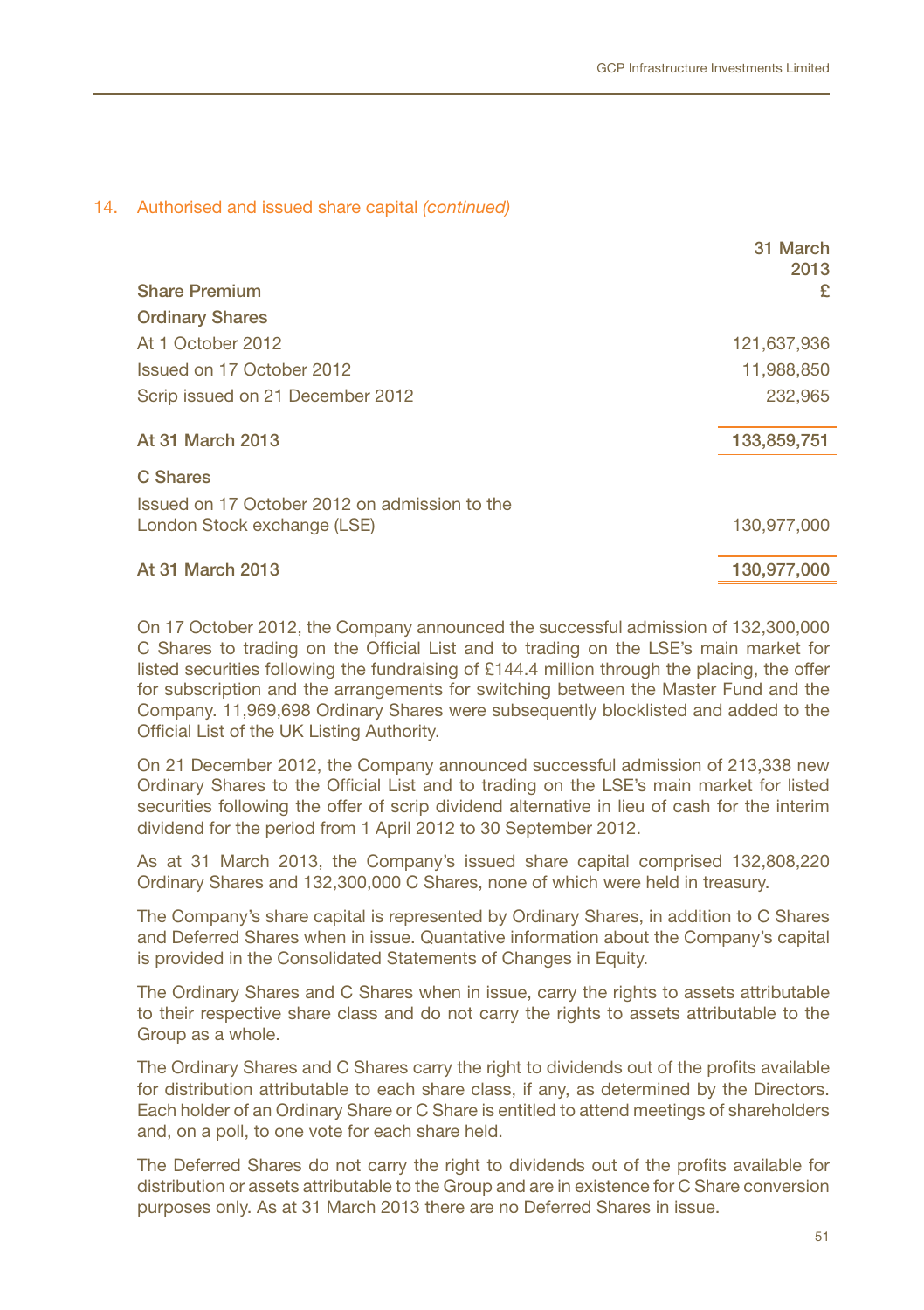For the period 1 October 2012 to 31 March 2013

#### 14. Authorised and issued share capital *(continued)*

#### *Capital Management*

The Company's share capital is represented by the issued Ordinary Shares and C Shares when in issue. The investment objective of the Company is outlined in the Investment Adviser's Report. The Company's investment objectives are in line with the investment objectives of the Master Fund. The Company achieves its investment objectives by investing substantially all of its capital in Ordinary Redeemable Income Shares and C Shares when in issue, of the Master Fund. As at 31 March 2013 Company capital and reserves amounted to £135.50 million (30 September 2012: £121.82 million).

As a result of the ability to issue, repurchase and resell shares, the capital of the Group can vary depending on the demand for redemptions and subscriptions. The Group is not subject to externally imposed capital requirements and has no restrictions on the issue, repurchase or resale of Ordinary Shares, however it does have the ability to impose a temporary dealing policy.

The Group's objectives for managing capital are:

- To invest the capital in investments meeting the description, risk exposure and expected return indicated in its prospectus and C Share prospectus;
- To achieve consistent returns while safeguarding capital;
- To maintain sufficient liquidity to meet expenses and to meet redemption requests as they arise; and
- To maintain sufficient size to make the operation of the Group cost-efficient.

#### 15. Cash and Cash Equivalents

|                                       |            | 31 March 30 September |
|---------------------------------------|------------|-----------------------|
|                                       | 2013       | 2012                  |
| <b>Ordinary Shares</b>                | £          | £                     |
| Cash and cash equivalents             | 353,690    | 189,444               |
| Master Fund cash and cash equivalents | 4,313,622  | 9,402,380             |
| <b>Total</b>                          | 4,667,312  | 9,591,824             |
|                                       |            |                       |
|                                       | 31 March   |                       |
|                                       | 2013       |                       |
| C Shares                              | £          |                       |
| Cash and cash equivalents             | 212,408    |                       |
| Master Fund cash and cash equivalents | 61,625,515 |                       |
|                                       |            |                       |
| <b>Total</b>                          | 61,837,923 |                       |
|                                       |            |                       |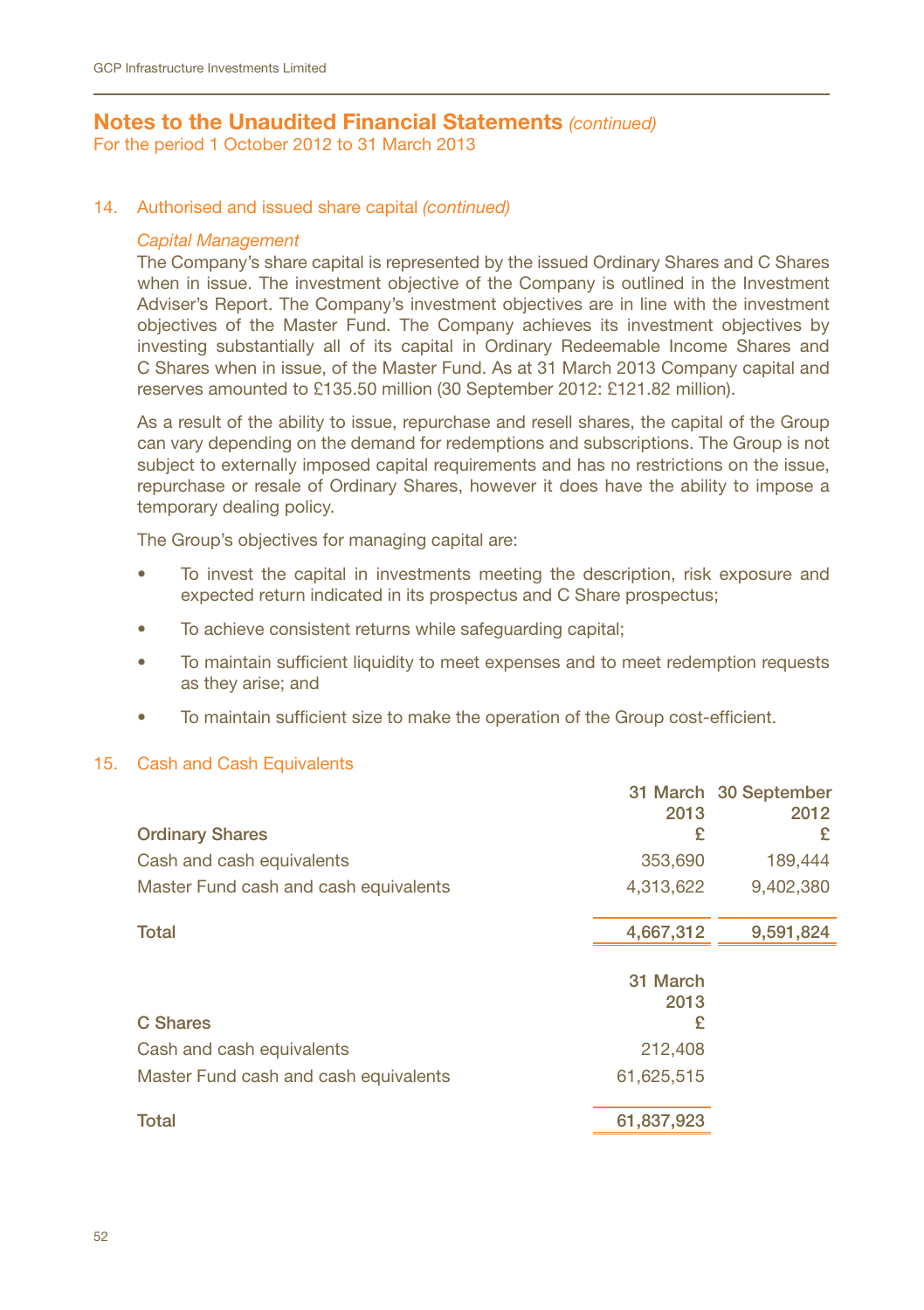#### 16. Amounts held on Security Account

|                                          |           | 31 March 30 September |
|------------------------------------------|-----------|-----------------------|
|                                          | 2013      | 2012                  |
| <b>Ordinary Shares</b>                   |           |                       |
| Amounts held on Security Account payable | 1.970.788 | 2,100,572             |
| Interest payable on Security Account     | 14.365    | 12.573                |
| Total                                    | 1,985,153 | 2,113,145             |

'Amounts held on Security Account' relates to a cash deposit of £1,985,153 (30 September 2012: £2,113,145) belonging to GPFI Holdings Limited. The cash is held in a segregated Master Fund account (the "Security Account"). The Master Fund is holding the cash as collateral to protect the Master Fund against underperformance of the GPFI Loans.

In the event that the GPFI Loans perform as expected the funds within the Security Account will be released over time, but will remain above £1,000,000 for as long as the Company owns the GPFI loans.

The amount is held as an asset and a liability on the face of the Consolidated Statements of Financial Position.

#### 17. Group Contingent Liabilities

At 31 March 2013 there were no contingent liabilities (30 September 2012: nil).

#### 18. Distributions to non controlling interest

The distributions paid during the period to the non controlling interest of the Group comprise of the following:

| <b>Ordinary Shares</b>                                                                                 | 2013      | 31 March 30 September<br>2012<br>£ |
|--------------------------------------------------------------------------------------------------------|-----------|------------------------------------|
| Distributions in respect of non controlling interest<br><b>Ordinary Redeemable Income Shares</b>       | 628,498   |                                    |
| Distributions in respect of non controlling interest<br><b>Ordinary Redeemable Accumulation Shares</b> | 612.848   |                                    |
| Total                                                                                                  | 1,241,346 |                                    |

## 19. Financial Risk, Management Objectives and Policies

 $53$ The Company has an investment policy and strategy as summarised in its Prospectus dated 2 July 2010 and C Share prospectus dated 18 September 2012 that sets out its overall investment strategy and its general risk management philosophy and has established processes to monitor and control these in a timely and accurate manner. These guidelines are the subject of regular operational reviews undertaken by the Investment Adviser to ensure that the Company's policies are adhered to as it is the Investment Adviser's duty to identify and assist in the control of risk. The Investment Adviser reports regularly to the Directors who have ultimate responsibility for the overall risk management approach.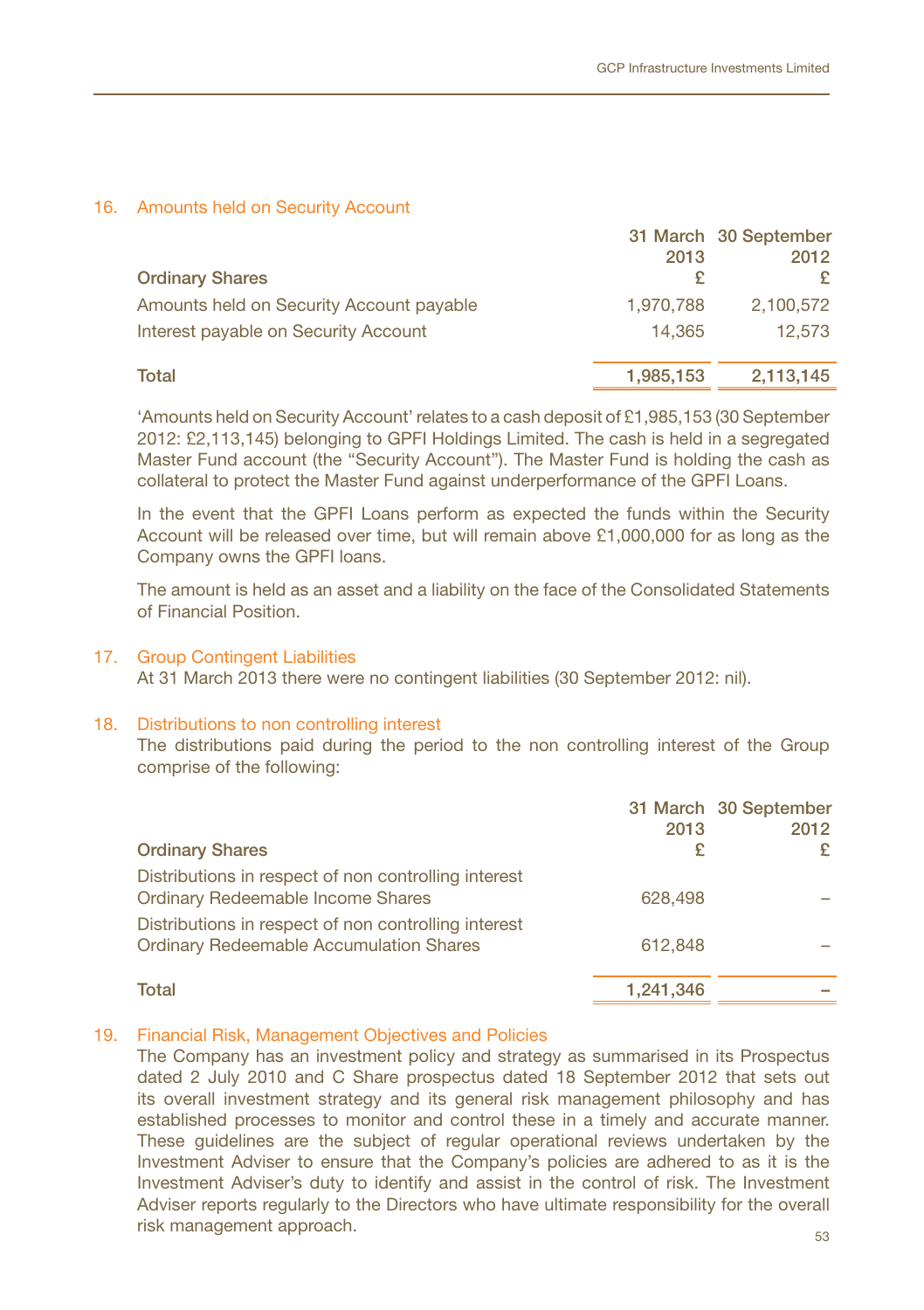For the period 1 October 2012 to 31 March 2013

### 19. Financial Risk, Management Objectives and Policies *(continued)*

The Investment Adviser and the Directors ensure that all investment activity is performed in accordance with investment guidelines. The Group's investment activities expose it to various types of risk that are associated with the financial instruments and markets in which it invests. Risk is inherent in the Group's activities however, it is managed through a process of ongoing identification, measurement and monitoring. The financial risks to which the Group is exposed include market risk, credit risk and liquidity risk.

## *Policy regarding risk identification and control*

Bi-annual risk reports are produced by the Investment Adviser, Administrator and Board and are considered at Board level on a bi-annual basis.

#### *Fair Value*

The Group's existing financial assets are designated as financial assets at fair value through profit or loss. These financial instruments are held at fair value.

The table below summarises the movement on the Investments during the period:

|                                                |             | 31 March 30 September |
|------------------------------------------------|-------------|-----------------------|
| <b>Ordinary Shares</b>                         | 2013<br>£   | 2012<br>£             |
| Book cost at 1 October 2012                    | 151,952,662 | 65,194,856            |
| Acquisitions                                   | 5,479,000   | 86,757,806            |
| Capital repayments                             | (187, 631)  |                       |
| Book cost at 31 March 2013                     | 157,244,031 | 151,952,662           |
|                                                |             |                       |
| Unrealised gains                               | 7,382,309   | 5,117,766             |
| Valuation at 31 March 2013                     | 164,626,340 | 157,070,428           |
| Net movement in financial assets at fair value |             |                       |
| through profit or loss                         | 1,935,023   | 3,138,619             |
|                                                | 31 March    |                       |
|                                                | 2013        |                       |
| C Shares                                       | £           |                       |
| Acquisitions                                   | 68,337,550  |                       |
| Book cost at 31 March 2013                     | 68,337,550  |                       |
| Unrealised gains                               | 546,099     |                       |
| Valuation at 31 March 2013                     | 68,883,649  |                       |
| Net movement in financial assets at fair value |             |                       |
| through profit or loss                         | 546,099     |                       |

The Group's existing financial liabilities at fair value through profit or loss are carried at fair value, being net asset value of the non controlling interest portion of the Master Fund at 31 March 2013 less set up costs amortised at Master Fund level as a result of the requirement to expense the cost in full for IFRS purposes.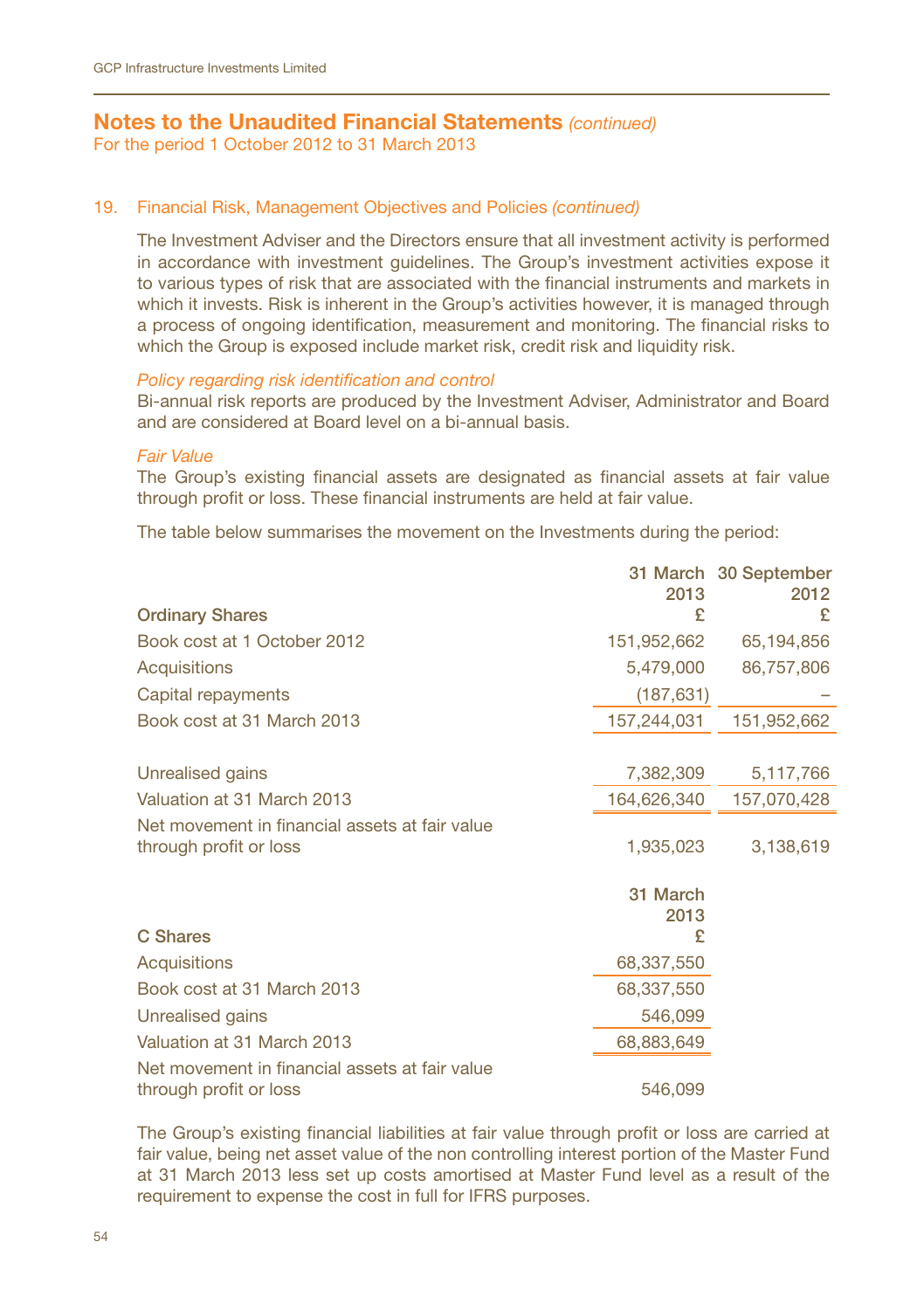#### 19. Financial Risk, Management Objectives and Policies *(continued)*

#### *Fair Value (continued)*

The Valuation Agent carries out monthly fair valuations of the financial assets of the Master Fund. These valuations are reviewed by both the Investment Adviser and the Directors of the Master Fund. The valuation methodology is outlined in the Prospectus dated 2 July 2010 and C Share prospectus dated 18 September 2012 and in the section below entitled 'Fair Valuation Methodology of Financial assets at fair value through profit or loss'. Investments measured and reported at fair value are classified and disclosed in one of the following fair value hierarchy levels depending on whether their fair value is based on:

- Quoted prices in active markets for identical assets or liabilities (level 1);
- Inputs other than quoted prices included in level one that are observable for the asset or liability, either directly (as prices) or indirectly (derived from prices) (level 2); and
- Inputs for the asset or liability that are not based on observable market data (unobservable inputs) (level 3).

An investment is always categorised as level 1, 2 or 3 in its entirety. In certain cases the fair value measurement for an investment may use a number of different inputs that fall into different levels of the fair value hierarchy. In such cases, an investment level within the fair value hierarchy is based on the lowest level of input that is significant to the fair value measurement. The assessment of the significance of a particular input to the fair value measurement requires judgement and is specific to the investment.

The table below summarises all securities held by the Group based on the fair valuation technique adopted.

|                                                               | As at 31 March 2013 |                    |                    |             |  |
|---------------------------------------------------------------|---------------------|--------------------|--------------------|-------------|--|
| <b>Ordinary Shares</b>                                        | Level 1             | Level <sub>2</sub> | Level <sub>3</sub> | Total       |  |
| Financial assets at fair value<br>through profit or loss      | £                   | £                  | £                  | £           |  |
| Loan notes                                                    |                     | 164,626,340        |                    | 164,626,340 |  |
|                                                               |                     | 164,626,340        |                    | 164,626,340 |  |
|                                                               | Level 1             | Level <sub>2</sub> | Level <sub>3</sub> | Total       |  |
| Financial liabilities at fair value<br>through profit or loss | £                   | £                  | £                  | £           |  |
| Non controlling interest                                      |                     | 32,998,961         |                    | 32,998,961  |  |
|                                                               |                     | 32,998,961         |                    | 32,998,961  |  |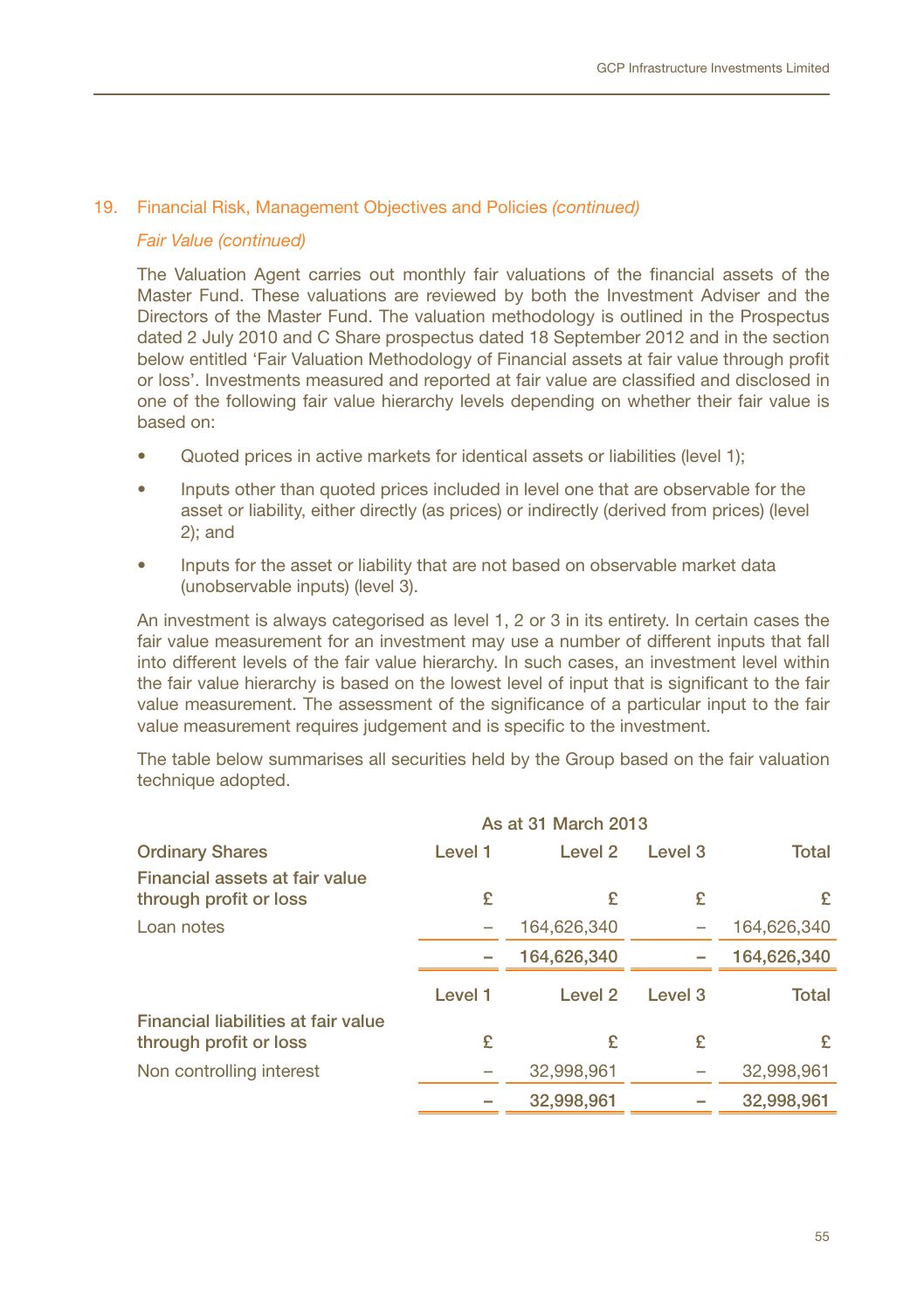For the period 1 October 2012 to 31 March 2013

### 19. Financial Risk, Management Objectives and Policies *(continued)*

#### *Fair Value (continued)*

| C Shares<br>Financial assets at fair value               | Level 1 | Level <sub>2</sub>      | Level 3 | Total       |
|----------------------------------------------------------|---------|-------------------------|---------|-------------|
| through profit or loss                                   | £       | £                       | £       | £           |
| Loan notes                                               |         | 68,883,649              |         | 68,883,649  |
|                                                          |         | 68,883,649              |         | 68,883,649  |
|                                                          |         | As at 30 September 2012 |         |             |
| <b>Ordinary Shares</b>                                   | Level 1 | Level <sub>2</sub>      | Level 3 | Total       |
| Financial assets at fair value                           |         |                         |         |             |
| through profit or loss                                   | £       | £                       | £       | £           |
| Loan notes                                               | -       | 157,070,428             |         | 157,070,428 |
|                                                          |         | 157,070,428             |         | 157,070,428 |
|                                                          | Level 1 | Level <sub>2</sub>      | Level 3 | Total       |
| Financial assets at fair value<br>through profit or loss | £       | £                       | £       | £           |
| Non controlling interest                                 |         | 44,202,998              |         | 44,202,998  |
|                                                          |         | 44.202.998              |         | 44.202.998  |

During the period there were no transfers of investments between levels therefore no further disclosure is considered necessary by the Board of Directors. No level 3 reconciliation has been disclosed as there have been no assets classified or transferred requiring reconciliation to the level 3 hierarchy.

The Valuation Agent has been appointed by the Master Fund Directors to carry out the fair market valuation of the Group's investments (classified as Financial assets at fair value through profit or loss) on a monthly basis. These valuations are reviewed by both the Investment Adviser and the Master Fund Directors.

There are minimal adjustments for assets specific factors in the valuation methodology. Should these adjustments become significant the relevant assets would be classified as level 3.

#### *Fair Valuation Methodology of Financial assets at fair value through profit or loss*

The valuation principles used are based on a discounted cash flow methodology. A fair value for each asset acquired by the Group is calculated by applying relevant market discount rate to the contractual cash flow expected to arise from each such asset.

The Valuation Agent believes that a discount rate driven solely by single publicly available electronic feeds is not possible or appropriate when valuing the investments of the Group due to the lack of publicly disclosed financial information relating to UK infrastructure transactions and the fact that it is often in the detail of each individual infrastructure project that the value or areas of concern are to be found.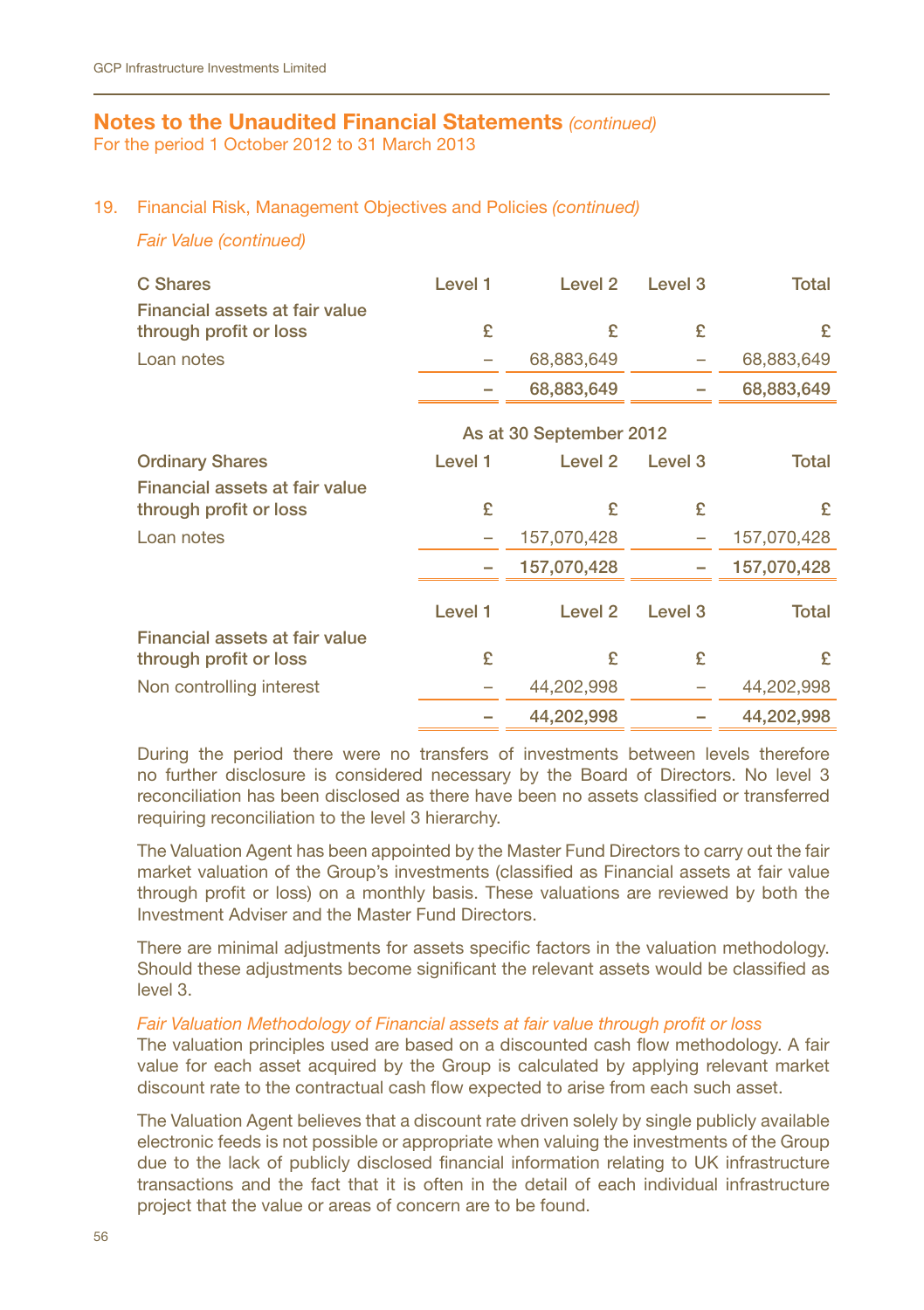#### 19. Financial Risk, Management Objectives and Policies *(continued)*

#### *Fair Valuation Methodology of Financial assets at fair value through profit or loss (continued)*

The Valuation Agent therefore uses discount rates for valuing each investment taking, inter alia, the following into account:

- Sterling interest rates:
- Movements of comparable credit markets;
- Specific credit risk of the underlying asset by considering the performance of the underlying assets, specifically any actual or potential event in relation to the underlying assets that may be expected to have a material impact on the ability of the borrower to meet its obligations to the Group, such as operating performance failures, or the credit impairment of the contract obligor; and
- General infrastructure market activity and investor sentiment which the Valuation Agent assesses by taking into account its knowledge of the infrastructure market gained from discussions with all forms of market participants and from publicly available information on relevant transactions and publicly traded infrastructure funds.

The Valuation Agent considers the movements in comparable credit markets and publicly available information around each project into account, in assessing the expected future cash flows from each investment. Given that the investments of the Master Fund will typically be fixed income debt instruments (with elements of inflation protection) the focus of the Valuation Agent is on assessing the likelihood of any interruptions to the debt service payments given the operational performance of the underlying asset.

Following the formation of the Master Fund, the Master Fund Directors agreed the valuation methodology to be used to value the investments of the Master fund. The Master Fund Directors review the valuation model used by the Valuation Agent to ensure it performs in line with the agreed valuation methodology, and to ensure the suitability and relevance of comparators and benchmarks. The valuation model is also reviewed having due regard for the requirements of accounting standards.

Monthly valuations carried out by the Valuation Agent are reviewed by the Master Fund Directors and the Investment Adviser, with any movements tracked and justified by the Valuation Agent.

On a quarterly basis the Investment Adviser produces a report that details the performance of each investment, and includes an analysis of the exposures of the Master Fund by infrastructure sector, facilities manager, project counterparty and borrower. A separate review is carried out by the Investment Adviser on an annual basis of all facilities managers active in the infrastructure sector.

In addition to the above, at least annually the Master Fund Directors meet with both the Valuation Agent and the Master Fund's technical adviser, EC Harris, to appraise the valuation methodology, the key risks and due diligence process.

For every new investment entered into by the Master Fund, the Master Fund Directors receive third party due diligence reports from the Valuation Agent and legal and financial advisers as a key part of the deal approval process.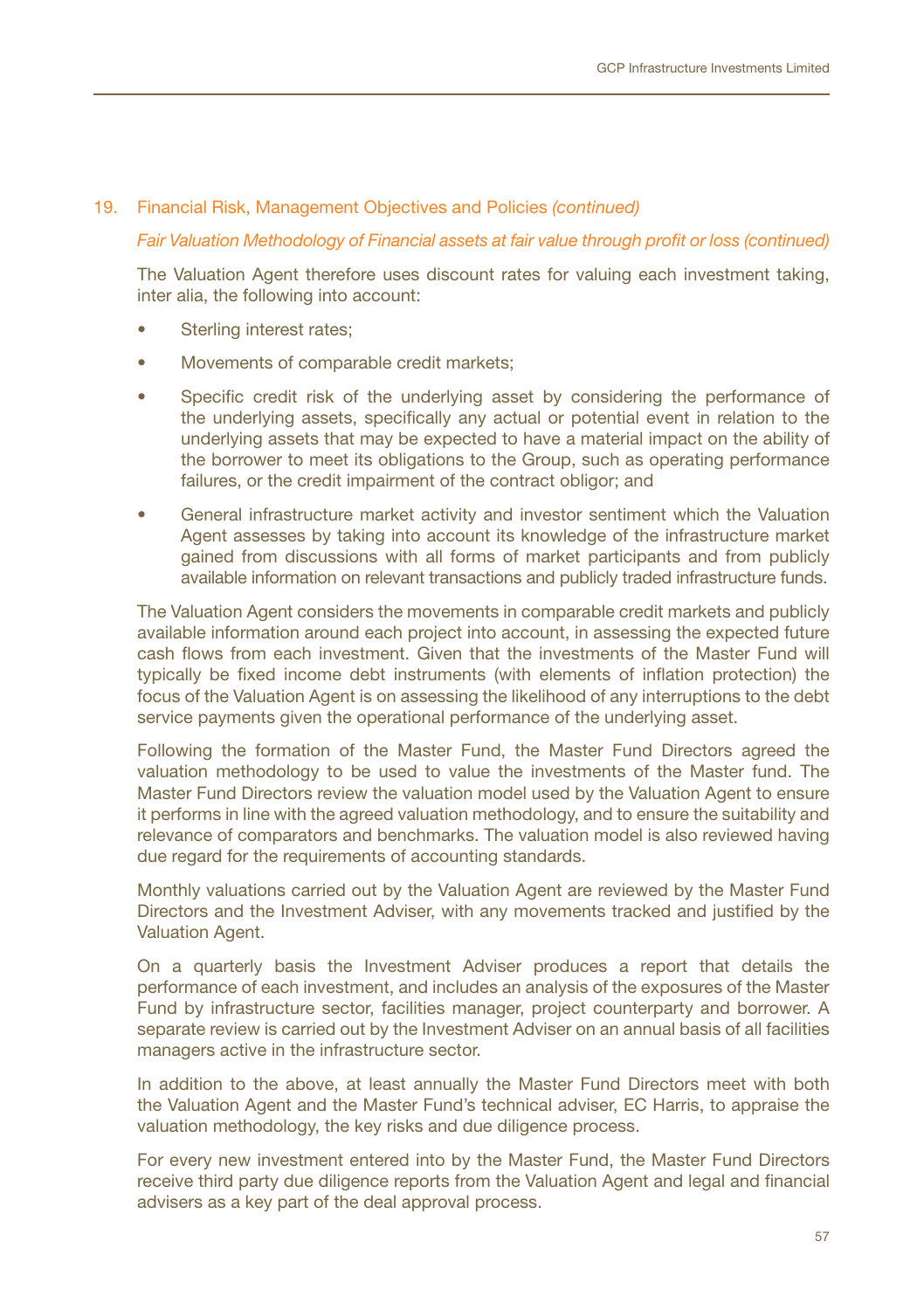For the period 1 October 2012 to 31 March 2013

#### 19. Financial Risk, Management Objectives and Policies *(continued)*

#### *Fair Valuation Methodology of Financial assets at fair value through profit or loss (continued)*

The table below shows how changes in discount rate affect the changes in the valuation of financial assets at fair value:

#### Ordinary Shares 31 March 2013

| Change in<br>discount rate                                     | 0.50%         | 0.25%                     | 0%          | $(0.25\%)$ | $(0.50\%)$              |
|----------------------------------------------------------------|---------------|---------------------------|-------------|------------|-------------------------|
| Valuation of<br>financial assets<br>at fair value              |               | 158,503,513   161,513,894 | 164.626.340 |            | 167,845,322 171,175,540 |
| Change in<br>valuation of<br>financial assets<br>at fair value | (6, 122, 827) | (3, 112, 446)             |             | 3,218,982  | 6,549,200               |

# C Shares

31 March 2013

| Change in<br>discount rate                                     | 0.50%       | 0.25%      | 0%         | $(0.25\%)$ | $(0.50\%)$ |
|----------------------------------------------------------------|-------------|------------|------------|------------|------------|
| Valuation of<br>financial assets<br>at fair value              | 67,652,623  | 68,259,136 | 68,883,649 | 69.526.845 | 70,189,440 |
| Change in<br>valuation of<br>financial assets<br>at fair value | (1,231,026) | (624, 513) |            | 643.196    | 1,305,791  |

#### Ordinary Shares 30 September 2012

Change in discount rate 0.50% 0.25% 0% (0.25%) (0.50%) Valuation of financial assets at fair value 151,338,372 154,156,589 157,070,428 160,084,093 163,202,005 Change in valuation of financial assets at fair value (5,732,056) (2,913,839) – 3,013,665 6,131,577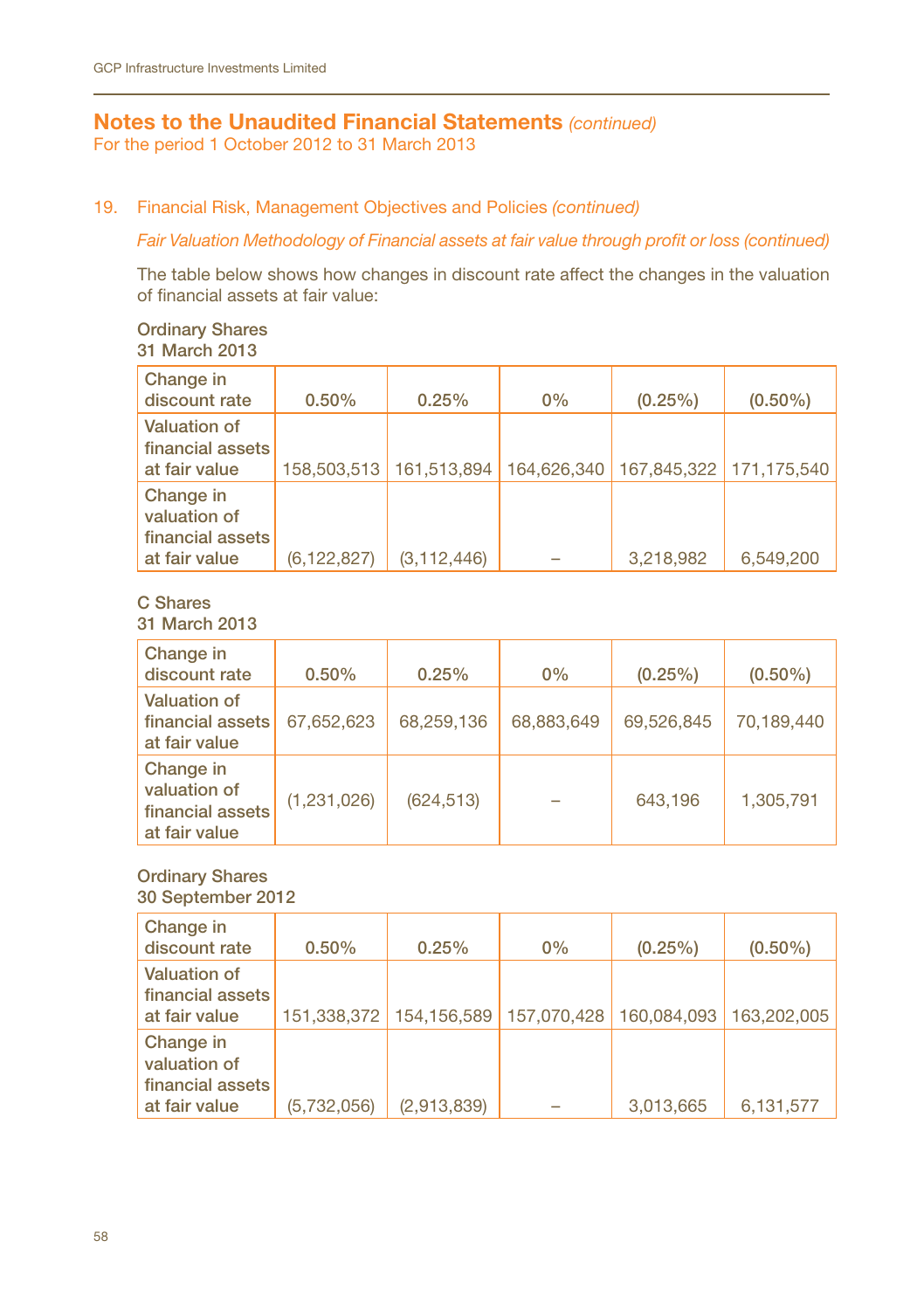#### 19. Financial Risk, Management Objectives and Policies *(continued)*

#### *Fair Valuation Methodology of Financial assets at fair value through profit or loss (continued)*

The Group recognises the non controlling interest as financial liabilities at fair value through profit or loss. The values are recognised as the net asset value prices of the Ordinary Redeemable Income and Ordinary Redeemable Accumulation Share Classes.

For all other financial assets and liabilities, the carrying amounts are approximate to their respective fair value.

#### *Currency Risk*

The Group would engage in currency hedging only with a view to protecting the level of Sterling dividends and other distributions to be paid by the Group in relation to the Ordinary Shares and C Shares. It is not currently the intention of the Group to invest in non Sterling denominated assets, or raise non Sterling denominated liabilities, and such currency hedging is therefore not currently envisaged.

#### *Interest Rate Risk*

Interest rate risk arises from the effects of fluctuations in the prevailing level of market interest rates on the fair value of financial assets and liabilities, future cash flows and borrowings.

Interest rate risk has the following effect:

#### *Fair value of financial assets and liabilities*

Interest rates are one of the factors which the Valuation Agent takes into account when valuing the financial assets. Sensitivity analysis on the discount rate used in the valuations, which will be impacted by the interest rate, is included on the previous page.

#### *Future cash flows*

The Group primarily invests in subordinated loans of infrastructure project companies. The Group's current financial assets have fixed interest rate coupons, albeit with some inflation protection, and as such movements in interest rates will not directly affect the future cash flows payable to the Group.

Interest rate hedging may be carried out to seek to provide protection against falling interest rates in relation to assets that do not have a minimum fixed rate of return acceptable to the Group in line with its investment policy and strategy.

The Group is indirectly exposed to the gearing of the infrastructure project companies. The Investment Adviser ensures as part of its due diligence that the project company senior debt has been hedged where appropriate.

#### *Borrowings*

The Master Fund's borrowings shall not in any event exceed 20 per cent of the Master Fund's net asset value as at the time any such borrowings are drawn down.

Any potential financial impact of movements in interest rates on the cost of borrowings on the Group is mitigated by the short term nature of such borrowings.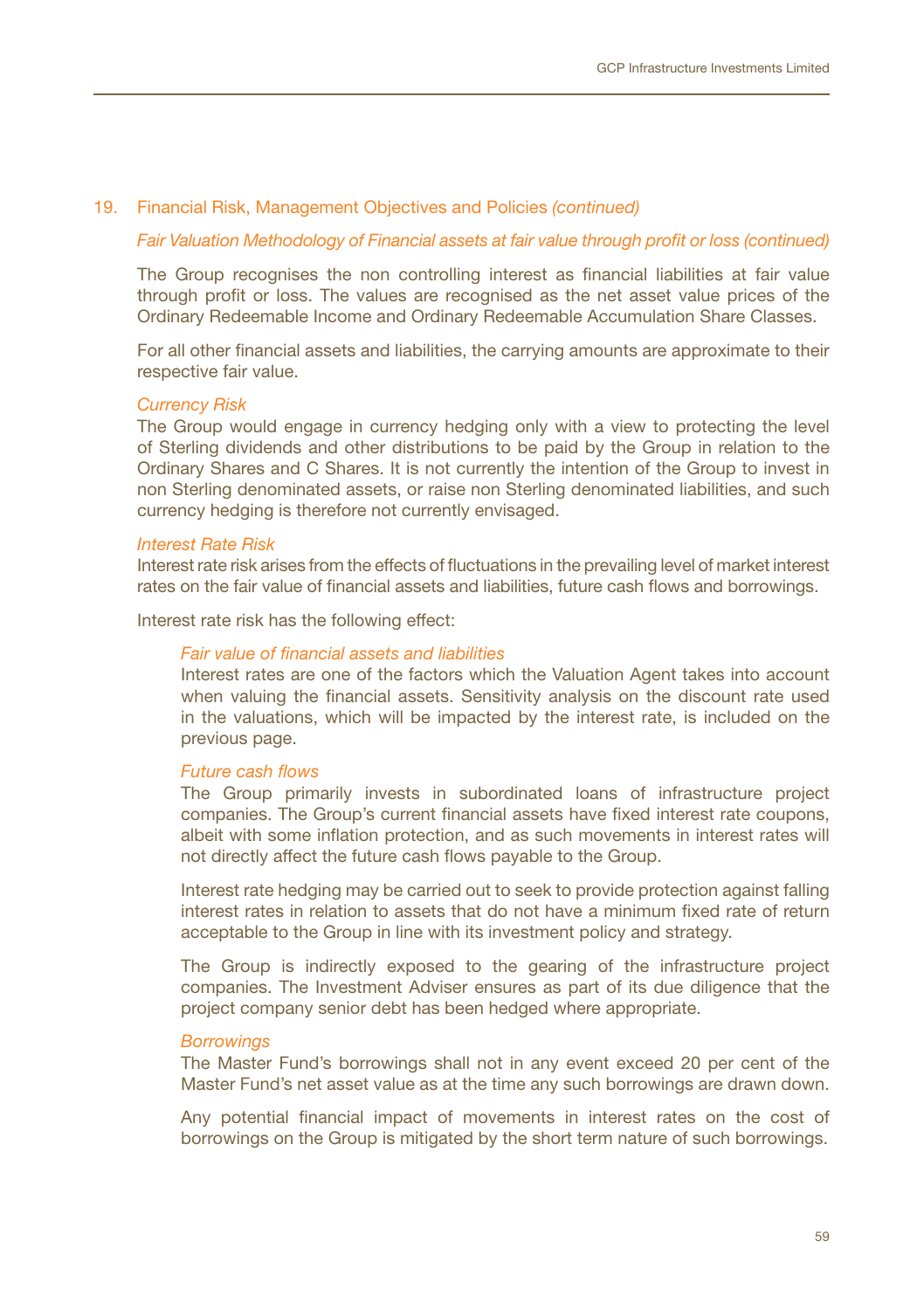For the period 1 October 2012 to 31 March 2013

#### 19. Financial Risk, Management Objectives and Policies *(continued)*

### *Credit Risk*

Credit risk is the risk that the counterparty to a financial instrument will fail to discharge an obligation or commitment that it has entered into with the Group. Credit risk is generally higher when a non-exchange traded financial instrument is involved because the counterparty is not an exchange-clearing house.

The role and position within an infrastructure project structure of the Group's direct counterparty will vary from deal to deal. However, in most cases it is the credit position of the project company and its group companies that is of ultimate importance.

The Investment Adviser uses detailed cash flow forecasts to assess the credit-worthiness of project companies and their ability to pay all costs as they fall due. After an investment is made, the forecasts are regularly updated with information provided by the project companies in order to monitor ongoing financial performance.

The project companies will receive a significant portion of revenue from government departments, and public sector or local authority clients.

The project companies are also reliant on their subcontractors, particularly facilities managers, continuing to perform their service delivery obligations such that revenues are not disrupted. The credit standing of each significant subcontractor is monitored on an ongoing basis, and period end exposures are reported to the Directors of the Master Fund quarterly.

All the current financial assets of the Master Fund are unrated debt instruments issued by GCP Healthcare 1 Limited (formerly Infrastructure Intermediaries No. 1 Limited), GCP Rooftop Solar 1 Limited (formerly Infrastructure Intermediaries No. 2 Limited), GCP Rooftop Solar 2 Limited (formerly Infrastructure Intermediaries No. 3 Limited), GCP Commercial Solar 1 Limited (formerly Infrastructure Intermediaries No. 4 Limited), GCP Rooftop Solar 3 Limited (formerly Infrastructure Intermediaries No. 5 Limited), GCP Rooftop Solar 4 Limited (formerly Infrastructure Intermediaries No. 6 Limited), GCP Onshore Wind 1 Limited\*, GCP Biomass 1 Limited, GCP RHI Boiler 1 Limited\*, GCP RHI Boiler 2 Limited\*, Cardale Infrastructure Investments Limited, Education PFI Investments Limited, White Rock Insurance (SAC) Ltd, T-26 GEM Infrastructure Limited, Grosvenor PFI Holdings Limited, Leisure Infrastructure Investors Limited, Civic PFI Investments Limited, Civic PFI Investments II Limited\* and Kirklees PFI Limited who manage the affairs of the portfolios.

\* denotes investments entered into after the period end date.

Sensitivity analysis has not been provided for currency risk or credit risk as the Investment Adviser and Directors believe that these risks are negligible.

| <b>Total Exposure by Sector</b>          |                   | $\%$ |
|------------------------------------------|-------------------|------|
| Feed-in tariff                           | 82,044,562        | 35.1 |
| <b>Education PFI</b>                     | 43,453,510        | 18.6 |
| <b>Healthcare PFI</b>                    | 38,015,027        | 16.3 |
| <b>Renewable Obligation Certificates</b> | 29,988,031        | 12.8 |
| Leisure PFI                              | 13,509,806        | 5.8  |
| <b>Accommodation PFI</b>                 | 13,368,343        | 5.7  |
| Various UK PFI                           | 13,130,710        | 5.7  |
| Total                                    | 233,509,989 100.0 |      |
|                                          |                   |      |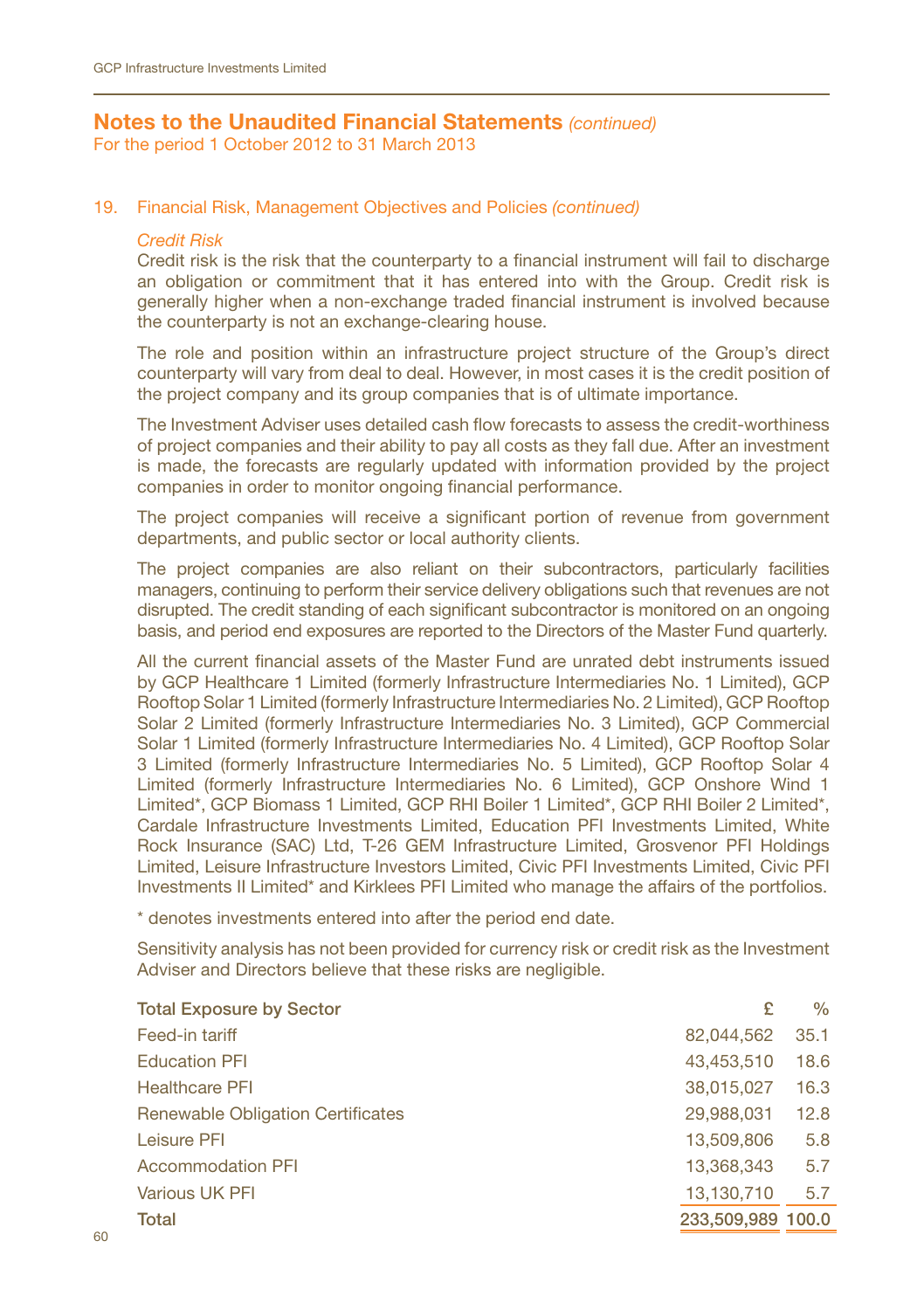# 19. Financial Risk, Management Objectives and Policies *(continued)*

# *Credit Risk (continued)*

| Top Ten Exposures by Project Counterparty                         | £                 | $\%$          |
|-------------------------------------------------------------------|-------------------|---------------|
| Department of Energy and Climate Change (E.ON Energy Limited)     | 67,338,596        | 28.8          |
| Department of Energy and Climate Change (Power NI)                | 29,988,031        | 12.8          |
| Department of Energy and Climate Change (Smartest Energy Limited) | 14,705,966        | 6.3           |
| Slough Borough Council                                            | 10,859,890        | 4.7           |
| <b>Leeds City Council</b>                                         | 9,467,154         | 4.1           |
| The Highland Council                                              | 8,424,726         | 3.6           |
| South London Healthcare NHS Trust                                 | 8,409,632         | 3.6           |
| NHS Greater Glasgow and Clyde                                     | 8,066,194         | 3.5           |
| <b>Hertfordshire County Council</b>                               | 4,917,651         | 2.1           |
| Amber Valley Borough Council                                      | 4,540,438         | 1.9           |
| 40 other Project Counterparties with individual exposure <£4.5m   | 66,791,711        | 28.6          |
| Total                                                             | 233,509,989 100.0 |               |
|                                                                   |                   |               |
| Top Ten Exposures by Investment Type                              | £                 | $\frac{0}{0}$ |
| Senior Loans                                                      | 112,032,593       | 48.0          |
| <b>Subordinated Loans</b>                                         | 93,487,888        | 40.0          |
| <b>Senior Loan Guarantees</b>                                     | 27,989,508        | 12.0          |
| Total                                                             | 233,509,989 100.0 |               |
|                                                                   |                   |               |
| Top Ten Exposures by Facilities Manager                           | £                 | $\frac{0}{0}$ |
| A Shade Greener Limited                                           | 67,338,596        | 28.8          |
| Agrikomp UK Limited                                               | 29,988,031        | 12.8          |
| <b>Grosvenor Facilities Management</b>                            | 14,823,824        | 6.3           |
| <b>Smarter Energy Solutions Limited</b>                           | 14,705,966        | 6.3           |
| <b>Pinnacle FM Limited</b>                                        | 13,312,255        | 5.7           |
| Mitie PFI Limited                                                 | 9,789,627         | 4.2           |
| <b>GE Medical Systems Limited</b>                                 | 8,409,632         | 3.6           |
| Parsons Brinckerhoff Limited                                      | 8,066,194         | 3.5           |
| <b>EMCOR Facilities Services Limited</b>                          | 6,149,707         | 2.6           |
| <b>Lovell Respond Limited</b>                                     | 5,688,247         | 2.4           |
| 28 other Facilities Managers with individual exposure < £5.0m     | 55,237,910        | 23.8          |
| Total                                                             | 233,509,989 100.0 |               |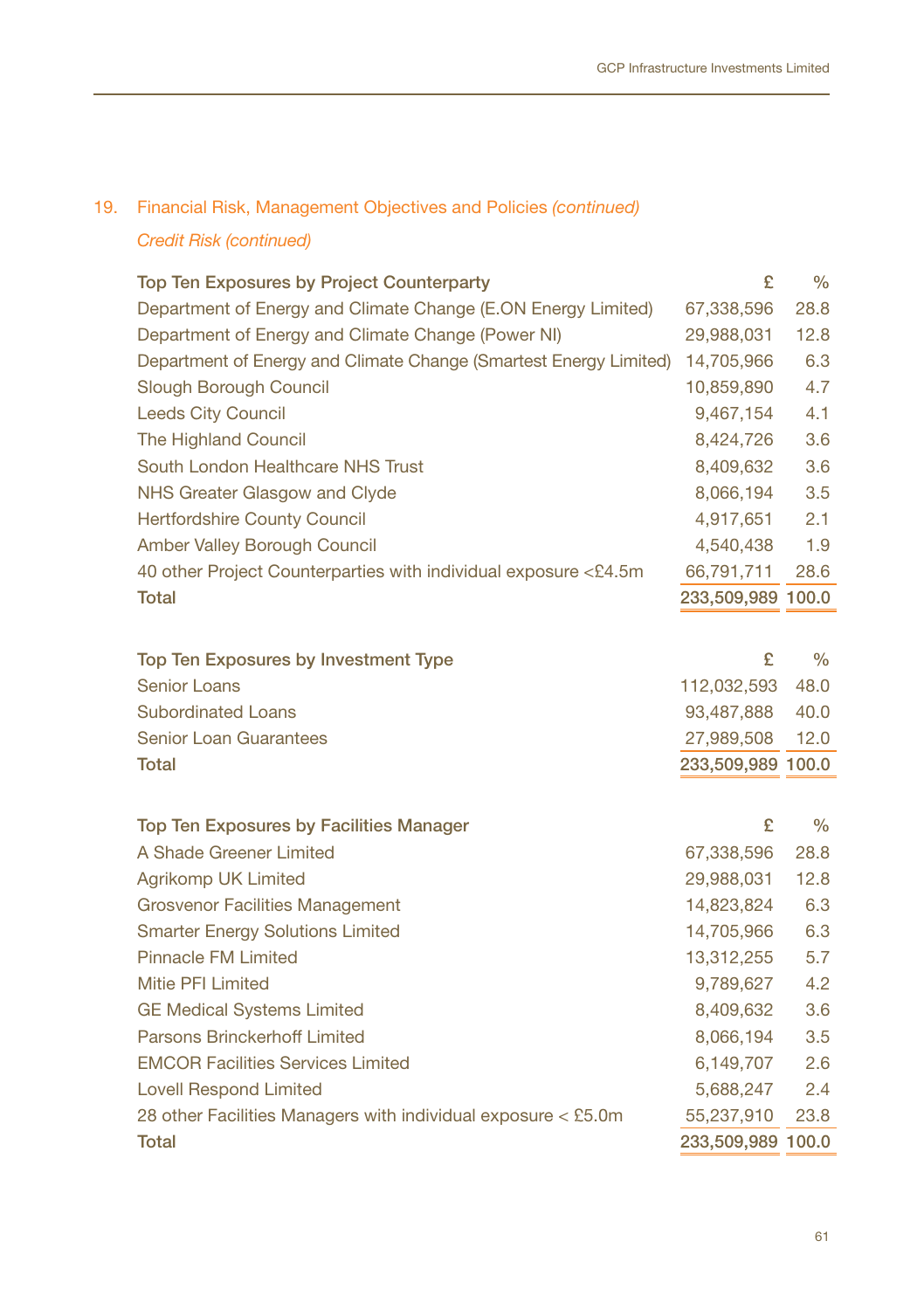For the period 1 October 2012 to 31 March 2013

#### 19. Financial Risk, Management Objectives and Policies *(continued)*

#### *Credit Risk (continued)*

| <b>Total Exposure by Expected Term</b>            | £                 | $\%$ |
|---------------------------------------------------|-------------------|------|
| $<$ 10 yrs                                        | 14,276,525        | 6.1  |
| $10 - 20$ yrs                                     | 100.134.798       | 42.9 |
| $20 - 25$ yrs                                     | 73.101.186        | 31.3 |
| $25 - 30$ yrs                                     | 45,997,480        | 19.7 |
| Total                                             | 233,509,989 100.0 |      |
|                                                   |                   |      |
| Total Exposure by Annual Equivalent Running Yield | £                 | $\%$ |
| $9.0\% - 9.5\%$                                   | 115, 177, 529     | 49.3 |
| $9.5\% - 10.0\%$                                  | 77.654.284        | 33.3 |
| $>10.0\%$                                         | 40.678.176 17.4   |      |
| Total                                             | 233.509.989 100.0 |      |

## *Liquidity Risk*

Liquidity risk is defined as the risk that the Group will encounter difficulty in meeting obligations associated with financial liabilities that are settled by delivering cash or another financial asset. Exposure to liquidity risk arises because of the possibility that the Group could be required to pay its liabilities or redeem its shares earlier than expected.

The Group is exposed to cash redemptions of shares of the Master Fund, on a regular basis. Shares of the Master Fund are redeemable at the holder's option based on the Fund's net asset value per share at the time of redemption, calculated in accordance with the Master Fund's constitution.

The Master Fund manages its obligation to repurchase the shares when required to do so and its overall liquidity risk by requiring a four week notice period before redemptions. The Directors of the Master Fund also have the right to declare a suspension of redemption of shares.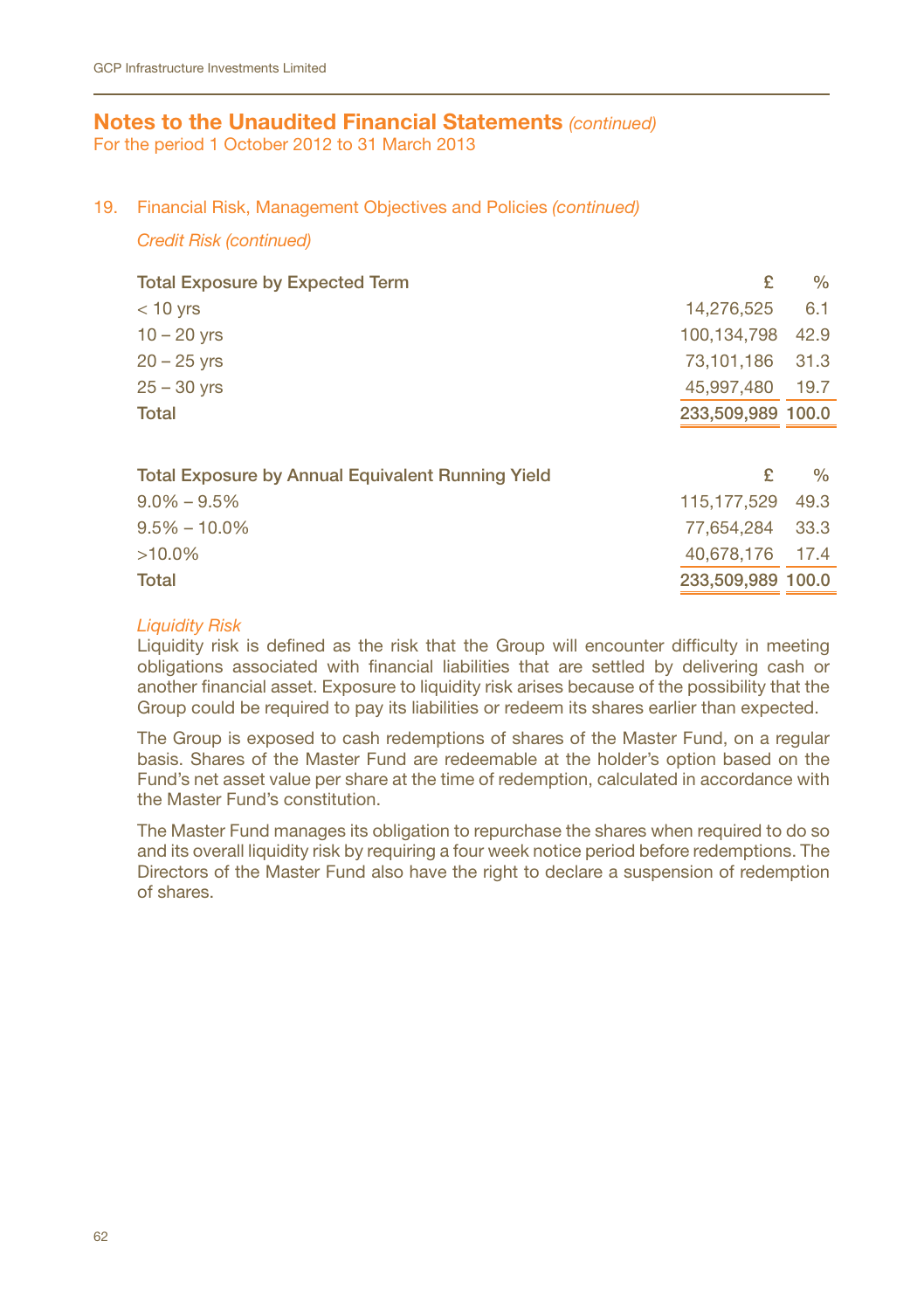## 19. Financial Risk, Management Objectives and Policies *(continued)*

## *Liquidity Risk (continued)*

The following table analyses all of the Group's financial assets and liabilities into relevant maturity groupings based on the remaining period at the Consolidated Statements of Financial Position date to the contractual maturity date. The cash flows are on an undiscounted basis.

#### Ordinary Shares

| 31 March 2013                                                         | Less than<br>1 month | $1 - 3$<br>months | $3 - 12$<br>months | <b>Greater than</b><br>12 months | No stated<br>maturity | <b>Total</b> |
|-----------------------------------------------------------------------|----------------------|-------------------|--------------------|----------------------------------|-----------------------|--------------|
| <b>Financial Assets</b>                                               | £                    | £                 | £                  | £                                | £                     | £            |
| Cash and cash<br>equivalents                                          | 4,667,312            |                   |                    |                                  |                       | 4,667,312    |
| Amounts receivable on<br>subscription of Master<br><b>Fund shares</b> | 223,760              |                   |                    |                                  |                       | 223,760      |
| Other receivables and<br>prepayments                                  |                      |                   | 48,226             |                                  |                       | 48,226       |
| Amounts held on<br><b>Security Account</b>                            |                      |                   |                    | 1,985,153                        |                       | 1,985,153    |
| Financial assets at fair<br>value through profit<br>or loss           | 3,631,233            | 2,579,591         | 9,861,875          | 411,714,699                      |                       | 427,787,398  |
|                                                                       |                      |                   |                    |                                  |                       |              |
| <b>Total financial assets</b>                                         | 8,522,305            | 2,579,591         | 9,910,101          | 413,699,852                      |                       | 434,711,849  |
| <b>Financial Liabilities</b>                                          |                      |                   |                    |                                  |                       |              |
| Amounts payable on<br>redemption of Master<br>Fund shares             | 225,558              |                   |                    |                                  |                       | 225,558      |
| Other payables and<br>accrued expenses                                |                      | 879,135           |                    |                                  |                       | 879,135      |
| Amounts held on<br><b>Security Account</b>                            |                      |                   |                    | 1,985,153                        |                       | 1,985,153    |
| Financial liabilities at<br>fair value through profit<br>or loss      |                      |                   |                    |                                  | 32,998,961            | 32,998,961   |
| <b>Total financial liabilities</b>                                    | 225,558              | 879,135           |                    | 1,985,153                        | 32,998,961            | 36,088,807   |
|                                                                       |                      |                   |                    |                                  |                       |              |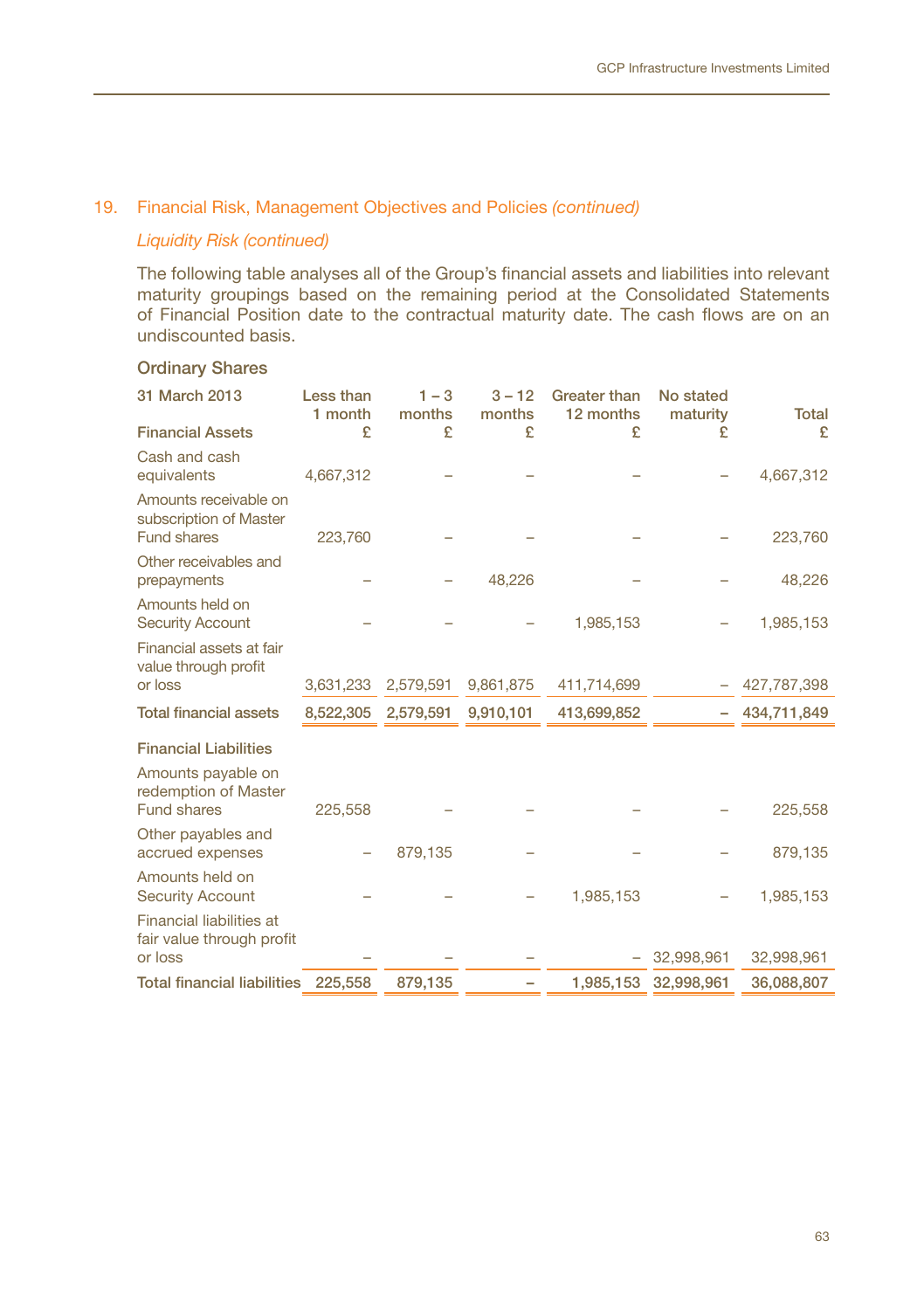For the period 1 October 2012 to 31 March 2013

## 19. Financial Risk, Management Objectives and Policies *(continued)*

*Liquidity Risk (continued)* 

## C Shares

| 31 March 2013<br><b>Financial Assets</b>                    | Less than<br>1 month<br>£ | $1 - 3$<br>months<br>£ | $3 - 12$<br>months<br>£ | Greater than<br>12 months<br>£ | No stated<br>maturity<br>£ | Total<br>£     |
|-------------------------------------------------------------|---------------------------|------------------------|-------------------------|--------------------------------|----------------------------|----------------|
| Cash and cash<br>equivalents                                | 61,837,923                |                        |                         |                                |                            | 61,837,923     |
| Other receivables and<br>prepayments                        |                           |                        | 31.470                  |                                |                            | 31,470         |
| Financial assets at fair<br>value through profit<br>or loss | 368.685                   |                        | 2.553.194               | 113.487.801                    |                            | 116,409,680    |
| <b>Total financial assets</b>                               | 62,206,608                |                        |                         | $-2.584.664$ 113.487.801       |                            | $-178,279,073$ |
| <b>Financial Liabilities</b>                                |                           |                        |                         |                                |                            |                |
| Other payables and<br>accrued expenses                      |                           | 222,306                |                         |                                |                            | 222,306        |
| <b>Total financial liabilities</b>                          |                           | 222.306                |                         |                                |                            | 222.306        |

The following table analyses all of the Group's financial assets and liabilities into relevant maturity groupings based on the remaining period at the Consolidated Statements of Financial Position date to the contractual maturity date. The cash flows are on an undiscounted basis.

| 30 September 2012                                              | Less than<br>1 month | $1 - 3$<br>months | $3 - 12$<br>months  | <b>Greater than</b><br>12 months | No stated<br>maturity | Total       |
|----------------------------------------------------------------|----------------------|-------------------|---------------------|----------------------------------|-----------------------|-------------|
| <b>Financial Assets</b>                                        | £                    | £                 | £                   | £                                | £                     | £           |
| Cash and cash<br>equivalents                                   | 9,591,824            |                   |                     |                                  |                       | 9,591,824   |
| Amounts receivable on<br>subscription of Master<br>Fund shares | 148,814              |                   |                     |                                  |                       | 148,814     |
| Other receivables and                                          |                      |                   |                     |                                  |                       |             |
| prepayments                                                    |                      | -                 | 130.073             |                                  |                       | 130,073     |
| Amounts held on<br><b>Security Account</b>                     |                      |                   |                     | 2,113,145                        |                       | 2,113,145   |
| Financial assets at fair<br>value through profit               |                      |                   |                     |                                  |                       |             |
| or loss                                                        | 4.917.727            |                   | 1.053.109 9.442.050 | 399.490.513                      |                       | 414,903,399 |
| <b>Total financial assets</b>                                  |                      |                   |                     | 401.603.658                      |                       | 426.887.255 |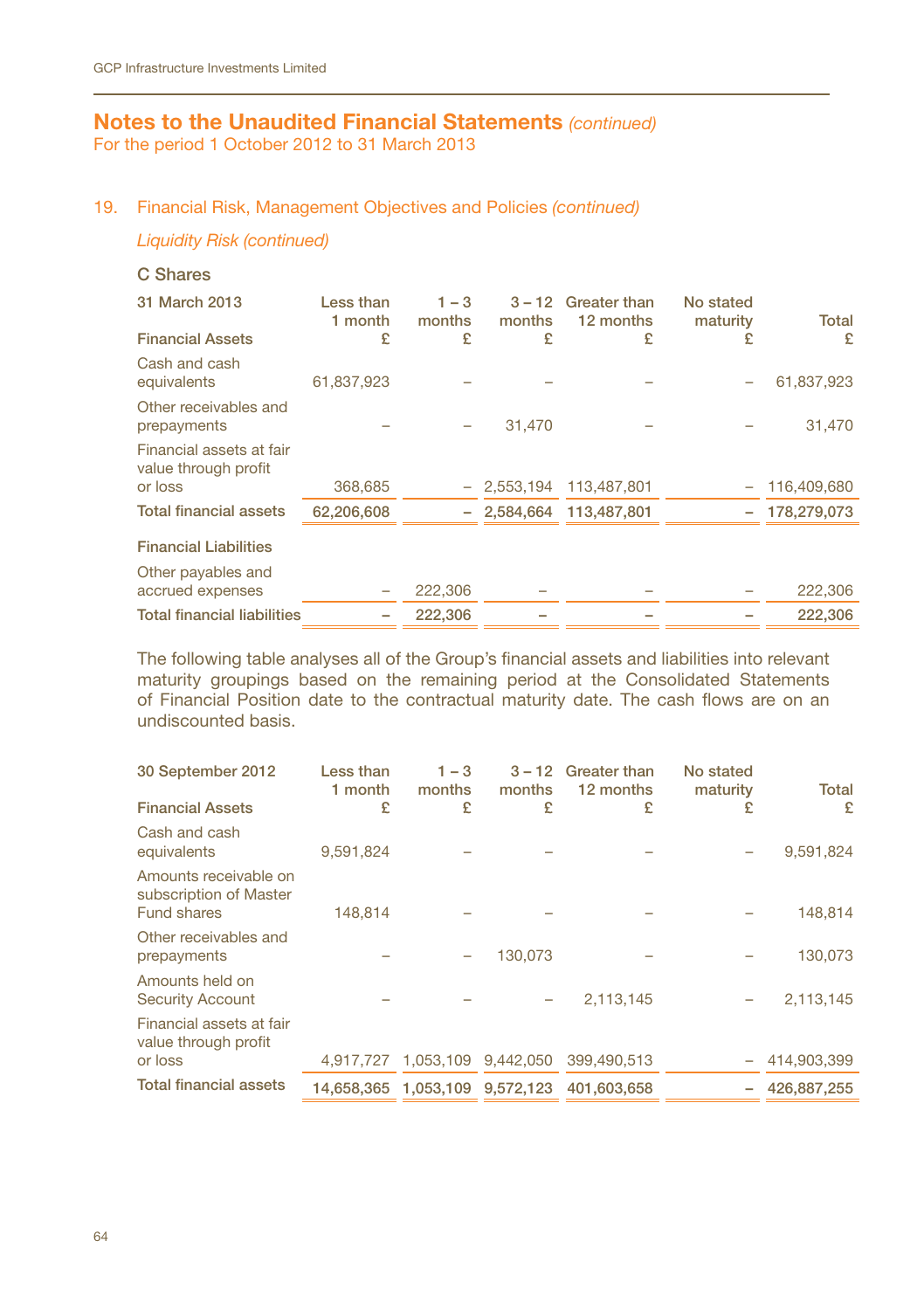#### 19. Financial Risk, Management Objectives and Policies *(continued)*

## *Liquidity Risk (continued)*

| 30 September 2012<br><b>Financial Liabilities</b>                       | Less than<br>1 month<br>£ | $1 - 3$<br>months<br>£ | $3 - 12$<br>months<br>£ | <b>Greater than</b><br>12 months<br>£ | No stated<br>maturity<br>£ | Total<br>£ |
|-------------------------------------------------------------------------|---------------------------|------------------------|-------------------------|---------------------------------------|----------------------------|------------|
| Amounts payable on<br>redemption of Master<br>Fund shares               | 93.431                    |                        |                         |                                       |                            | 93,431     |
| Other payables and<br>accrued expenses                                  |                           | 872,089                |                         |                                       |                            | 872,089    |
| Amounts held on<br><b>Security Account</b>                              |                           |                        |                         | 2.113.145                             |                            | 2,113,145  |
| <b>Financial liabilities</b><br>at fair value through<br>profit or loss |                           |                        |                         |                                       | 44.202.998                 | 44.202.998 |
| <b>Total financial</b><br>liabilities                                   | 93.431                    | 872.089                |                         | 2.113.145                             | 44.202.998                 | 47.281.663 |

#### 20. Related Party Disclosures

As defined by IAS 24 'Related Party Disclosures', parties are considered to be related if one party has the ability to control the other party or exercise significant influence over the other party in making financial or operational decisions.

#### *Subsidiary*

GCP Infrastructure Investments Limited as at 31 March 2013 owns a 90.02% controlling stake in GCP Infrastructure Fund Limited (the 'Master Fund'), together 'the Group'.

#### *Directors*

Directors remuneration totals £99,486 (31 March 2012: £82,212) of which £57,266 is allocated to the Ordinary Share Class Fund and £42,220 to the C Share Class Fund. The balance outstanding at the period end is £49,018 (30 September 2012: £42,993) included within other payables and accrued expenses in note 12, of which £25,876 is allocated to the Ordinary Share Class Fund and £23,142 to the C Share Class Fund.

At the Annual General Meeting of the Company held on 11 February 2013, it was resolved that the maximum aggregate base fees payable to the Directors be increased to £150,000 per annum.

#### *Investment Adviser*

The Company and the Master Fund are party to Investment Adviser Agreements with the Investment Adviser, dated 28 June 2010, 3 June 2009 and subsequently amended and restated on 20 March 2013, pursuant to which the Company and the Master Fund have appointed the Investment Adviser to provide advisory services relating to the respective assets on a day-to-day basis in accordance with their respective investment objectives and policies, subject to the overall supervision and direction of their respective Boards of Directors.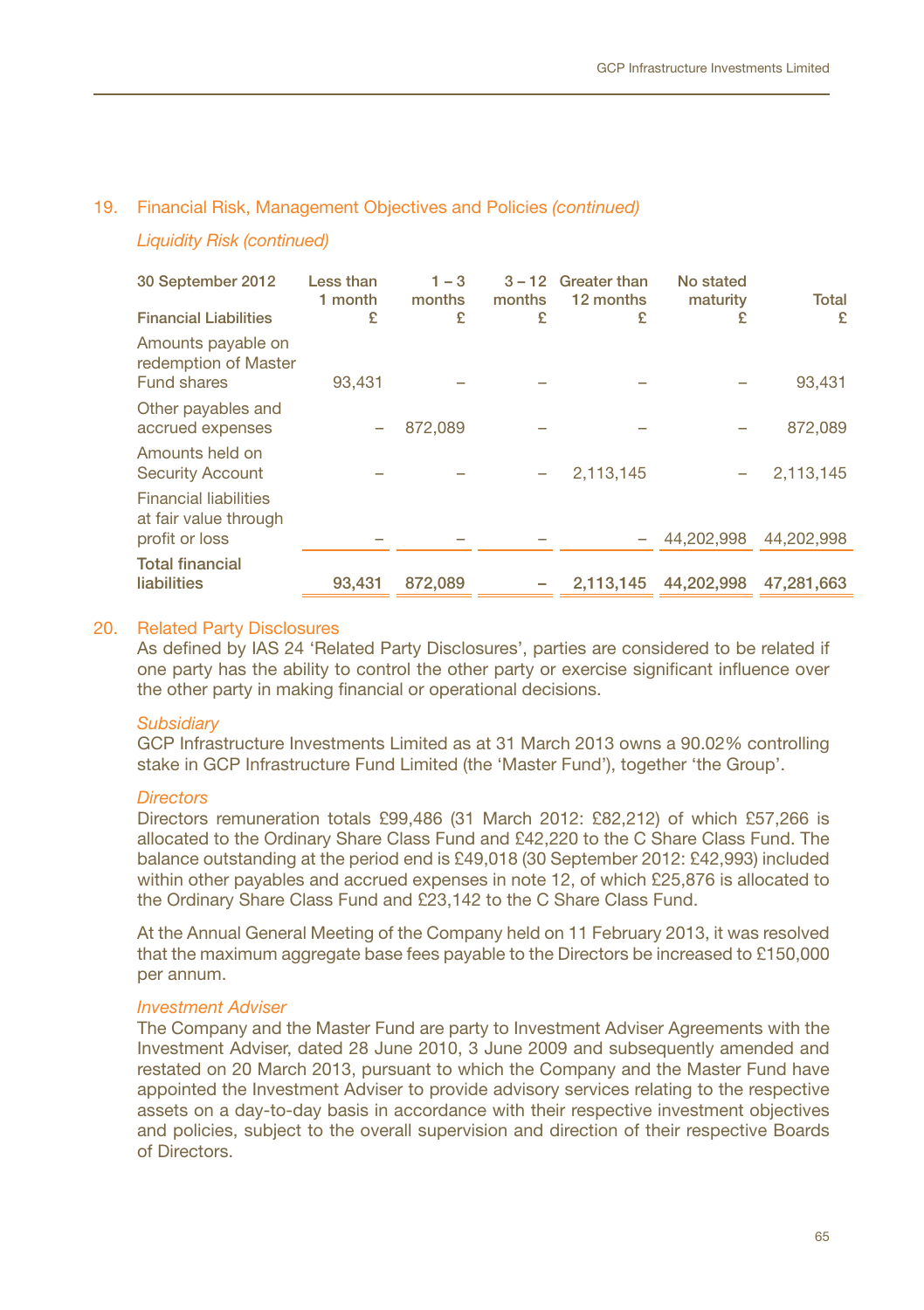For the period 1 October 2012 to 31 March 2013

### 20. Related Party Disclosures *(continued)*

#### *Investment Adviser (continued)*

In February 2013 the Investment Adviser Agreements were reviewed by the Directors and it was agreed that the commitment clause be amended such that whenever the Master Fund is not 85% or greater fully invested a minimum of three key persons from the Investment Adviser dedicate substantially all their working time providing Investment Advisory Services.

It was further agreed that the term of the current Investment Adviser Agreement be extended three years from 21 July 2015 to 28 February 2018 with 12 months written notice thereafter.

For its services to the Company, the Investment Adviser receives an annual fee of £20,000 (31 March 2012: £20,000).

For its services to the Master Fund, the Investment Adviser receives a fee at the rate of 0.90% p.a. (or such lesser amount as may be demanded by the Investment Adviser at its own absolute discretion) multiplied by the sum of:

- the net asset value of the Master Fund, less;
- the value of the cash holdings of the Master Fund pro rata to the period for which such cash holdings have been held.

The Investment Adviser is also entitled to claim for expenses arising in relation to the performance of certain duties in respect of the Master Fund.

During the period, the Group expensed £837,721 (31 March 2012: £486,186) in respect of Investment Advisory fees, transaction fees and expenses of which £729,820 is allocated to the Ordinary Share Class Fund and £107,901 to the C Share Class Fund. The balance outstanding at the end of the period of £839,964 (30 September 2012: £656,316) of which £732,063 is allocated to the Ordinary Share Class Fund and £107,901 to the C Share Class Fund is included within investment advisory fees and expenses payable in note 12. The expensed balance comprised as follows:

- £10,000 (31 March 2012: £10,000) related to the contractual fee at Company level for the period, of which to date £5,453 has been allocated to the Ordinary Share Class Fund and £4,520 to the C Share Class Fund. £55 (30 September 2012: £0) was outstanding at the end of the period of which a receivable of £4,465 is allocated to the Ordinary Share Class Fund and a payable of £4,520 to the C Share Class Fund; and
- £827,748 (31 March 2013: £476,186) related to the contractual fee at Master Fund level, of which £724,367 is allocated to the Ordinary Share Class Fund and £103,381 to the C Share Class Fund. £835,444 (30 September 2011: £656,316) was outstanding at the end of the period of which £732,063 is allocated to the Ordinary Share Class Fund and £103,381 to the C Share Class Fund.

The Partners of the Investment Adviser hold directly or indirectly, and together with their family members 850,603 Ordinary Shares and 62,656 C Shares in the Company as at 31 March 2013.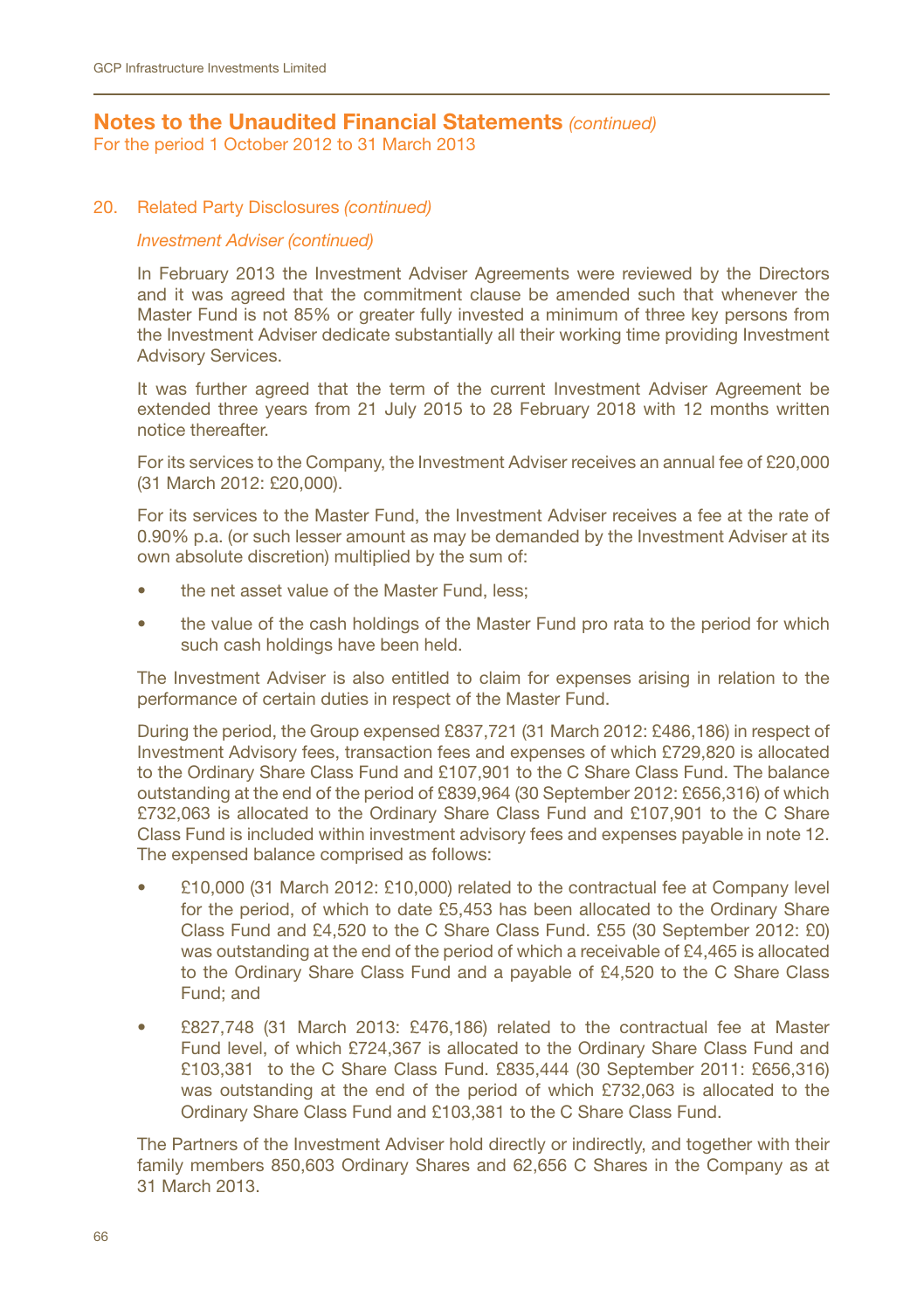#### 20. Related Party Disclosures *(continued)*

#### *Grosvenor PFI Holdings Limited*

The owners of Grosvenor PFI Holdings Limited have a 15% non-voting partnership interest in the Investment Adviser.

#### 21. Reconciliation of Net Asset Value

This note reconciles the Net Asset Value ("NAV") per the Consolidated Financial Statements to the adjusted NAV as calculated in accordance with the Prospectus' rules for calculating the NAV for dealing purposes.

Establishment costs are all costs and expenses incurred in relation to the establishment of the Company. In accordance with the NAV calculation prepared in line with the requirements of IFRS, establishment costs are expensed in the period they are incurred.

In accordance with the NAV calculation rules as stipulated in the Master Fund's Information Memorandum, establishment costs are capitalised and subsequently amortised on a straight-line basis over a five year period for the purpose of calculating the net asset value per share class for the issuance and redemption of Ordinary Redeemable Income Shares and Ordinary Redeemable Accumulation Shares.

The Company's net asset value per share at 28 March 2013 can be reconciled to the net asset value per share, as calculated in accordance with IFRS, as follows:

|                                                    |             | At 31 March 2013 |
|----------------------------------------------------|-------------|------------------|
|                                                    | Total       | Per share        |
| <b>Ordinary Share Class reconciliation</b>         | £           | £                |
| Valuation in accordance with the Prospectus        |             |                  |
| at 28 March 2013                                   | 135,415,383 | 1.0196           |
| Adjustment for Master Fund set-up costs            | (41, 255)   | (0.0003)         |
| Adjustment for 31 March 2013 valuations            | 89,374      | 0.0007           |
| Adjustment for 31 March 2013 expense accruals      | (1, 518)    |                  |
| Valuation as per Consolidated Financial Statements | 135,461,984 | 1.0200           |
|                                                    |             | At 31 March 2013 |
|                                                    | Total       | Per share        |
| C Share Class reconciliation                       | £           | £                |
| Valuation in accordance with the Prospectus        |             |                  |
| at 28 March 2013                                   | 130,511,922 | 0.9864           |
| Adjustment for 31 March 2013 valuations            | 20,257      | 0.0002           |
| Adjustment for 31 March 2013 expense accruals      | (1, 463)    |                  |
| Adjustment for consolidation of C Share valuation  | 20          |                  |
|                                                    |             |                  |
| Valuation as per Consolidated Financial Statements | 130,530,736 | 0.9866           |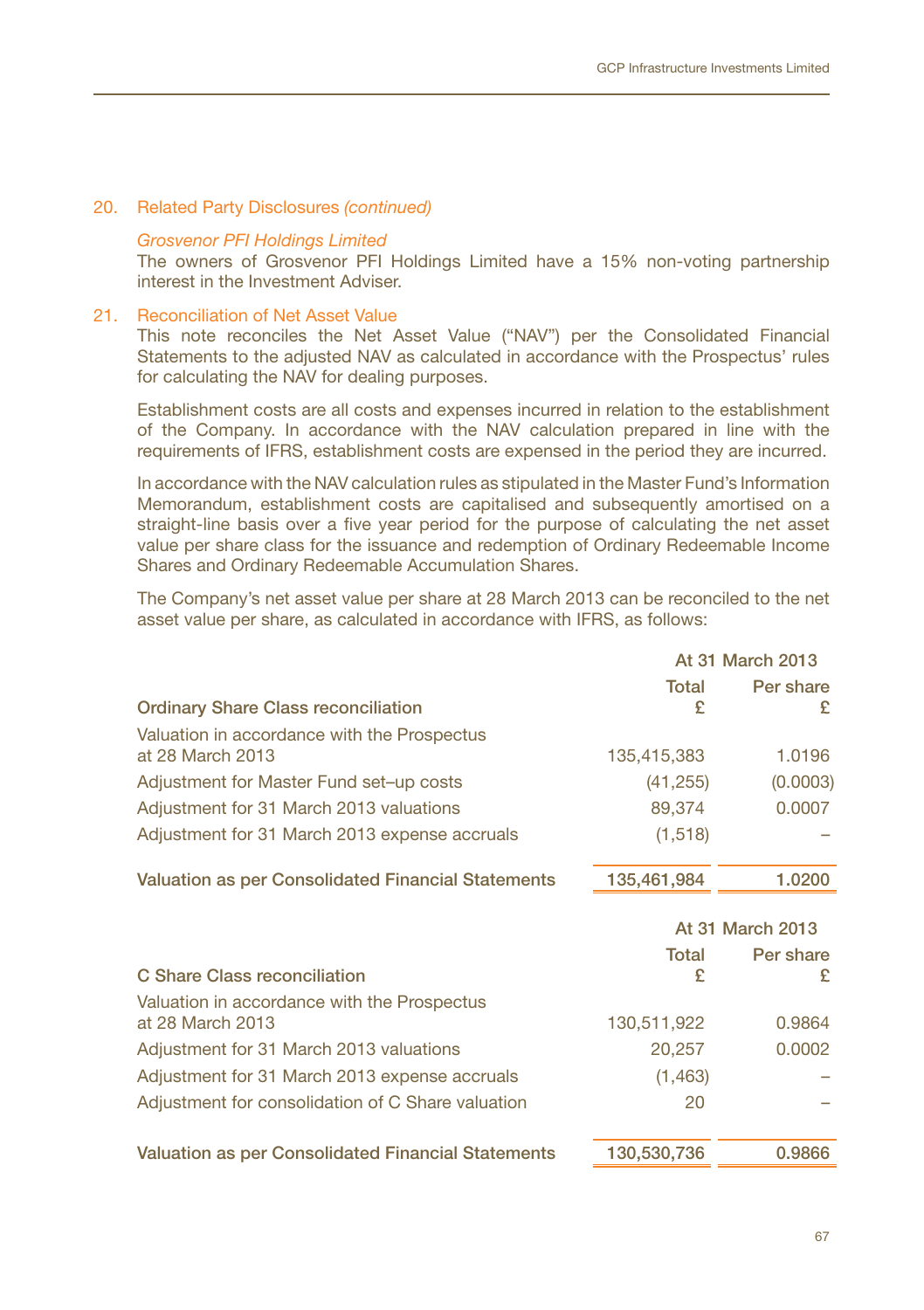For the period 1 October 2012 to 31 March 2013

## 21. Reconciliation of Net Asset Value *(continued)*

The Company's net asset value per Ordinary Share at 28 September 2012 can be reconciled to the net asset value per Ordinary Share, as calculated in accordance with IFRS, as follows:

|                                                    | At 30 September 2012 |           |  |
|----------------------------------------------------|----------------------|-----------|--|
|                                                    | Total                | Per share |  |
| <b>Ordinary Share Class reconciliation</b>         | £                    | £         |  |
| Valuation in accordance with the Prospectus at     |                      |           |  |
| 28 September 2012                                  | 121,778,513          | 1.0095    |  |
| Adjustment for Master Fund set-up costs            | (50, 151)            | (0.0004)  |  |
| Adjustment for 30 September 2012 valuations        | 46.443               | 0.0004    |  |
| Adjustment for 30 September 2012 expense accruals  | (2, 184)             |           |  |
|                                                    |                      |           |  |
| Valuation as per Consolidated Financial Statements | 121,772,621          | 1.0095    |  |

## 22. Subsequent events after the Report date

On 3 April 2013 the Master Fund advanced a loan note with a value of £11.3 million, an interest rate of c.11% p.a. annual equivalent plus one-half of the amount by which RPI exceeds 3% in any single year, and a term of c.18 years. The proceeds from the issue of the loan note are being used to make a loan secured on a senior basis against a portfolio of commercial biomass boilers. All payments of both principal and interest in relation to the loan note are expected to be serviced from income arising from the use of the boilers in the form of payments under the RHI.

On 8 April 2013 the Master Fund advanced a loan note with a value of £5 million, an interest rate of 9.1% p.a. annual equivalent, and a term of c.16 years. The proceeds from the issue of the loan note are being used to make a loan secured on a senior basis against a single site, two turbine, 6.8MW wind farm in England. All payments of both principal and interest in relation to the loan note are expected to be serviced from income arising from the ROCs generated by the operation of the wind farm and from the sale of electricity.

On 9 April 2013 the Master Fund advanced a series of loan notes with a value of £26.0 million, an interest rate of c.10.5% p.a. annual equivalent plus one-half of the amount by which RPI exceeds 3% in any single year, and a term of c.18 years. The proceeds from the issue of the loan note are being used to make a series of loans secured on a senior basis against a portfolio of commercial biomass boilers. All payments of both principal and interest in relation to the loan notes are expected to be serviced from income arising from the use of the boilers in the form of payments under the RHI.

On the 17 April 2013, in accordance with the terms of the Company's C Share Prospectus, the C shares converted to new Ordinary Shares. The Conversion Ratio for conversion of the C Shares was 0.9645. As a result, 127,603,350 Ordinary Shares and 4,696,650 Deferred Shares were issued and all the C Shares cancelled.

On 17 April 2013 the Directors of the Master Fund terminated the Temporary Dealing Policy. Subsequently the Master Fund received net subscriptions of c.£36.1 million dealt on the 30 April 2013 NAV.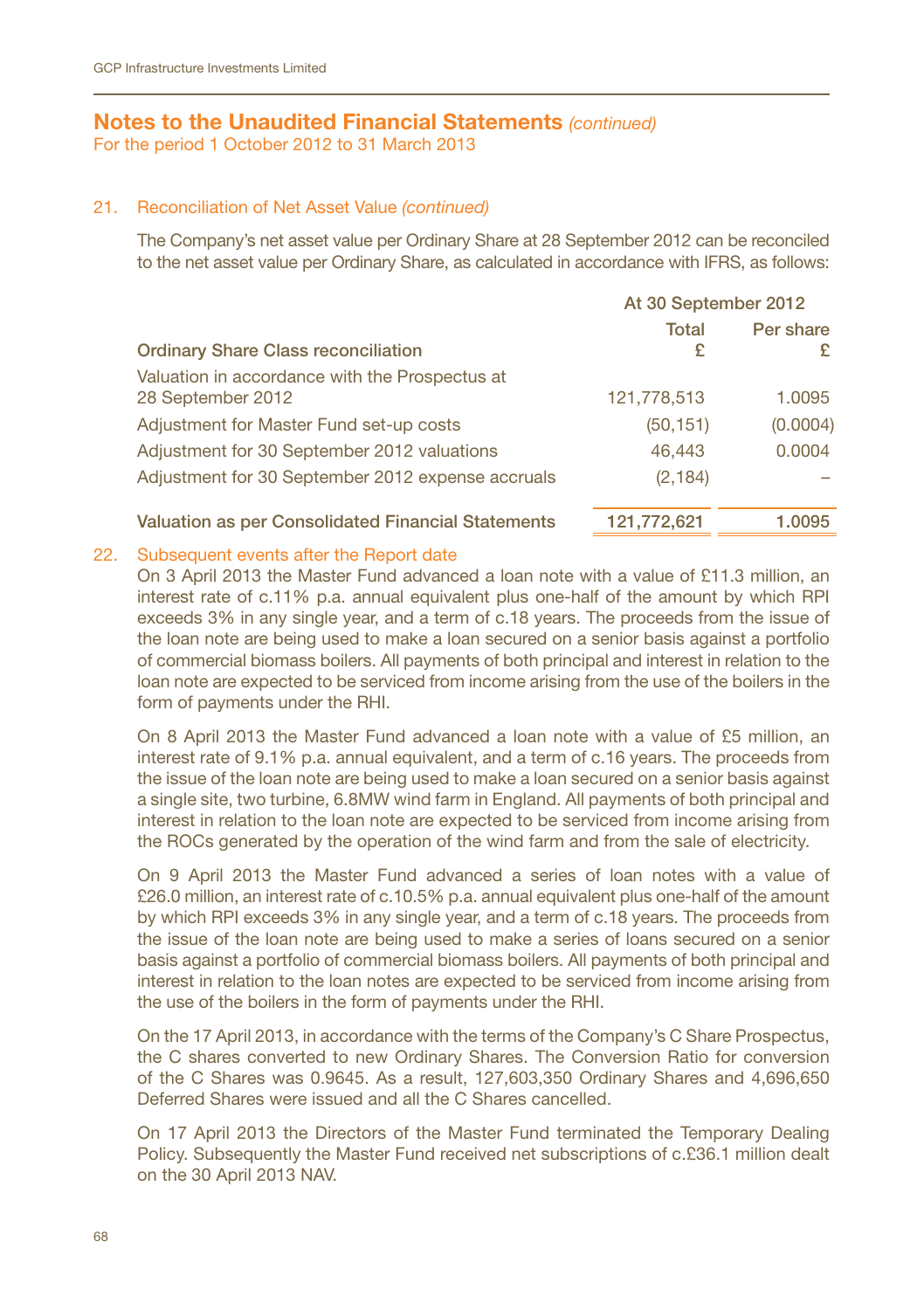### 22. Subsequent events after the Report date (continued)

On 2 May 2013 the Master Fund advanced a loan note with a value of £4.1 million, an interest rate of c.9.0% p.a. annual equivalent and a term of c.27 years. The loan note is secured on a subordinated basis against the cash flows arising from a number of healthcare PFI and LIFT (Local Improvement Finance Trust) assets in England.

On 2 May 2013 the Master Fund advanced a series of loan notes with an aggregate value of £9.2 million, an interest rate of c. 9.3% p.a. annual equivalent plus one-half of the amount by which RPI exceeds 3% in any single year, and a term of c. 20 years. The notes are secured on a senior basis against a portfolio of domestic solar photovoltaic installations eligible for payments under the FIT scheme.

On 17 May 2013 the Company declared an interim dividend of 3.8 pence per Ordinary Share for the six month period from 1 October 2012 to 31 March 2013, which will be paid on 27 June 2013.

#### 23. Ultimate Controlling Party

It is the view of the Directors that there is no ultimate controlling party.